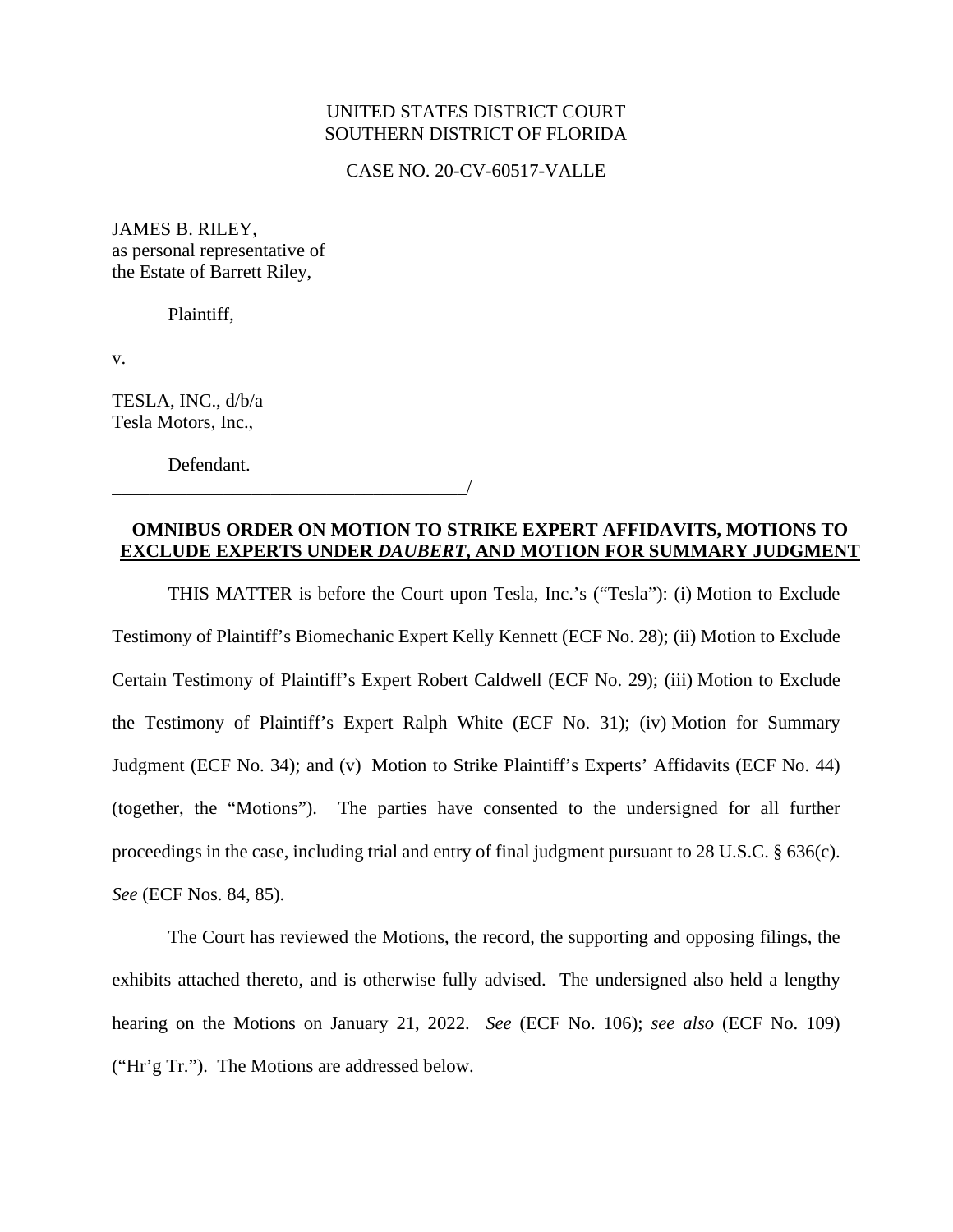# **I. BACKGROUND**

### **A. The Accident and Claims**

This case arises from a fatal accident that occurred on May 8, 2018 in the 1300 block of Seabreeze Boulevard, in Fort Lauderdale, Florida involving a 2014 Tesla Model S (the "Model S" or "vehicle") that was driven by 18 year-old Barrett Riley ("Barrett"). While trying to pass another car, Barrett lost control of the Model S and crashed as he was driving southbound at approximately 116 mph on a curve with a posted 25 mph speed limit. The Model S made five points of impact, initially mounting a concrete curb (Curb 1) and hitting two walls (Walls 1 and 2) on the west side of the road, deflecting off Wall 2, and crossing five lanes of traffic while rotating, then hitting two other points on the east side of the street (Curb 2 and a light pole) before coming to rest. (ECF No. 29 at 5). Barrett and the front seat passenger died in the crash. A second passenger in the back seat (who was not wearing a seatbelt) was ejected and survived the accident.

Approximately two months prior to the accident in March 2018, Barrett's parents, Mr. and Mrs. Riley (the "Rileys"), had requested that Tesla install a speed limiter on the vehicle to limit its maximum speed to 85 mph. (ECF No. 1 ¶ 2). Although Tesla installed the speed limiter as requested, it later removed the speed limiter without the knowledge or consent of the Rileys after the vehicle was taken to Tesla for servicing. *Id*. ¶ 3. Tesla admits that it did not inform the Rileys that the speed limiter had been disabled until after the accident. *See* (ECF No. 3 ¶ 3)

In the Complaint, Plaintiff James Riley (Barrett's father and personal representative of Barrett's estate) asserts three causes of action against Tesla. In Count I (negligence), Plaintiff asserts that Tesla was negligent for deactivating the speed limiter without alerting the Rileys. *See* (ECF No. 1 ¶¶ 48-52). In Count II (strict liability) and Count III (negligence), Plaintiff asserts that the Model S contained design defects in its lithium-ion battery cells and battery pack that made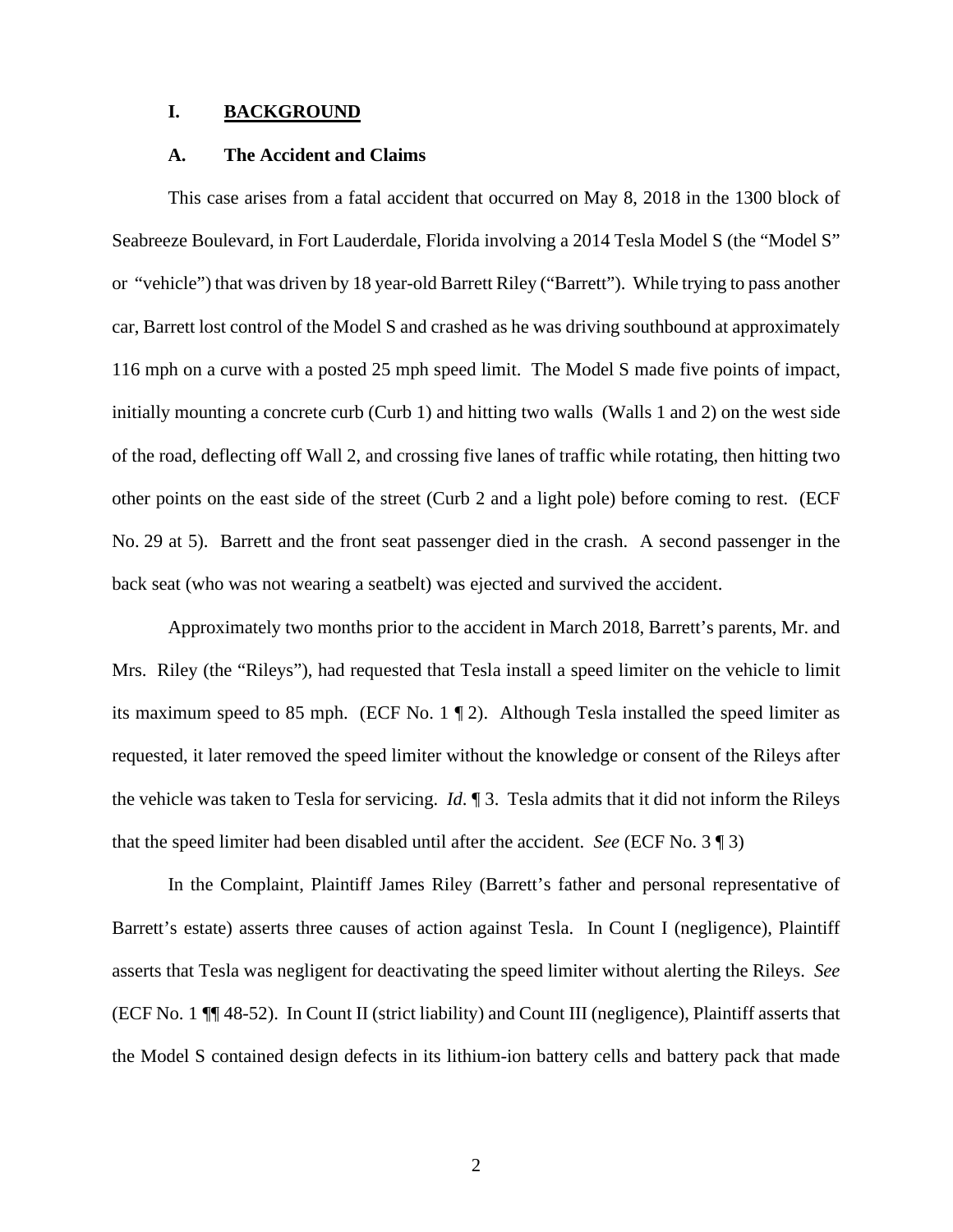the product unsafe for its intended and foreseeable use.<sup>1</sup> *Id*.  $\P\P$  54-59, 61-66. According to Plaintiff, the vehicle's battery cells and battery pack failed to include materials to mitigate or contain thermal runaway or fire.<sup>2</sup> *Id*. **¶** 56, 62. Plaintiff further asserts that Tesla knew, or should have known, that the Model S was negligently designed and knew or should have known that the car was unreasonably dangerous. *Id*. ¶ 63.

Tesla denies that it was negligent in deactivating the speed limiter. (ECF No. 76 at 5). Tesla also denies that the Model S was defective in its design of the battery pack or that it was uniquely susceptible to thermal runaway. *Id.* at 4-5. According to Tesla, the battery design was overwhelmed by the crash forces, which caused mechanical damage to the battery. *Id*. Tesla also claims that: (i) the crash was due to Barrett's reckless driving; and (ii) the Rileys were negligent in allowing Barrett to drive the vehicle given their knowledge of Barrett's driving history. *Id.* at 5.

### **B. Tesla's** *Daubert* **Challenges to Plaintiff's Experts and Motion to Strike**

Plaintiff has identified three experts to support his claims: (i) biomechanical engineer Kelly B. Kennett; (ii) accident reconstruction expert Robert Caldwell; and (iii) chemical engineer and lithium-ion battery expert Dr. Ralph White. Tesla, in turn, has moved to exclude each expert under

<sup>&</sup>lt;sup>1</sup> According to Tesla's expert, the 2014 Tesla Model S was equipped with an 85 kWh Li-ion battery located beneath the floor of the car. (ECF No. 31-3 ¶ 23). The battery consists of 16 modules that sit on mica paper. *Id*. ¶ 36. Each module contains 444 individual Li-ion cells separated by air, a ceramic heat blanket, mica sheets, and a thermal barrier made of woven fiberglass. *Id.* ¶¶ 15, 23. The 16 modules and their individual cells comprise the "battery pack" enclosed in a 1/4 inch thick aluminum alloy encasement. *Id*. ¶ 36. The top of the battery pack is covered with a ceramic blanket to protect occupants in the cabin of the vehicle in the event of a fire. *Id*. ¶ 56.

 $2$  Thermal runaway occurs when the heat generated by an individual battery cell becomes great enough to cause combustion of the battery and materials near the battery. (ECF No. 39-8 at 28). One Tesla patent explains that: "[w]hen a battery undergoes thermal runaway, it typically emits a large quantity of smoke, jets of flaming liquid electrolyte, and sufficient heat to lead to the combustion and destruction of materials in close proximity to the cell. If the cell undergoing thermal runaway is surrounded by one or more additional cells as is typical in a battery pack, then a single thermal runaway event can quickly lead to the thermal runaway of multiple cells which, in turn, can lead to much more extensive collateral damage." *Id.*; *see also* (ECF No. 31-2, hereinafter "White Dep." 119:15-24).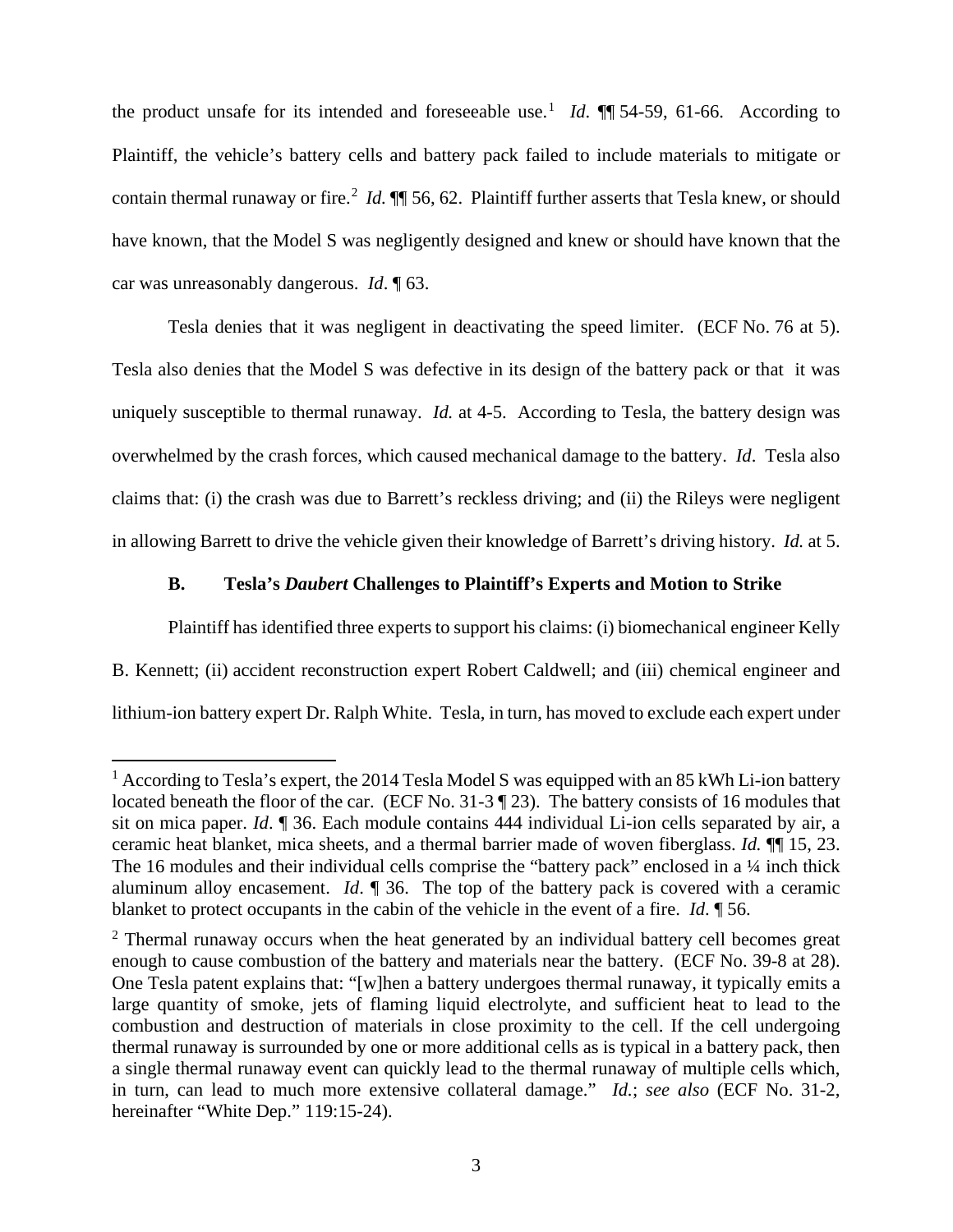Federal Rule of Evidence 702 (governing testimony of expert witnesses) and *Daubert v. Merrell Dow Pharmaceuticals*, 509 U.S. 579 (1993), as well as Federal Rule of Evidence 403 (excluding relevant evidence based on undue prejudice, confusion, waste of time, or other reasons). *See generally* (ECF Nos. 28, 29, 31) (collectively, "Tesla's *Daubert* Motions").

In response to Tesla's *Daubert* Motions, Plaintiff filed affidavits by each expert to purportedly "provide a better understanding of the sufficiency of the facts and data used" and "understand the reliability of the methodology used" for the opinions.<sup>3</sup> (ECF Nos. 40-1  $\P$ ] 5-6, 41-3 ¶¶ 5-6, 42-2 ¶¶ 4-5). Tesla, in turn, moved to strike Plaintiff's expert affidavits. *See* (ECF No. 44) ("Tesla's Motion to Strike"). Tesla generally argues that the affidavits constitute impermissible new opinions that violate Rule 26. *See generally id*. Although the parties disagree about the effect of striking the expert affidavits, both parties agree that, even if the Court strikes the affidavits, the Court could still consider the merits of Tesla's *Daubert* Motions on the current record. (Hr'g Tr. 128:19-129:6, 140:1-13).<sup>4</sup>

# **C. Tesla's Motion for Summary Judgment**

Tesla also moves for summary judgment on all counts, arguing that Plaintiff has failed to establish causation. *See generally* (ECF No. 34). Notably, the parties agree that partial summary judgment is appropriate on the claims based on alleged defective door handles and alleged failure to contain adequate warnings within Counts II and III. *See* IV.B. *infra*. The parties, however, disagree whether there is sufficient evidence for the claims under Count I (alleging that Tesla was negligent for deactivating the speed limiter without consent from or notice to the Rileys) and

<sup>3</sup> Dr. White's submission was captioned a "Declaration." *Compare* (ECF Nos. 40-1, 41-3), *with* (ECF No. 42-2). For ease of reference, the three expert submissions will be called "affidavits," unless referring only to Dr. White's Declaration.

<sup>&</sup>lt;sup>4</sup> Page references are to the page numbers in the transcript, not the ECF generated numbers in the header.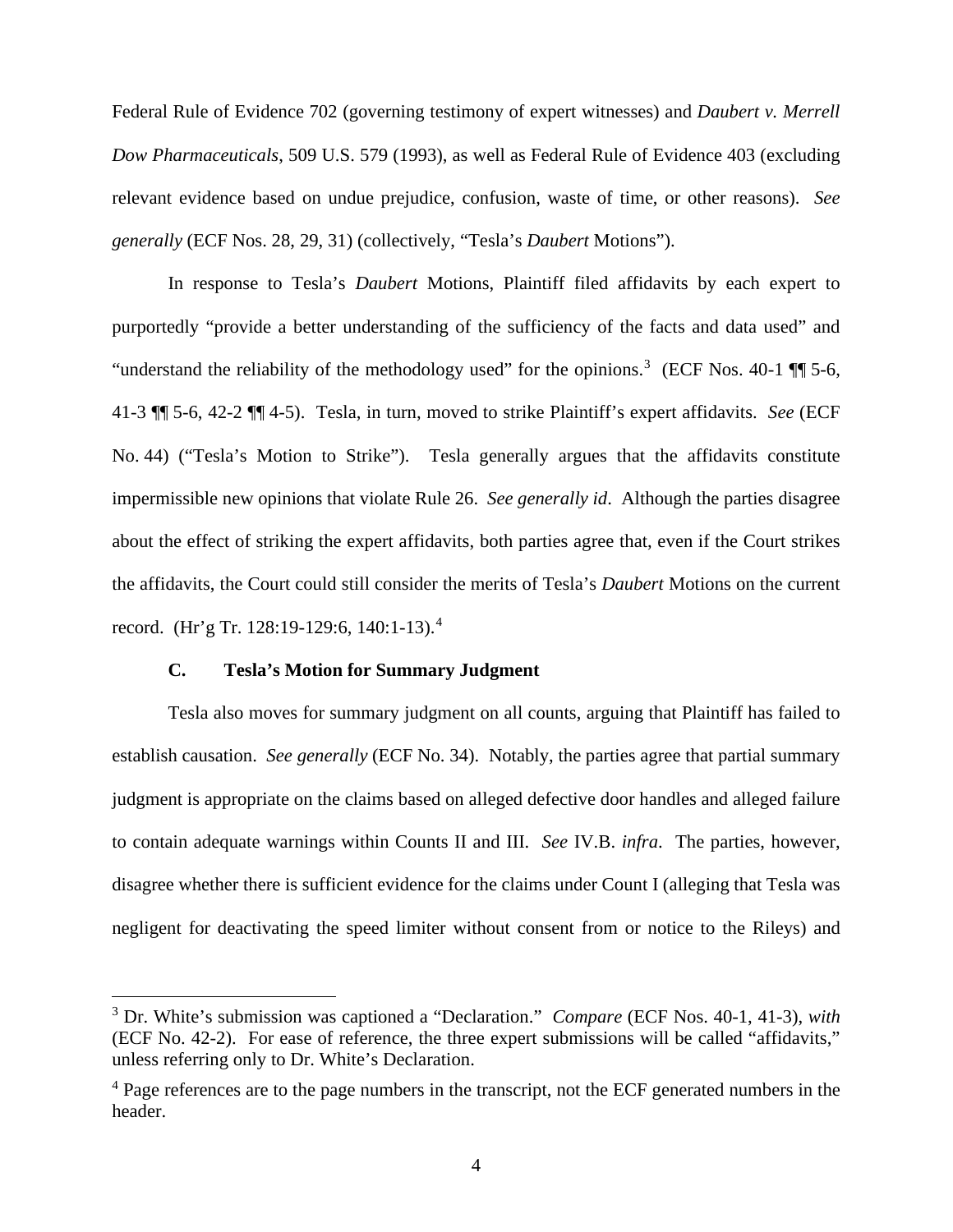Count III (alleging a defective battery design). *Compare* (ECF Nos. 34 at 3-6, 49 at 1-4), *with*  (ECF No. 38 at 12-15). Moreover, although Plaintiff no longer seeks punitive damages under Count II (negligence based on design defect) and Count III (strict products liability), the parties disagree whether punitive damages remain appropriate as to Count I (alleging negligence for deactivating the speed limiter without the Rileys' knowledge or consent). *See* IV.E. *infra.*

#### **II. TESLA'S MOTION TO STRIKE EXPERT AFFIDAVITS (ECF NO. 44)**

Tesla has moved to strike the three affidavits of Plaintiff's experts. *See generally* (ECF No. 44). Relevant to the Court's ruling, Plaintiff's expert affidavits were filed in response to Tesla's *Daubert* Motions, well after the deadline for expert disclosures and expert discovery had expired. *See* (ECF Nos. 18, 22) (Amended Scheduling Orders). In all three affidavits, Plaintiff's experts deny offering new opinions and purport to merely "provide a better understanding of the sufficiency of the facts and data used" and "understand the reliability of the methodology used" for the opinions. (ECF Nos. 40-1 ¶¶ 5-6, 41-3 ¶¶ 5-6, 42-2 ¶¶ 4-5).

# **A. Legal Standards**

Federal Rule of Civil Procedure  $26(a)(2)(B)(i)$  provides that a written expert report must contain "a complete statement of all opinions the witness will express and the basis and reasons for them." Under the rules, an expert witness has a duty to supplement his or her report "in a timely manner if the party learns that in some material respect the disclosure or response is incomplete or incorrect, and if the additional or corrective information has not otherwise been made known to the other parties during the discovery process or in writing." Fed. R. Civ. P.  $26(e)(1)(A)$ .

If a party fails to provide information as required by Rule  $26(a)$  or (e), exclusion of the expert evidence is automatic and the party is not allowed to use that information to supply evidence at a trial, unless the failure was substantially justified or is harmless. Fed. R. Civ. P. 37(c)(1).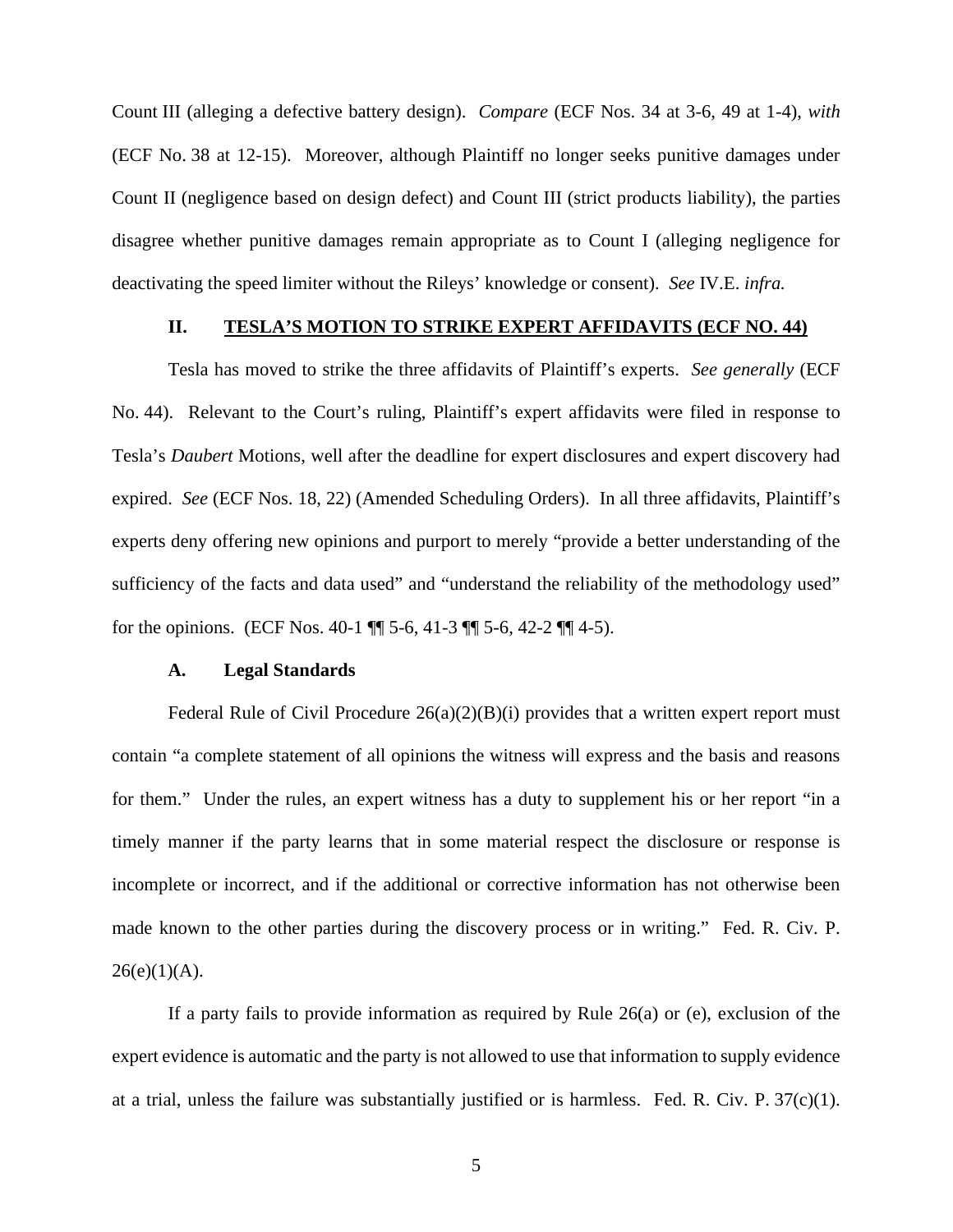"Exclusion is also appropriate pursuant to Rule 16(b), which 'authorizes the district court to control and expedite pretrial discovery through a scheduling order' and which gives the court 'broad discretion to preserve the integrity and purpose of the pretrial order,' including the exclusion of evidence as a means of enforcing the pretrial order." *Companhia Energetica Potiguar v. Caterpillar Inc.*, No. 14-CV-24277, 2016 WL 3102225, at \*5 (S.D. Fla. June 2, 2016) (citations omitted); *see also Cooper v. Southern Co.*, 390 F.3d 695, 728 (11th Cir. 2004) (explaining that compliance with Rule 26's expert disclosure requirements is "not merely aspirational"), *overruled on other grounds, Ash v. Tyson Foods, Inc.,* 546 U.S. 454, 457 (2006); *Mitchell v. Ford Motor Co*., 318 F. App'x 821, 825 (11th Cir. 2009) (affirming order striking expert for failing to timely disclose the scientific bases for expert opinion); *United States v. Batchelor-Robjohns*, No. 03-CV-20164, 2005 WL 1761429, at \*2 (S.D. Fla. June 3, 2005) ("Rule 37(c)(1) requires absolute compliance with Rule  $26(a)$ , in that it mandates that a trial court punish a party for discovery violations in connection with Rule 26 unless the violation was harmless or substantially justified.") (citation and quotations omitted). Additionally, the burden rests upon the non-producing party to demonstrate that its actions were substantially justified or harmless. *In re Trasylol Prods. Liab. Litig.*, No. 08-MD-1928, 2012 WL 12897158, at \*3 (S.D. Fla. July 9, 2012).

Courts have broad discretion to exclude expert testimony that is untimely disclosed— even when the late disclosure is designated as "supplemental" reports. *See Corwin v. Walt Disney Co*., 475 F.3d 1239, 1252 (11th Cir. 2007) ("a supplemental expert report may be excluded pursuant to Federal Rule of Civil Procedure 37(c) if a party fails to file it prior to the deadline"); *Cook v. Royal Caribbean Cruises Ltd.*, No. 11-CV-20723, 2012 WL 2319089, at \*3 (S.D. Fla. June 15, 2012) (striking supplemental report issued after discovery cut-off). Consequently, a party cannot use Rule 26(e) as a means to bolster a previously disclosed defective or problematic expert witness report. *Cochran v. Brinkmann Corp.*, No. 08-CV-1790, 2009 WL 4823858, at \*5 (N.D. Ga. Dec.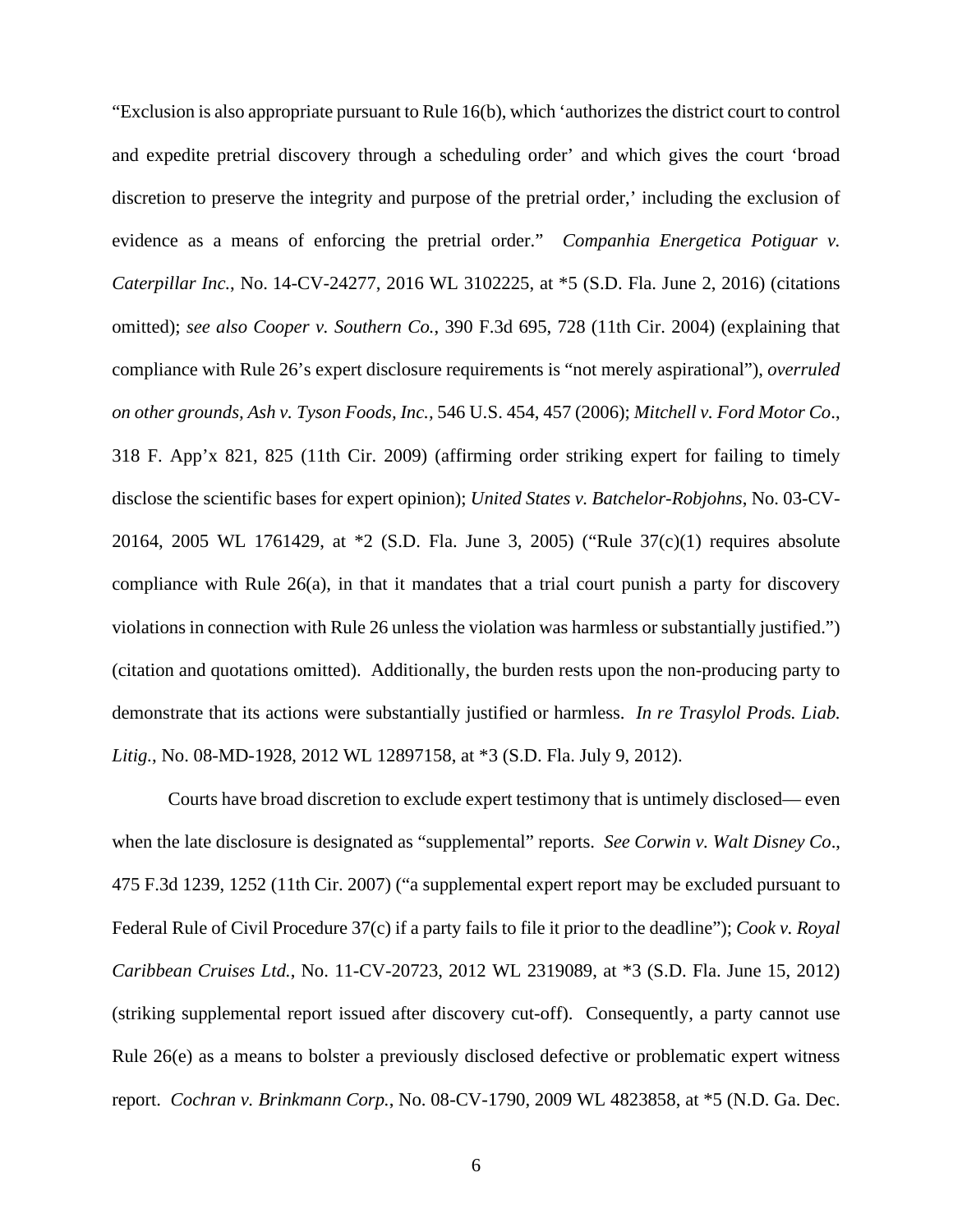9, 2009) (Rule 26(e) "is not a device to allow a party's expert to engage in additional work, or to annul opinions or offer new ones to perfect a litigating strategy."), *aff'd*, 381 F. App'x 968 (11th Cir. 2010); *Jones Creek Invs., LLC v. Columbia Cnty.*, 98 F. Supp. 3d 1279, 1289 (S.D. Ga. 2015) ("[Rule] 26(e) does not permit supplementation to add points that could have been made in the original expert report or to otherwise shore up weaknesses or inadequacies, and there is no reason why the new assumptions and methodologies used in the second report could not have been adopted and disclosed in the first during the discovery period."). In sum, an expert's duty to supplement under Rule 26(e) is not a right to supplement at will. *Maunlad Trans Inc. v. Carnival Corp.*, No. 18-CV-24456, 2020 WL 7481484, at \*1 (S.D. Fla. Mar. 18, 2020) (striking expert report as untimely and deficient under Rule 26) (citations omitted).

Against this legal backdrop, the Court must decide whether the expert affidavits Plaintiff submitted in opposition to Tesla's *Daubert* Motions are supplemental opinions and, if so, whether Plaintiff's delayed disclosure was substantially justified or otherwise harmless.

### **B. Plaintiff's Biomechanical Engineer: Kelly Kennett**

Tesla challenges Mr. Kennett's affidavit (ECF No. 41-3, hereinafter the "Kennett Affidavit"). According to Tesla, Mr. Kennett provided new opinions and "more in-depth analysis" on: (i) single-impact versus multiple-impact crash testing; and (ii) the effect of the deflation of the frontal airbags during the multiple-impact crash. (ECF No. 44 at 5-6). Tesla also argues that Mr. Kennett improperly declared that "the information he relied on is sufficient." *Id*. at 6. Without addressing Tesla's arguments on these three topics, Plaintiff generally opposes the Motion to Strike the Kennett Affidavit, summarily arguing that "there is no duty in law to anticipatorily demonstrate the reliability or every component of an expert's opinion." (ECF No. 50 at 8). Plaintiff's interpretation of his duty to disclose, however, is inconsistent with his legal burden. Plaintiff bears the burden of laying the proper foundation for the admission of the expert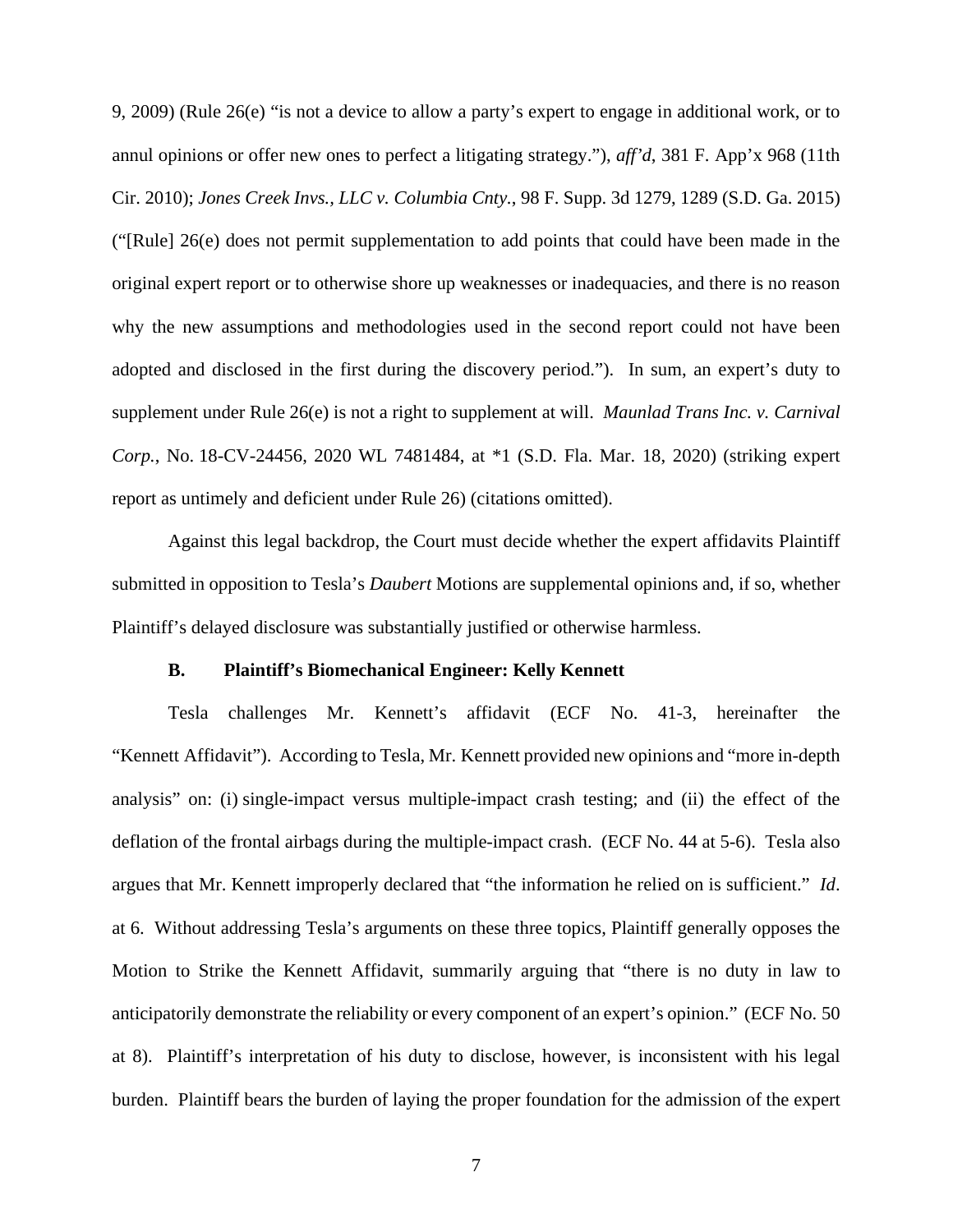testimony, and admissibility must be shown by a preponderance of the evidence. *Allison v. McGhan Med. Corp.*, 184 F.3d 1300, 1306 (11th Cir. 1999) (citing to *Daubert*, 509 U.S. at 592 n.10). Thus, Plaintiff's unsupported argument that he did not have an initial duty to demonstrate the reliability of Mr. Kennett's opinion until Tesla challenged the opinion is unpersuasive.

Nevertheless, as discussed below, the Court has reviewed and compared Mr. Kennett's initial expert report (ECF No. 28-2, hereinafter the "Kennett Report"), the Kennett Affidavit, and Mr. Kennett's deposition testimony (ECF No. 28-1, hereinafter, "Kennett Dep."), focusing on the three topics that Tesla challenges as "new" opinions.

# *1. Vehicle Crash Testing Results*

Tesla argues that the single-impact crash tests upon which Mr. Kennett relied are inapposite

to the more severe multi-impact crash in this case. (ECF Nos. 28 at 9-13, 44 at 5-6). Relevant

here, Mr. Kennett's Report states that:

- None of the impacts are of a likely fatal severity for an occupant seated in the driver's seat;
- The second frontal impact of 38 mph delta-V with a PDOF of 33-37 degrees is of the approximate severity of New Car Assessment Program (NCAP) 35 mph frontal barrier impacts, upon which vehicles are rated by NHTSA for their Star ratings.
- Also, in keeping with customary FMVSS 208 compliance requirements,  $Karco<sup>5</sup>$ conducted an unbelted, 25 mph, 30 degree right angle barrier test for Tesla of the subject model vehicle. While the FMVSS 208 unbelted impact speed of 25 mph is below the subject vehicle delta‐V, the unrestrained driver's dummy achieved good occupant injury criteria well below the injury threshold values with wide compliance margins.<sup>6</sup>

<sup>&</sup>lt;sup>5</sup> Capitalized terms not defined herein have the meaning set forth in the relevant record. Here, the record is Mr. Kennett's Report.

<sup>6</sup> During his deposition, Mr. Kennett also agreed in principle with the statement that "there is a greater risk of injury in multiple-impact crashes as opposed to single-impact crashes." Kennett Dep. 97:12-19. Nevertheless, Mr. Kennett also opined that, in this case, he did not see injuries beyond thermal injuries and did not see "a single bit of evidence in the vehicle of a pathological contact . . . ." Kennett Dep. 97:20-98:2.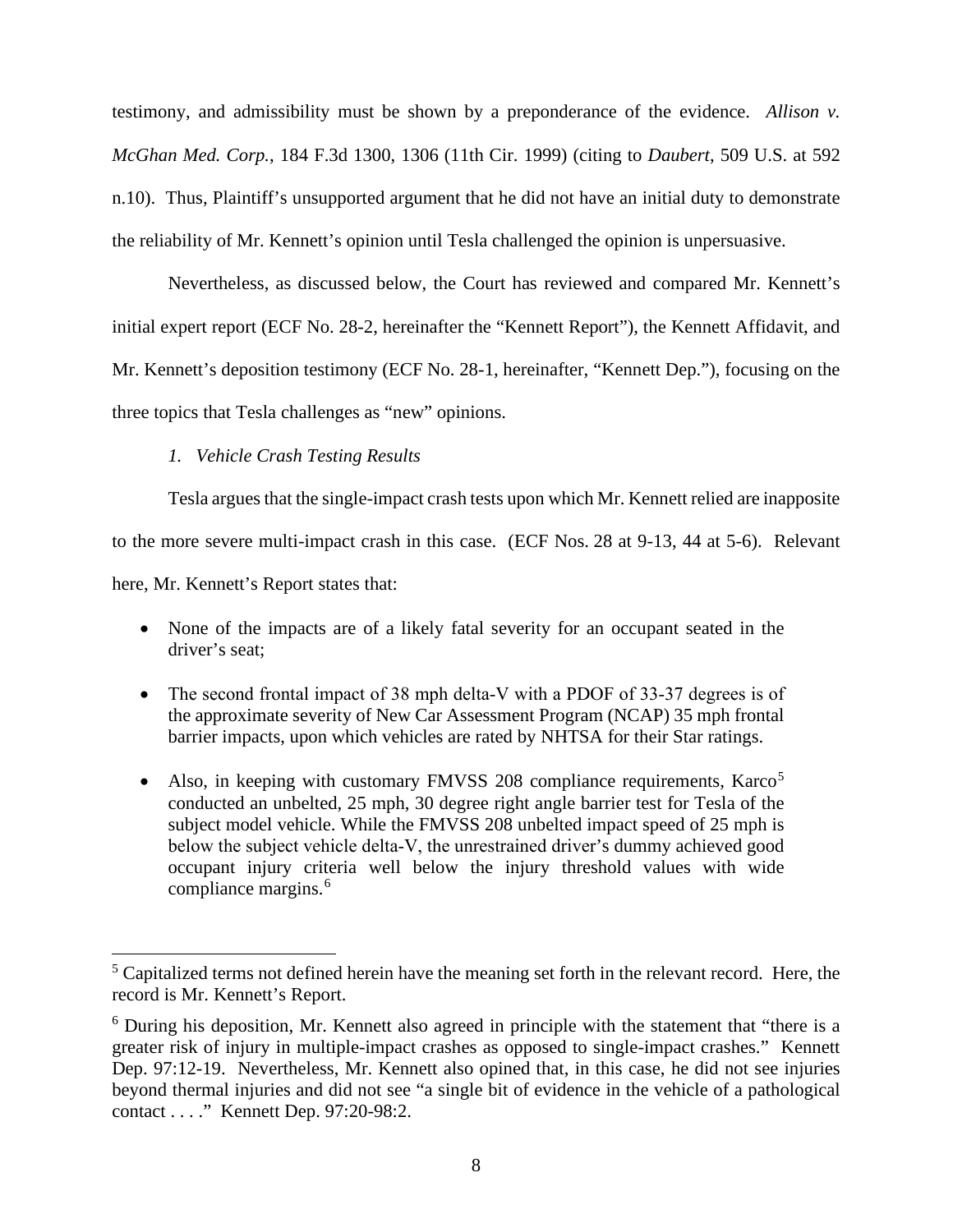#### Kennett Report at 4-5.

In comparison, the Kennett Affidavit states that:

- This testing represents foundational information regarding the performance of the vehicle's occupant restraints and structure in crash impacts.
- For instance, the testing formed under the [FMVSS] 208 is the regulatory standard test for restraint performance frontal impacts.
- That test is conducted by crashing vehicles into a flat immovable barrier. Automobiles in the field rarely impact flat immovable barriers. Still, that is the test model relied upon by the government for regulation and by the automakers for the safety ratings and extensive marketing efforts.
- The severity of an impact is commonly measured by Delta-V (change in velocity) during the impact. The tests relied upon present Delta-Vs which are in fact very similar to the reconstructed impact Delta-Vs from both sides' experts.
- In other words, each of the impacts of the subject vehicle with the curb, walls, pole, vegetation, and so on where less forceful than the impacts in the crash test results, and thereby even less likely to cause serious injury or death than the impacts involved in the crash tests upon which I relied.

Kennett Affidavit ¶¶ 17-19, 21-22.

Upon comparison, the Court concludes that the statements in the Kennett Affidavit regarding crash testing are consistent with Mr. Kennett's Report. More specifically, Mr. Kennett's Affidavit explains why he concludes that "dissimilarity [of single-impact crash testing] is an insubstantial distinction . . . , because all of the impact forces applied to [Barrett's] person in each of these multiple impacts were less than those forces measured in those [single-impact] test results, which themselves reflected no risk of fatal or serious personal injuries from those crash tests." Kennett Affidavit ¶ 20. Accordingly, the portion of the Kennett Affidavit regarding crash testing is admissible and Tesla's Motion to Strike is denied on this topic. *See, e.g., Mann v. Taser Int'l*, No. 05-CV-0273, 2007 WL 9712075, at \*2 (N.D. Ga. Dec. 27, 2007) (denying motion to strike expert addendum affidavit where it did not disclose new opinion, was the result of additional research conducted after the expert's deposition, and would not prejudice defendant); *Impac*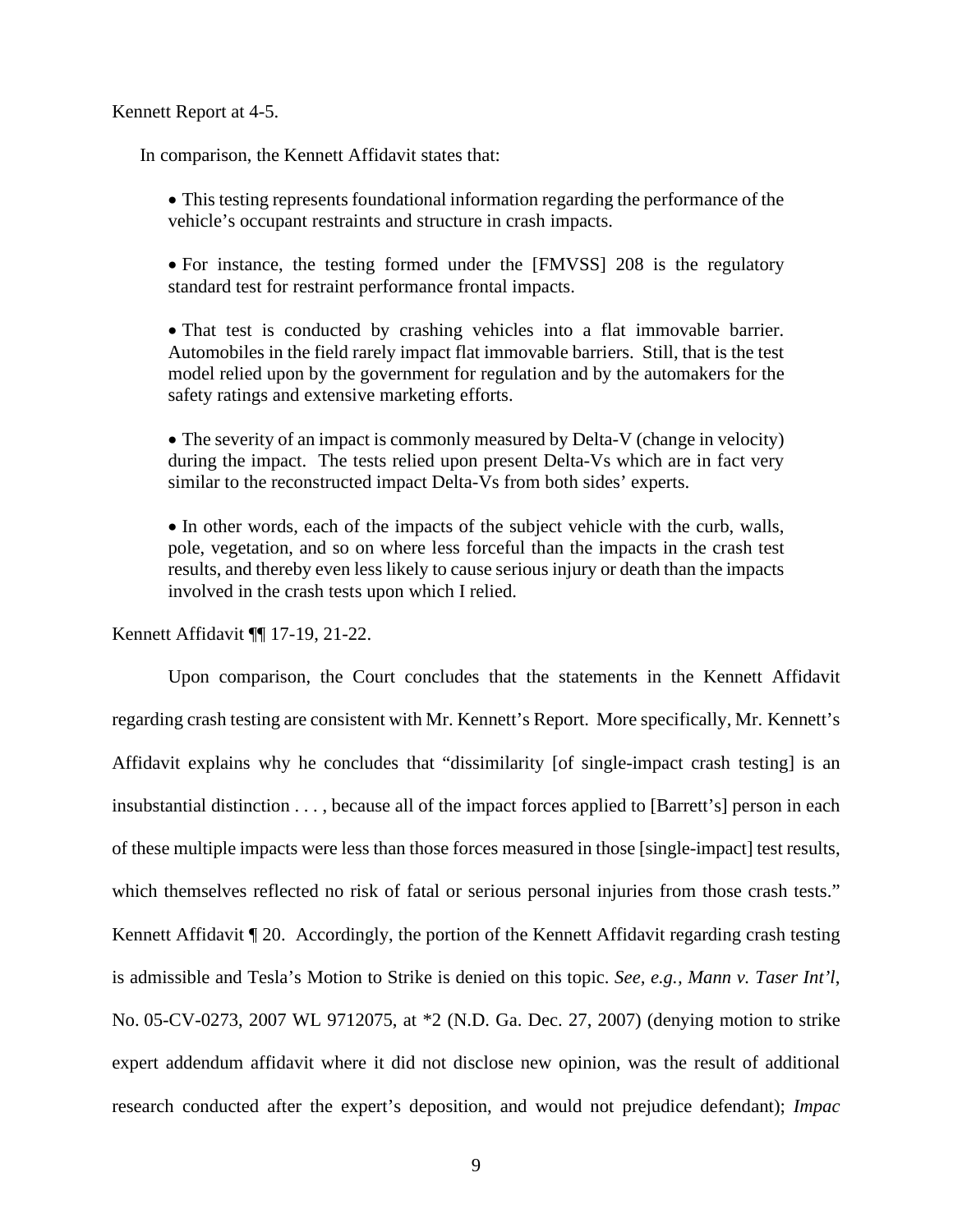*Warehouse Lending Grp., Inc. v. Reali*, No. 04-CV-426-FtM-33SPC, 2007 WL 9718612, at \*4

(M.D. Fla. Jan. 17, 2007) (denying motion to strike supplemental expert report where it did not contain new opinion or prejudice the opposing party, and because it was relevant to a defense in the case).

# *2. Deflation of Frontal Airbags*

Tesla next challenges Mr. Kennett's explanation in the Affidavit of why the deflation of

the front airbags during the multiple-impact crash does not render his opinion unreliable. (ECF

Nos. 28 at 12-13). In relevant part, Mr. Kennett's Report stated that:

Based upon [his] inspection of the subject vehicle, the driver's occupant compartment exhibited no relevant impact-related survival space intrusion. Furthermore, interior structures surrounding the driver such as the steering wheel rim and column, instrument panel structural members, knee bolster area, and adjacent pillars showed no signs of serious occupant induced deformation or excessive contact loading. There were no signs of occupant overload of the restraint system either, such as strikethrough of the airbag onto the steering wheel or significant deformation of belt hardware structures. The inboard side of the right front passenger's seat showed no signs of significant driver's occupant contact as well. In sum, there was no apparent deformation or damage to the interior vehicle structures surrounding the driver's occupant compartment to indicate likely injurious or fatal driver contact.

Kennett Report at 4.

In comparison, the Kennett Affidavit states that:

The deflation of the frontal airbags following the initial impacts in this case does not render unreliable my methodology and opinion for other reasons as well, including [Barrett's] use of his seatbelt, the absence of occupant-induced deformation of interior structures of the vehicle, the absence of external intrusion in [Barrett's] seating location, and all other circumstances negate the notion that Mr. Riley could have been killed or seriously injured from the forces of those subsequent impacts after airbag deflation.

Kennett Affidavit ¶ 26.

Based on a comparison of the statements above, the undersigned finds that Mr. Kennett's

opinion in the Affidavit regarding the effect of deflation of the frontal airbags is consistent with

his Report, which concluded that "the driver's occupant compartment exhibited no relevant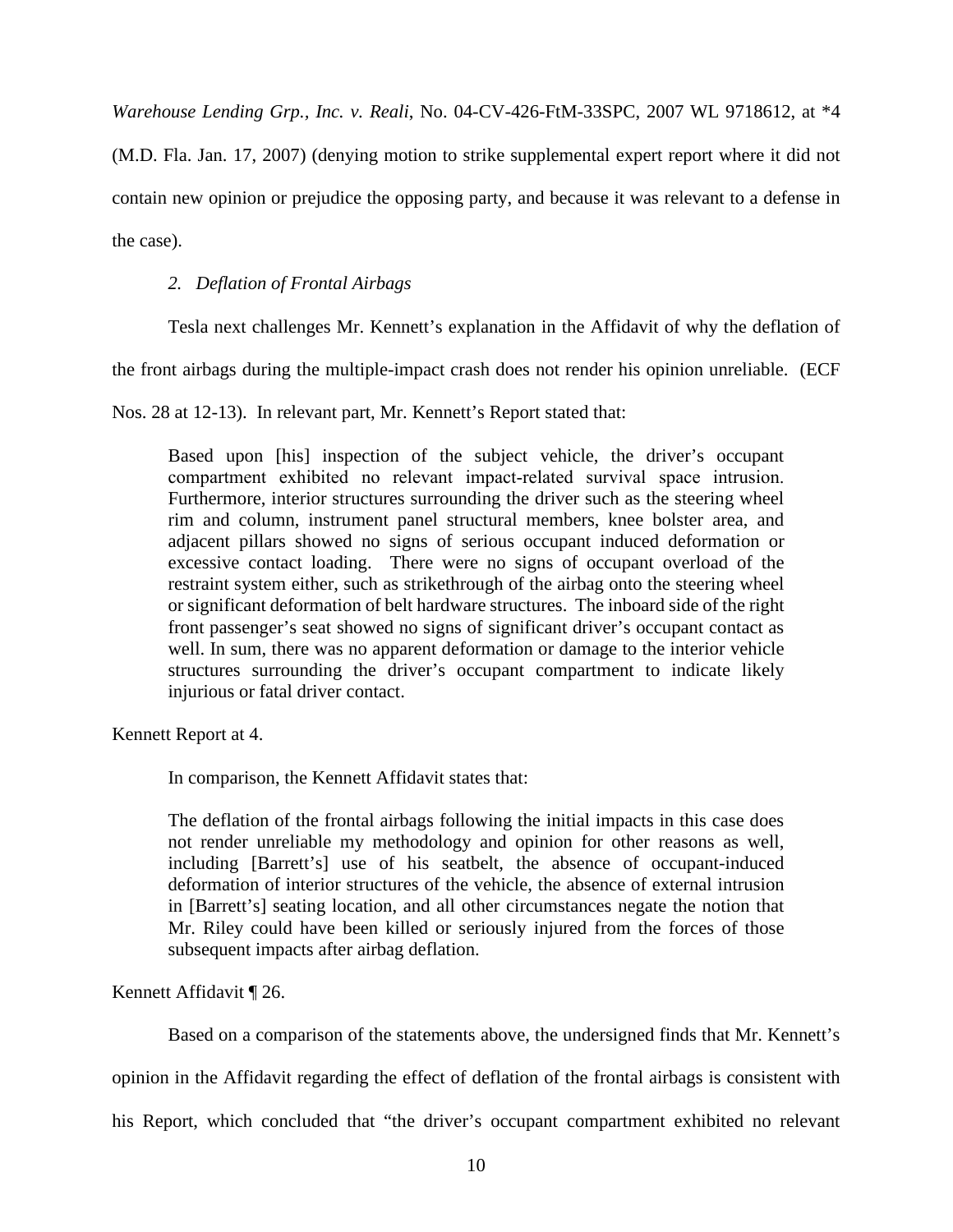impact-related survival space intrusion." Kennett Report at 5. Moreover, the opinion that "the deflation of the frontal airbags following the initial impacts . . . does not render unreliable [Mr. Kennett's] methodology" is not a new opinion since Mr. Kennett testified during his deposition that although Barrett would not have the full benefit of the front and knee airbags, "there was enough frontal restraint to keep [Barrett] from pathologically interacting with the steering wheel and steering column." Kennett Dep. 88:25-89:5, 89:23-90:5. Accordingly, the portion of the Kennett Affidavit regarding the deflation of frontal airbags is admissible and Tesla's Motion to Strike is denied on this topic.

# *3. Sufficiency of Information*

Tesla also challenges Mr. Kennett's statement that "the information [he] relied upon is sufficient upon which to base [his] opinion." (ECF Nos. 41-3 ¶ 14, 44 at 6). Clearly, a party cannot use a supplemental expert report to merely bolster an expert opinion. *In re Denture Cream Prods. Liab. Litig.*, No. 09-MD-2051, 2012 WL 3639045, at \*4 (S.D. Fla. Aug. 23, 2012) ("supplementation is not appropriate whenever a party wants to bolster or submit additional expert opinions . . . .") (citation omitted). Here, the undersigned finds that Mr. Kennett's characterization of the sufficiency of the information upon which he relied is nothing but self-serving bolstering. Thus, this portion of the Kennett Affidavit is stricken and Tesla's Motion to Strike is granted on this topic.

Accordingly, Tesla's Motion to Strike the Kennett Affidavit is granted in part and denied in part as set forth above.

# **C. Plaintiff's Accident Reconstruction Expert: Robert Caldwell**

In his Report, Mr. Caldwell opined that "assuming the speed limiter was active, it could have made the curve." (ECF No. 29-1, hereinafter "Caldwell Report" at 9). In the Report, Mr. Caldwell used Lane 2 for his calculations. *Id*. According to Tesla, the subsequent Caldwell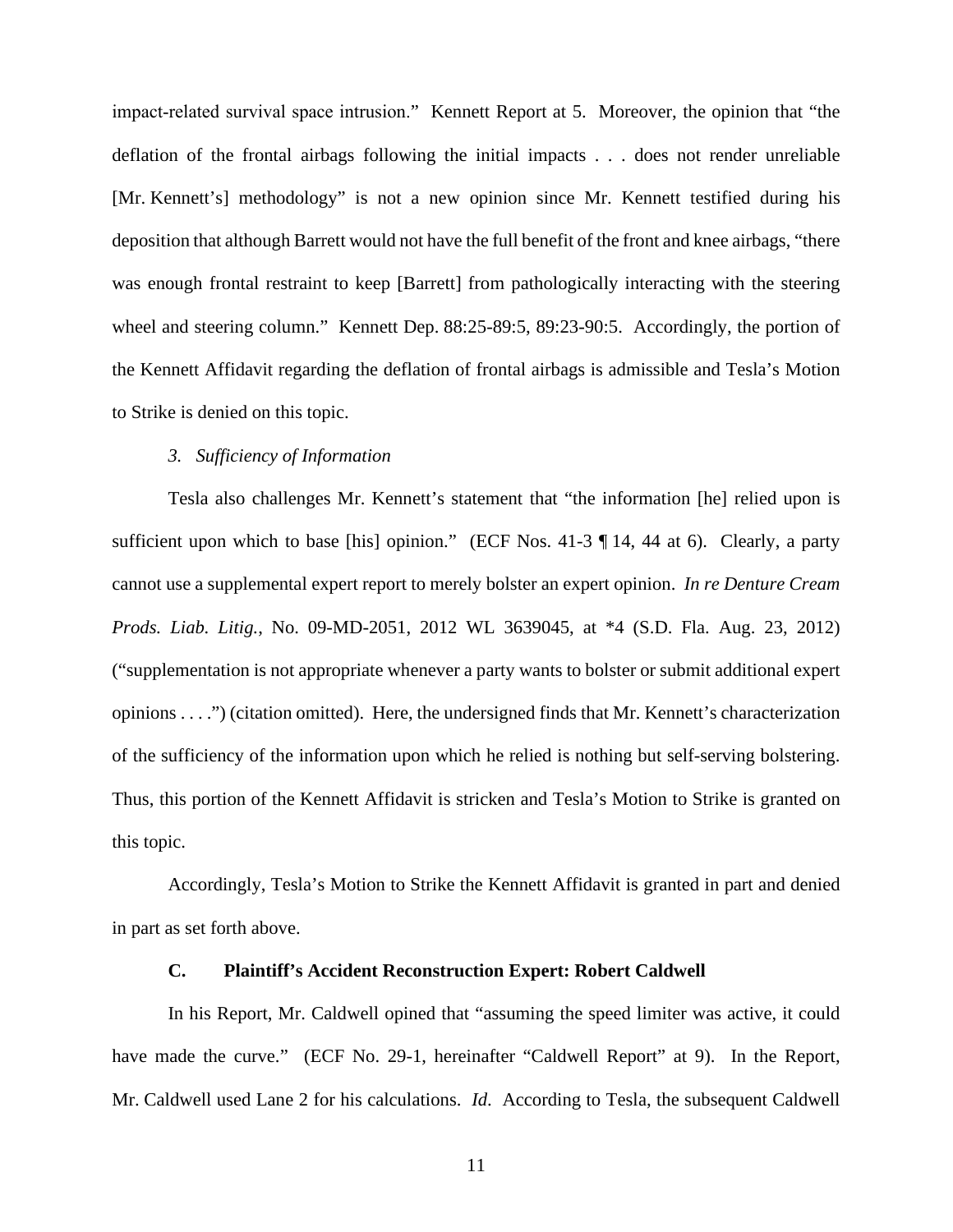Affidavit provides a new opinion (with a corresponding new diagram) that the lane in which the vehicle/Barrett was traveling is irrelevant.<sup>7</sup> (ECF No. 44 at 5); *see also* (ECF No. 40-1, hereinafter "Caldwell Affidavit" ¶ 18).

In his Affidavit, Mr. Caldwell opined that "whether the Tesla at 85 mph begins in [L]ane 2, [L]ane 1 or the center-left turn lane, the Tesla would make the curve, as demonstrated by the diagram[.]" Caldwell Affidavit ¶ 18. Mr. Caldwell further explains that "[i]n either scenario, a beginning point in the center-left turn lane or in Lane 2, the Tesla could make the curve at 85 mph. In short, the radii at 645.5 fee and at 85 mph can be moved at various points in the subject roadway to determine if the Tesla could make the curve at 85 mph." *Id*. ¶ 19. Plaintiff argues that this opinion is indistinguishable from that in Mr. Caldwell's Report that "[i]f the Tesla speed was limited to 85 mph the vehicle could have made the curve." (ECF No. 50 at 8). The undersigned disagrees.

In the Report, Mr. Caldwell's opinion was calculated using Lane 2. Caldwell Report at 9. During his deposition, however, Mr. Caldwell testified that he "could calculate [his analysis] for any other radius," *see* (ECF No. 29-2, hereinafter "Caldwell Dep." 117:12-17), but he did not do that calculation until Tesla challenged his opinion. He also had not provided the diagram that he included in his Affidavit. Caldwell Affidavit ¶ 18. Accordingly, the Caldwell Affidavit provides a new opinion (and diagram) not found in Mr. Caldwell's Report, including additional calculations regarding different lanes and relevant radii. *See, e.g., Companhia*, 2016 WL 3102225, at \*7 (excluding supplemental report where expert could have offered his opinions earlier but waited until after motions for summary judgment and a *Daubert* challenge to provide a sworn explanation of why he inspected the wrong product); *Cochran*, 2009 WL 4823858, at \*6 (concluding that

 $<sup>7</sup>$  Also material to this argument is whether the reference to "it" within the opinion referred to the</sup> Model S or to Barrett as the driver. (Hr'g Tr. 45:7-47:2). At the hearing, Plaintiff acknowledged "it" referred to both the vehicle and Barrett. *Id*. 63:11-14, 71:20-72:18.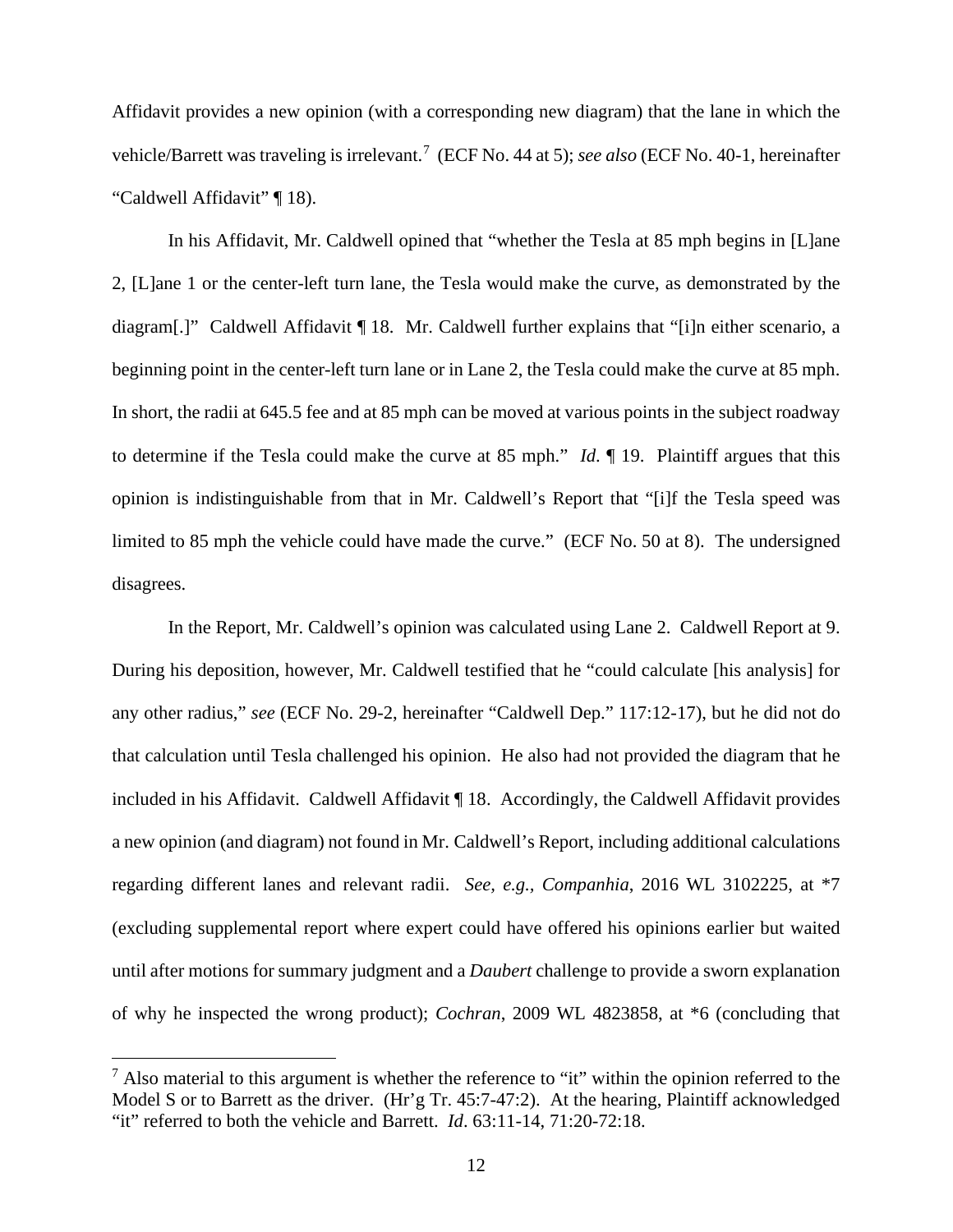untimely expert disclosure of new testing was unprecedented and unfair); *Ocasio v. C.R. Bard, Inc.*, No. 13-CV-1962-T-36AEP, 2020 WL 7586930, at \*5 (M.D. Fla. Dec. 22, 2020) (striking expert report, noting that supplementation was not an opportunity to repeat, tweak, streamline, or otherwise elaborate on prior opinion). Here, the difference in lanes is relevant to both the movement of the vehicle and the actions of the driver because a tighter turn radius may affect how a driver maneuvers a turn. (Hr'g Tr. 121:17-23). Moreover, Plaintiff has not satisfied his burden to show that the delayed disclosure of Mr. Caldwell's new opinion regarding the lanes was substantially justified or harmless.<sup>8</sup> Accordingly, Tesla's Motion to Strike that specific opinion in the Caldwell Affidavit is granted.

### **D. Plaintiff's Battery Expert: Ralph White, Ph.D.**

Tesla moves to strike Dr. White's Declaration (ECF No. 42-2, hereinafter "White Declaration") for three main reasons.<sup>9</sup> First, Tesla challenges the statement in the Declaration that Tesla's expert "randomly harvested" a cell that met Dr. White's suggested wall thickness as opined in his initial Report. (ECF No. 44 at 3). Tesla also opposes Dr. White's statement that his methodology, known as "differential diagnosis" and discussed for the first time in his Declaration, is a scientifically accepted method of ruling out other potential causes. *Id*. Lastly, Tesla moves to strike Dr. White's assertion that although he may have used inconclusive language in his initial opinion, he now holds his opinions "within a reasonable degree of engineering certainty." *Id.* at

<sup>&</sup>lt;sup>8</sup> The undersigned is also unpersuaded by Plaintiff's argument during the hearing on the Motions that the new diagram contained in the Caldwell Affidavit is akin to demonstrative evidence. (Hr'g Tr. 128:10-18). Demonstrative aids are not usually admitted as evidence. *Murphy v. Precise*, No. 16-CV-0143-SLB-DAB, 2017 WL 6033063, at \*10 (M.D. Ala. Dec. 1, 2017). Therefore, if the new diagram is intended as a demonstrative exhibit, it has no place in a supplemental expert opinion on a significant issue.

<sup>&</sup>lt;sup>9</sup> During the hearing, Tesla confirmed that it was withdrawing a fourth argument challenging Dr. White's reference to a patent for fire-retardant material. (ECF No. 44 at 4); *see*  (Hr'g Tr. 109:21-24, 218:18-19).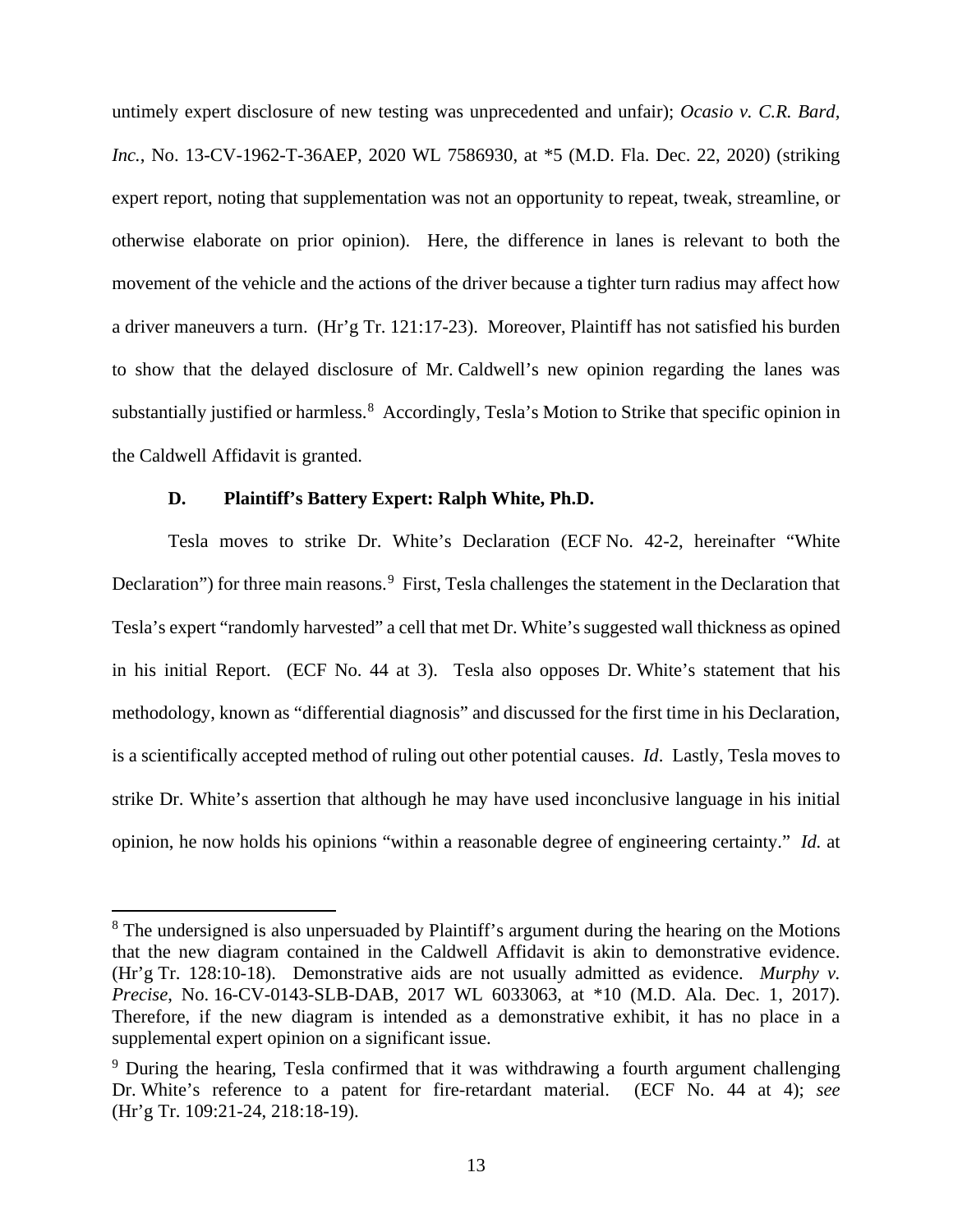4. In response, Plaintiff asserts that Dr. White's Declaration is not a new opinion, but rather: (i) a fair response to the Motion to Exclude under *Daubert* as Dr. White did not have to specify his methodology until it was challenged*;* and (ii) a clarification that Dr. White holds his opinions "within a reasonable degree of engineering certainty." (ECF No. 50 at 6-7).

#### *1. "Randomly harvested" cell thickness*

In his initial Report, Dr. White opined that the thickness of the battery cells was too thin and then testified that the battery cells should have been greater than 0.2mm. *See* (ECF No. 31-1, hereinafter "White Report" at 6, 20) (opining that battery cells were constructed with thinner can walls); White Dep. 108:16-109:1. In the Motion, Tesla challenged the testimony on the basis of a CT scan (conducted by Tesla's expert) of an undamaged cell from the vehicle battery pack, confirming the thickness of the can wall to be 0.21mm, which met Dr. White's thickness standard. (ECF No. 31 at 16). In response to Tesla's challenge, Dr. White's Declaration characterized the cell Tesla scanned as having been "randomly harvested" and noted that "there is no evidence that the thickness of the [harvested] cell is typical" of other cells. (ECF No.  $42-2 \nvert 12$ ).

The undersigned finds that Dr. White's statements in the Declaration regarding the thickness of the cell and his characterization that Tesla "randomly harvested" a cell is a new opinion. First, at his deposition Dr. White had reviewed Tesla's expert report and was—or should have been—aware of the measurement of the cell wall, but failed to address or challenge that measurement in any way. White Dep. 14:17-21 (confirming that he had reviewed the reports from Tesla's experts). Moreover, contrary to Plaintiff's argument, Dr. White's characterization of the cell as "randomly harvested" is not a fact, but an untimely opinion to rebut the findings of Tesla's expert. Accordingly, Tesla's Motion to Strike the White Declaration regarding cell thickness and characterization of a "randomly harvested" is granted.

#### *2. "Differential Diagnosis" Methodology*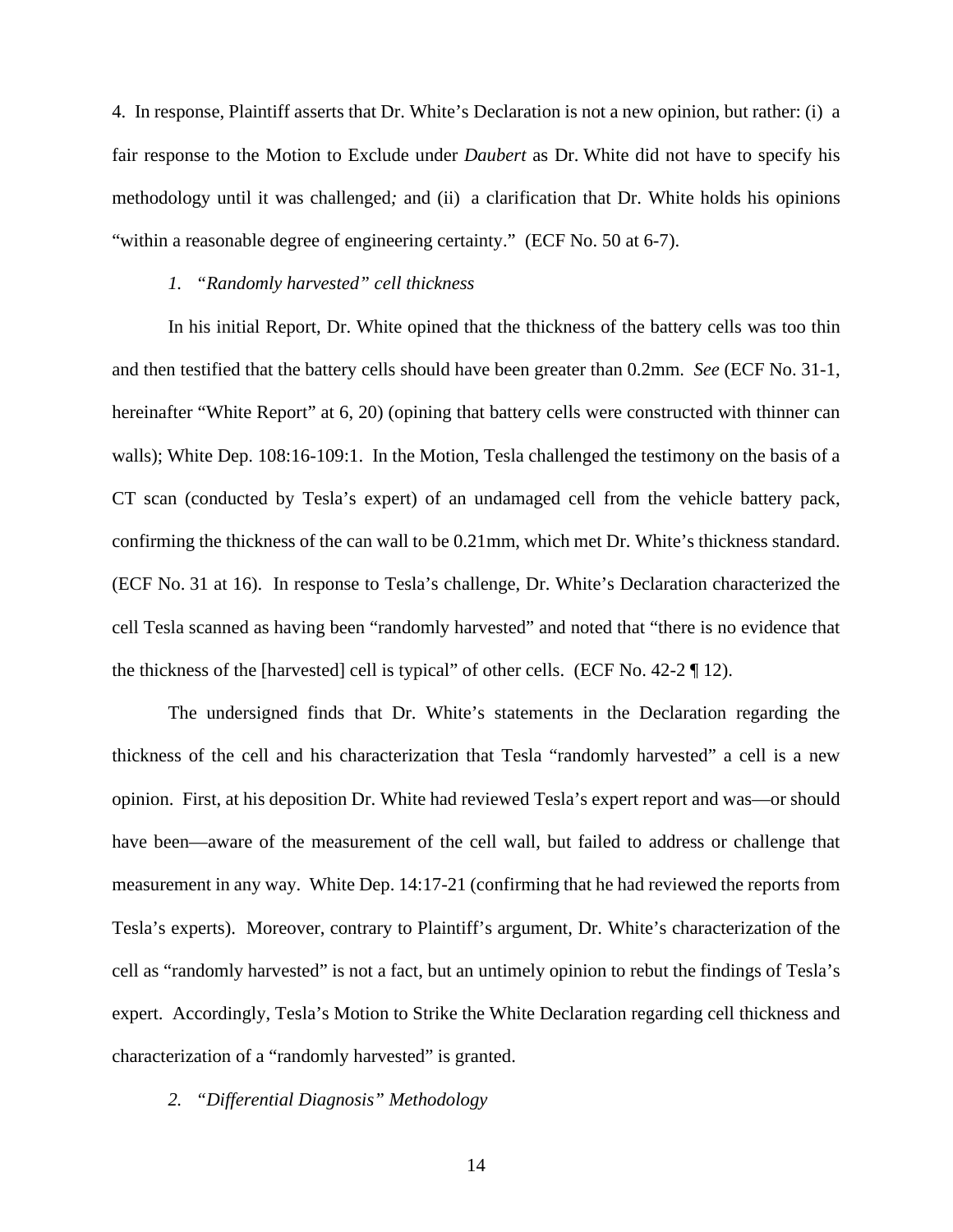It is undisputed that neither Dr. White's Report nor his deposition testimony discuss "differential diagnosis" as the methodology used for his opinion. According to Plaintiff, "[i]t was only when [Dr. White's] opinion was challenged that the need arose for him to specify his methodology." (ECF No. 50 at 6). The undersigned disagrees.

Although "differential diagnosis" may be a generally recognized methodology, *see, e.g.*, *In re Denture Cream Prods. Liab. Litig*., 795 F. Supp. 2d at 1365 (recognizing differential diagnosis as a standard scientific technique of identifying the cause of a medical problem by eliminating the likely causes until the most probable one is isolated), Dr. White failed to identify this methodology in his Report. This lapse denied Tesla the opportunity to question Dr. White regarding differential diagnosis. Moreover, Plaintiff has the burden to show that Dr. White's methodology is sufficiently reliable. *United States v. Frazier*, 387 F.3d 1244, 1260 (11th Cir. 2004). Dr. White's Declaration, which for the first time mentions "differential diagnosis" as a methodology, fails to meet this burden. Thus, Dr. White's Declaration regarding "differential diagnosis" is an inadmissible new opinion. Moreover, Plaintiff has not shown that the delayed disclosure of Dr. White's methodology was substantially justified or harmless. Accordingly, Tesla's Motion to Strike the White Declaration's discussion of "differential diagnosis" as a methodology is granted.

# *3. Opinions held to "a reasonable degree of engineering certainty"*

In his Declaration, Dr. White concedes that at the time of his Report and deposition, he may have used language that seemed "inconclusive," including words like 'maybe' and 'possible.'" White Declaration" ¶ 20. In contrast, the Declaration asserts that his opinions "that the cell walls and lack of fire-retardant material resulted in runaway thermal propagation are opinions that [he] hold[s] within a reasonable degree of engineering certainty." *Id*. "[A] party,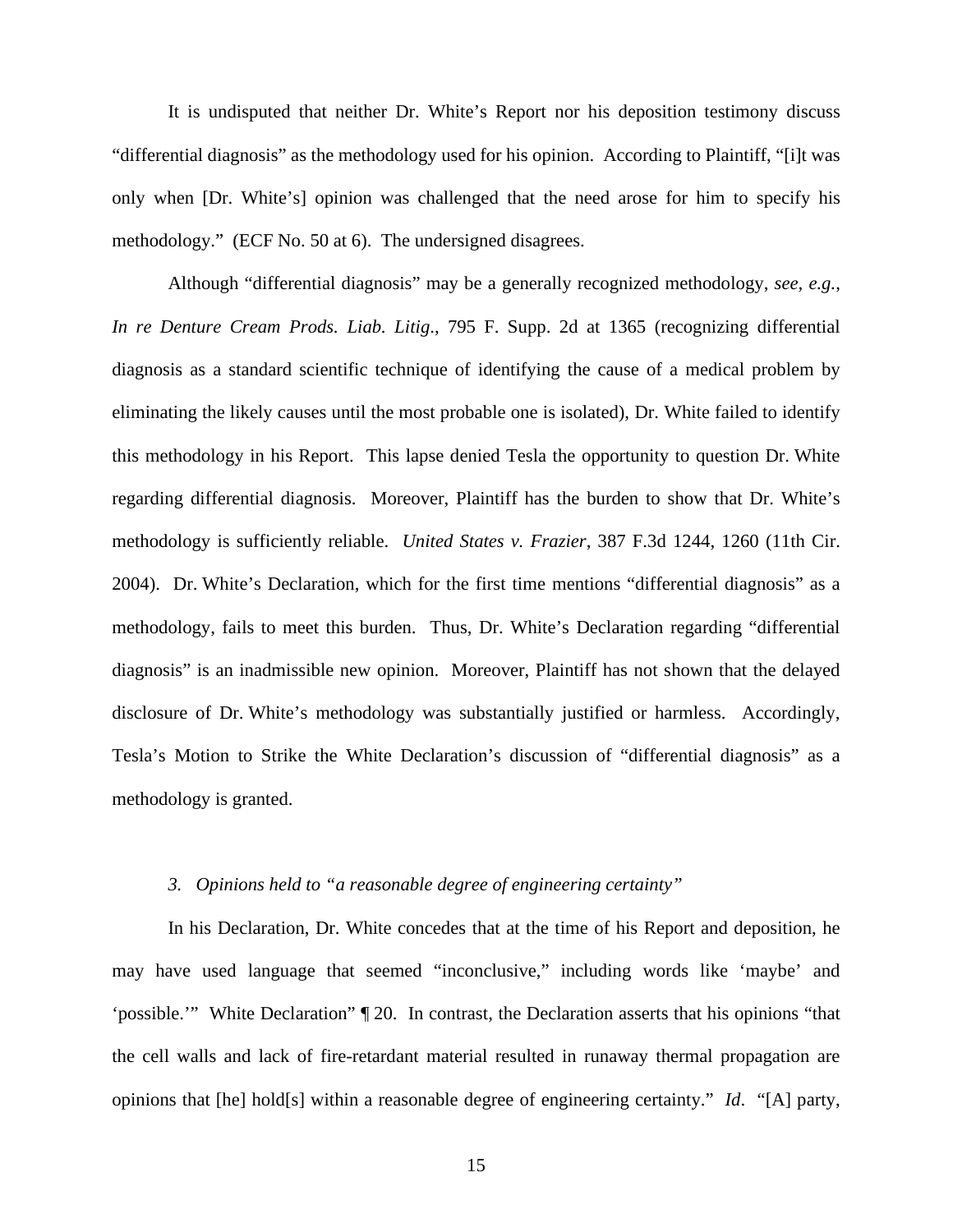however, cannot abuse Rule 26(e) to merely bolster a defective or problematic expert witness report." *Guevara v. NCL (Bahamas) Ltd.*, 920 F.3d 710, 719 (11th Cir. 2019). In the Declaration, Dr. White is attempting to change and strengthen his prior equivocal statements to now assert his opinions with a reasonable degree of engineering certainty. That is an improper and untimely disclosure. Moreover, Plaintiff has not satisfied his burden to show that the delayed disclosure of Dr. White's opinions was substantially justified or harmless. Accordingly, Tesla's Motion to Strike the White Declaration is granted on all issues and the Declaration is excluded in toto from the Court's analysis.

## **III. TESLA'S MOTIONS TO EXCLUDE EXPERT TESTIMONY UNDER**  *DAUBERT* **(ECF NOS. 28, 29, 31)**

#### **A. Legal Standards**

Federal Rule of Evidence 702 governs the admission of expert testimony. More specifically, if scientific, technical, or other specialized knowledge will assist the trier of fact to understand the evidence or to determine a fact in issue, a witness qualified as an expert by knowledge, skill, experience, training, or education, may testify thereto in the form of an opinion or otherwise, if: (i) the testimony is based upon sufficient facts or data; (ii) the testimony is the product of reliable principles and methods; and (iii) the witness has applied the principles and methods reliably to the facts of the case. Fed. R. Civ. P. 702; *Daubert,* 509 U.S. 579; *Quiet Tech. DC-8, Inc. v. Hurel-Dubois UK Ltd.*, 326 F.3d 1333, 1340 (11th Cir. 2003). The subject of an expert's testimony must be "scientific knowledge," which implies a grounding in the methods and procedures of science. *Daubert*, 509 U.S. at 589-90 (citations and quotations omitted). Similarly, "knowledge" connotes more than subjective belief or unsupported speculation. *Id.* (citations and quotations omitted). The term "applies to any body of known facts or to any body of ideas inferred from such facts or accepted as truths on good grounds." *Id* at 590.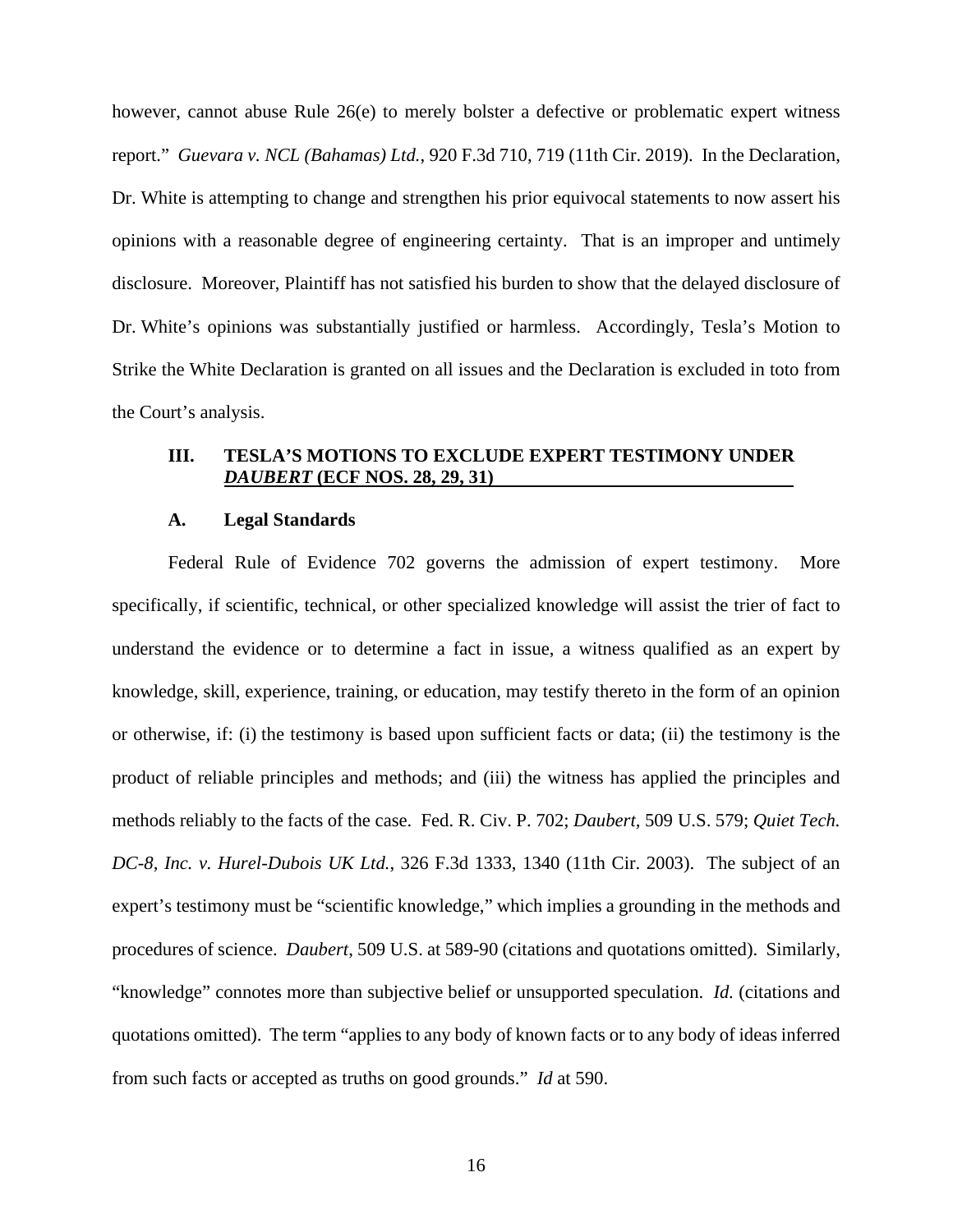Rule 702 compels district courts to perform the critical "gatekeeping" function concerning the admissibility of expert evidence. *Frazier*, 387 F.3d at 1260. This function "inherently require[s] the trial court to conduct an exacting analysis" of the foundations of expert opinions to ensure they meet the standards for admissibility under Rule 702. *Id.*; *see also McCorvey v. Baxter Healthcare Corp.*, 298 F.3d 1253, 1257 (11th Cir. 2002) ("Rulings on admissibility under *Daubert* inherently require the trial court to conduct an exacting analysis of the proffered expert's methodology."). This entails a preliminary assessment of whether the reasoning or methodology underlying the testimony is scientifically valid and whether that reasoning or methodology properly can be applied to the facts at issue. *Daubert*, 509 U.S. at 592-93. Although there is no definitive checklist or test, courts have discussed several factors that bear on this inquiry. *Id.* at 593.

In determining the admissibility of expert testimony under Rule 702, courts must conduct a rigorous three-part inquiry on whether: (i) the expert is qualified to testify competently regarding the matters he intends to address; (ii) the methodology by which the expert reaches his conclusions is sufficiently reliable as determined by the sort of inquiry mandated in *Daubert*; and (iii) the testimony assists the trier of fact, through the application of scientific, technical, or specialized expertise, to understand the evidence or to determine a fact in issue. *Frazier*, 387 F.3d at 1260 (citing *City of Tuscaloosa v. Harcros Chems., Inc.*, 158 F.3d 548, 562 (11th Cir. 1998)); *see also Quiet Tech.*, 326 F.3d at 1340-41 (same). Furthermore, in ascertaining the reliability of a particular scientific expert opinion, courts consider, to the extent possible: (i) whether the expert's theory can be and has been tested; (ii) whether the theory has been subjected to peer review and publication; (iii) the known or potential rate of error of the particular scientific technique; and (iv) whether the technique is generally accepted in the scientific community. *Quiet Tech.*, 326 F.3d at 1341 (citing *McCorvey*, 298 F.3d at 1256); *see also FTC v. Simple Health Plans, LLC*,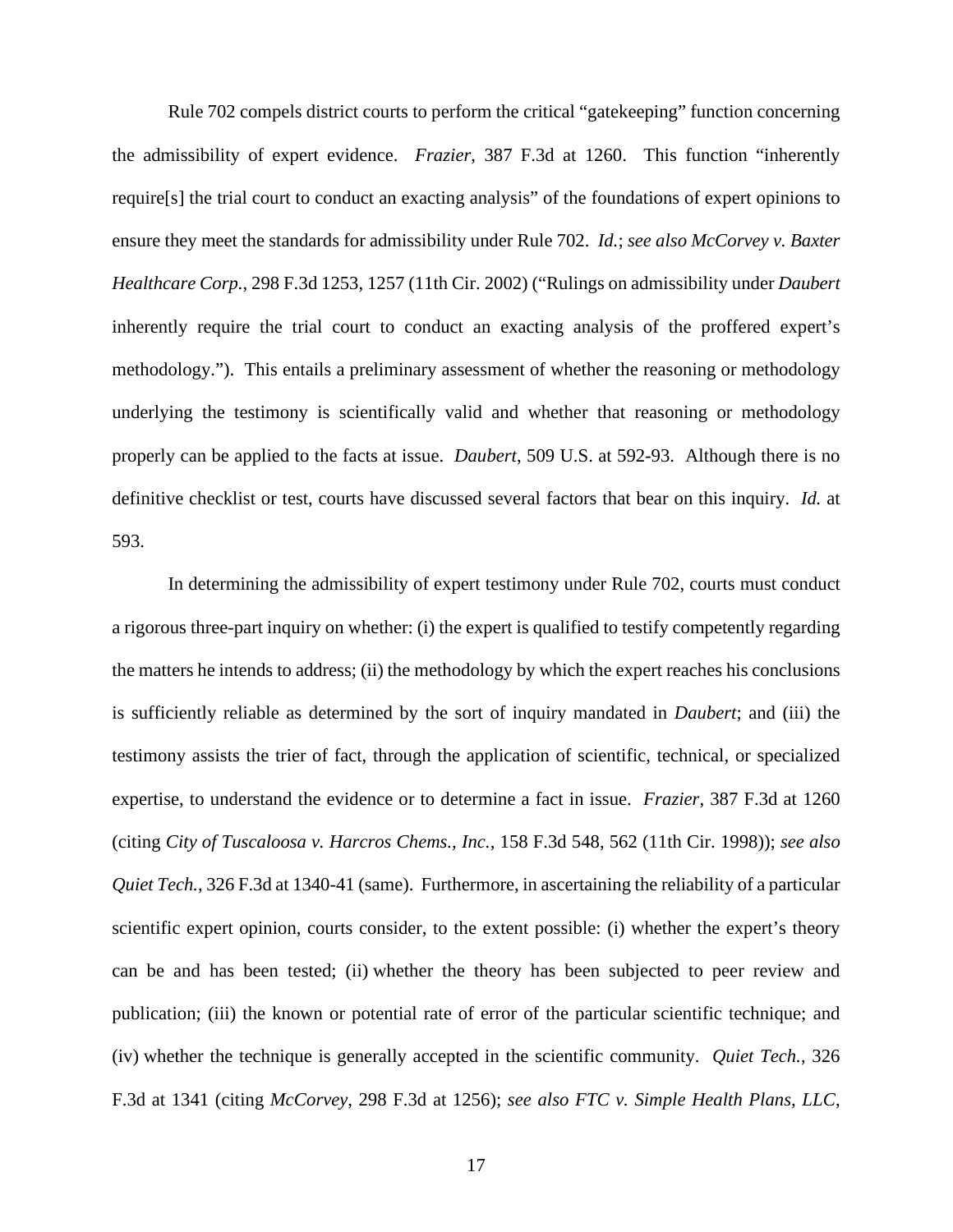No. 18-CV-62593, 2021 WL 810262, at \*6 (S.D. Fla. Mar. 3, 2021) (discussing the factors that court's consider when assessing reliability).

Nevertheless, it is not the role of the district court to make ultimate conclusions as to the persuasiveness of the proffered evidence. *Quiet Tech.*, 326 F.3d at 1341 (citing *McCorvey*, 298 F.3d at 1256). Indeed, "[a] district court's gatekeeper role under *Daubert* 'is not intended to supplant the adversary system or the role of the jury.' *Id.* (citing *Maiz v. Virani*, 253 F.3d 641, 666 (11th Cir. 2001)). Quite the contrary, "[v]igorous cross-examination, presentation of contrary evidence, and careful instruction on the burden of proof are the traditional and appropriate means of attacking shaky but admissible evidence." *Id.* (citing *Daubert*, 509 U.S. at 596).

Under *Daubert* and its progeny, the undersigned must apply these legal principles to evaluate the admissibility of the various opinions of Plaintiff's experts.

### **B. Plaintiff's Biomechanical Engineer: Kelly Kennett**

Counts II (strict liability) and III (negligent design) of Plaintiff's Complaint allege that design defects in the Model S caused the vehicle to burst into flames during the accident. (ECF Nos. 1 ¶¶ 29, 30, 53-66, 41 at 2). Plaintiff concedes that "a central issue for the trier of facts . . . is whether [Barrett] would likely have survived the crash without serious injury in the absence of these [alleged] defects." (ECF No. 41 at 2). Mr. Kennett, Plaintiff's biomechanical engineer, has opined, among other things, that "[a]bsent the vehicle fire, there was no expectation or evidence that [Barrett] would have been fatally or even seriously injured in this crash."<sup>10</sup> (ECF No. 28 at 1); *see also* Kennett Report at 9. Tesla moves to exclude this two-line opinion in Mr. Kennett's Report.<sup>11</sup>

 $10$  The undersigned has concluded that Mr. Kennett's Affidavit is partially admissible on the issue of crash testing and deflation of the airbags. *See* II.B. *supra*.

 $11$  Tesla, however, had no objection to Mr. Kennett's other statement, including the preceding sentence that "[g]iven that Mr. Riley [was] a young[,] restrained occupant of an ordinary height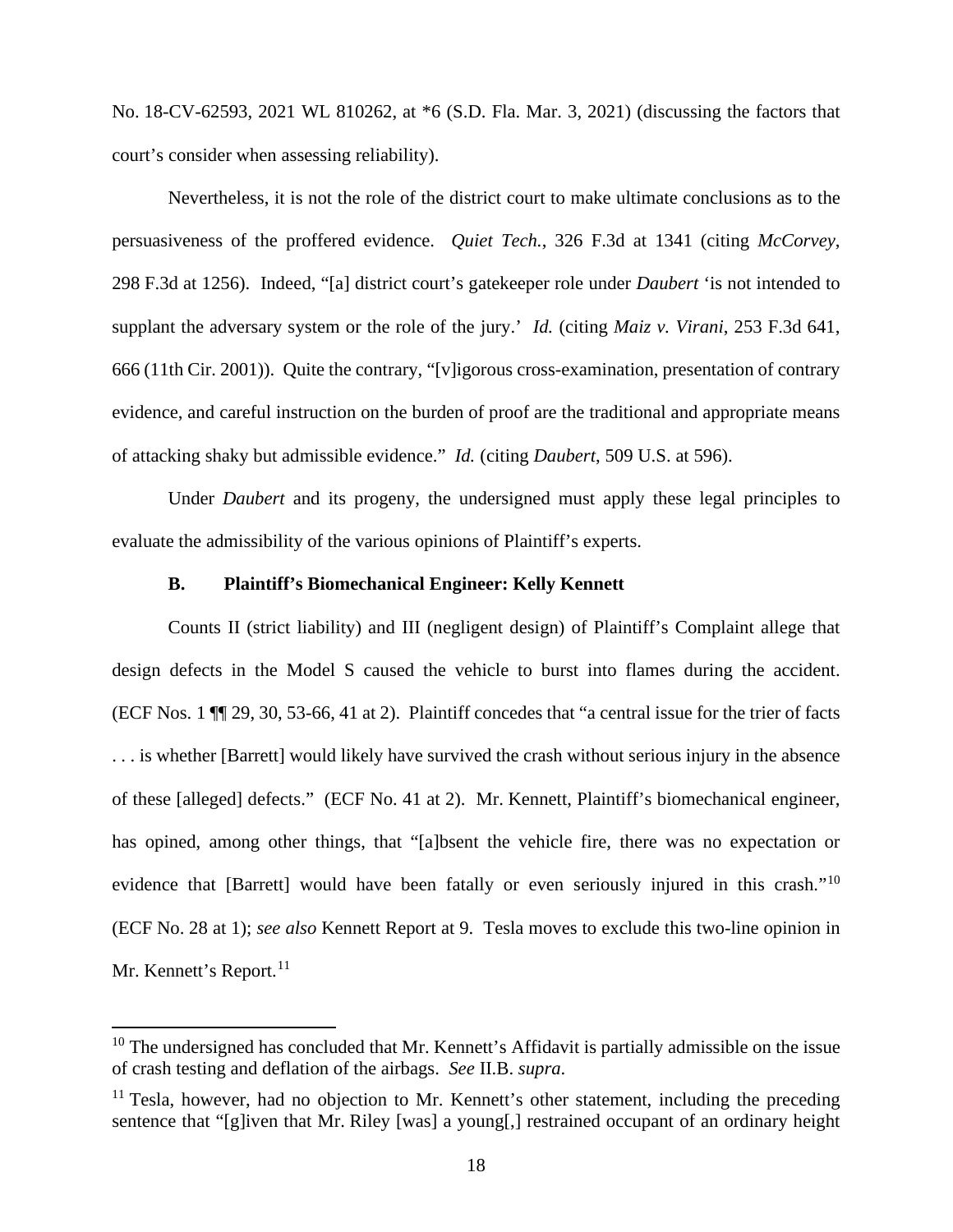According to Tesla: (i) Mr. Kennett's opinion relies on "dissimilar vehicle testing" that is an unreliable methodology to opine on the injuries specific to this crash (ECF No. 28 at 9-17); (ii) the alleged lack of contact marks in the vehicle upon a visual inspection is an improper means of determining whether Barrett experienced an impact during the accident (*Id.* at 17-18); and (iii) Mr. Kennett's statement is an impermissible parroting of the medical examiner's opinion on cause of death. (*Id.* at 18-19). During the hearing on the Motions, Plaintiff agreed to strike the clause "absent the vehicle fire" from Mr. Kennett's two-line opinion. (Hr'g Tr. 38:13-18). Thus, the undersigned must determine whether the remaining clause—i.e. that "there was no expectation or evidence that Barrett would have been fatally or even seriously injured in this crash"—is admissible under the standards set forth in *Daubert*.

#### *1. Single-Impact Vehicle Crash Testing*

Mr. Kennett relied on ten different crash tests to form his opinion, including: (i) three tests from the National Highway Traffic Safety Administration ("NHTSA") New Car Assessment Program (involving front, pole, and side impacts); (ii) four tests by the Insurance Institute for Highway Safety ("IIHS") (involving front and side impacts); and (iii) three tests conducted by Tesla. (ECF Nos. 28 at 10, 41 at 7); (Hr'g Tr. 13:17-21). It is undisputed that all of the tests Mr. Kennett relied upon are single-impact crash tests and that no independent or government entity conducts multi-impact tests resembling the accident sequence in this case. (ECF Nos. 28 at 12, 41 at 13).

According to Tesla, two of the main differences between the single-impact crash tests and the multi-impact crash sequence at issue here is that: (i) Barrett lacked the full benefit of the frontal

and weight with his occupant survival space maintained, he should likely enjoy the good impact injury outcomes predicted by the tests and confirmed by the lack of impact injuries noted at autopsy." (Hr'g Tr. 20:18-21:4).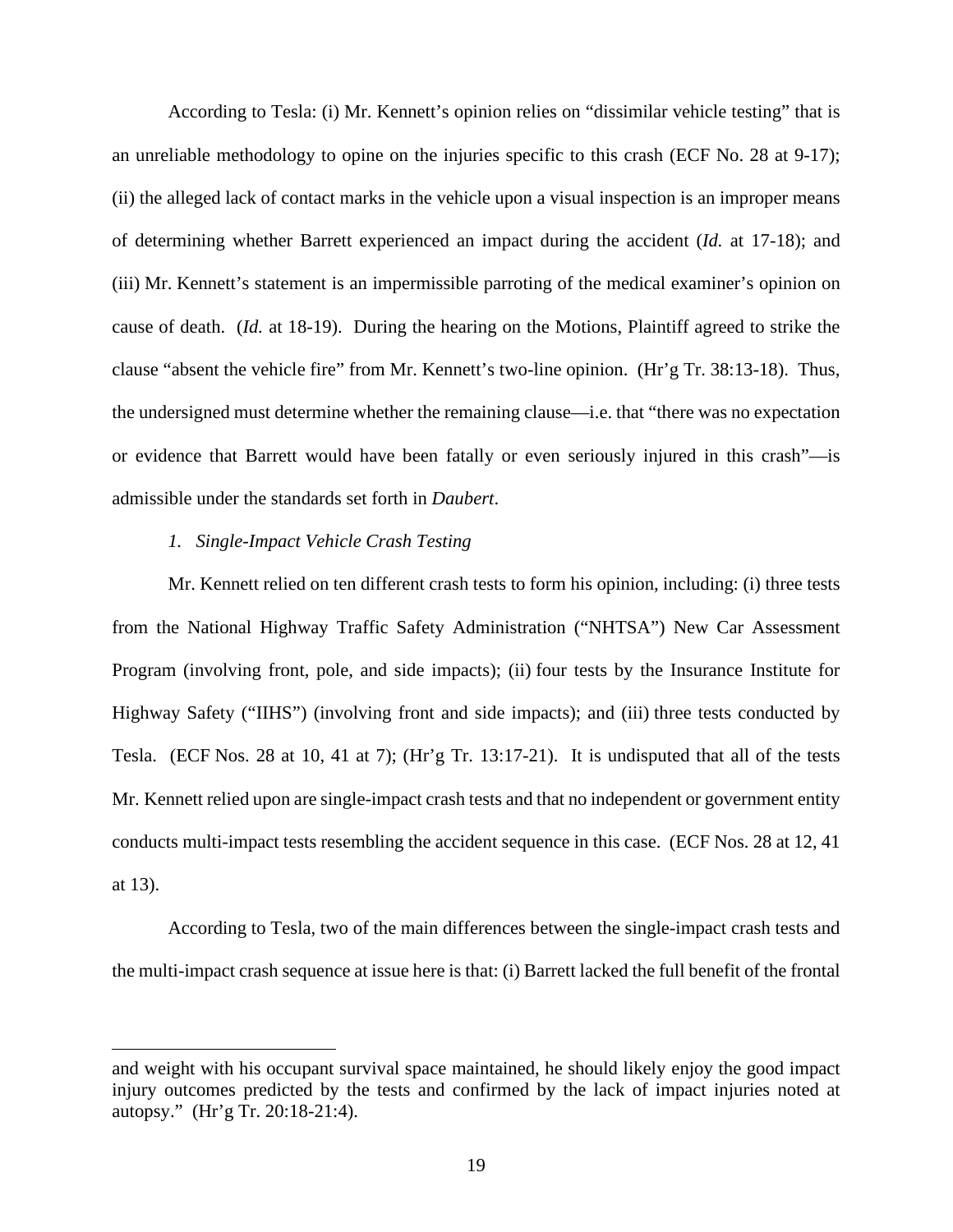airbag restraint system, which would have deployed only once—after the first impact that meets the deployment criteria—and then deflate; and (ii) unlike the crash test dummies, various forces acting on Barrett "naturally moved him out of the 'normal seated'" position such that he lacked optimal seating position. (ECF No. 28 at 12-13). In Mr. Kennett's Affidavit, which the Court has found is admissible, Mr. Kennett explains that "the only airbags that would have deflated for the subsequent impacts in the sequence are the frontal airbags" and both Plaintiff's and Defendant's accident reconstruction experts "derive directions for the major impacts" that are primarily side impacts and not frontals. Kennett Affidavit ¶¶ 24, 26). Mr. Kennett, therefore, opines that the deflation of the frontal airbags following the initial impact does not render his methodology unreliable. *Id*. ¶ 26.

In terms of Barrett's seating position, Mr. Kennett opines that at the conclusion of the crash sequence, Barrett was restrained by his seat belt and never left his seated position, which is significant because it correlates with the likelihood of low injury. Kennett Dep. 41:18-42:5, 95:11- 13; *see also* (ECF No. 41 at 16). Mr. Kennett also testified there is no evidence that Barrett suffered any facial fractures, which proves that he had enough frontal restraint to keep him from pathologically interacting with the steering wheel and steering column. Kennett Dep. 76:9-16, 88:17-89:8; *see also* (ECF No. 41 at 12-13). Ultimately, although Mr. Kennett does not dispute that a crash involving multiple-impacts is worse and has a much greater risk of injury, Kennett Dep. 96:4-7, he notes that the crash tests upon which he relies involved a higher Delta V force than those experienced in the instant crash sequence. (ECF No. 41 at 14). Thus, according to Plaintiff, the single-impact crash tests are not dissimilar and therefore reliable.

The admissibility of the "crash test" evidence depends upon a foundational showing of a substantial similarity between the test results being offered into evidence and the circumstances of the accident at issue in the litigation. *Guild v. Gen. Motors Corp.*, 53 F. Supp. 2d 363, 366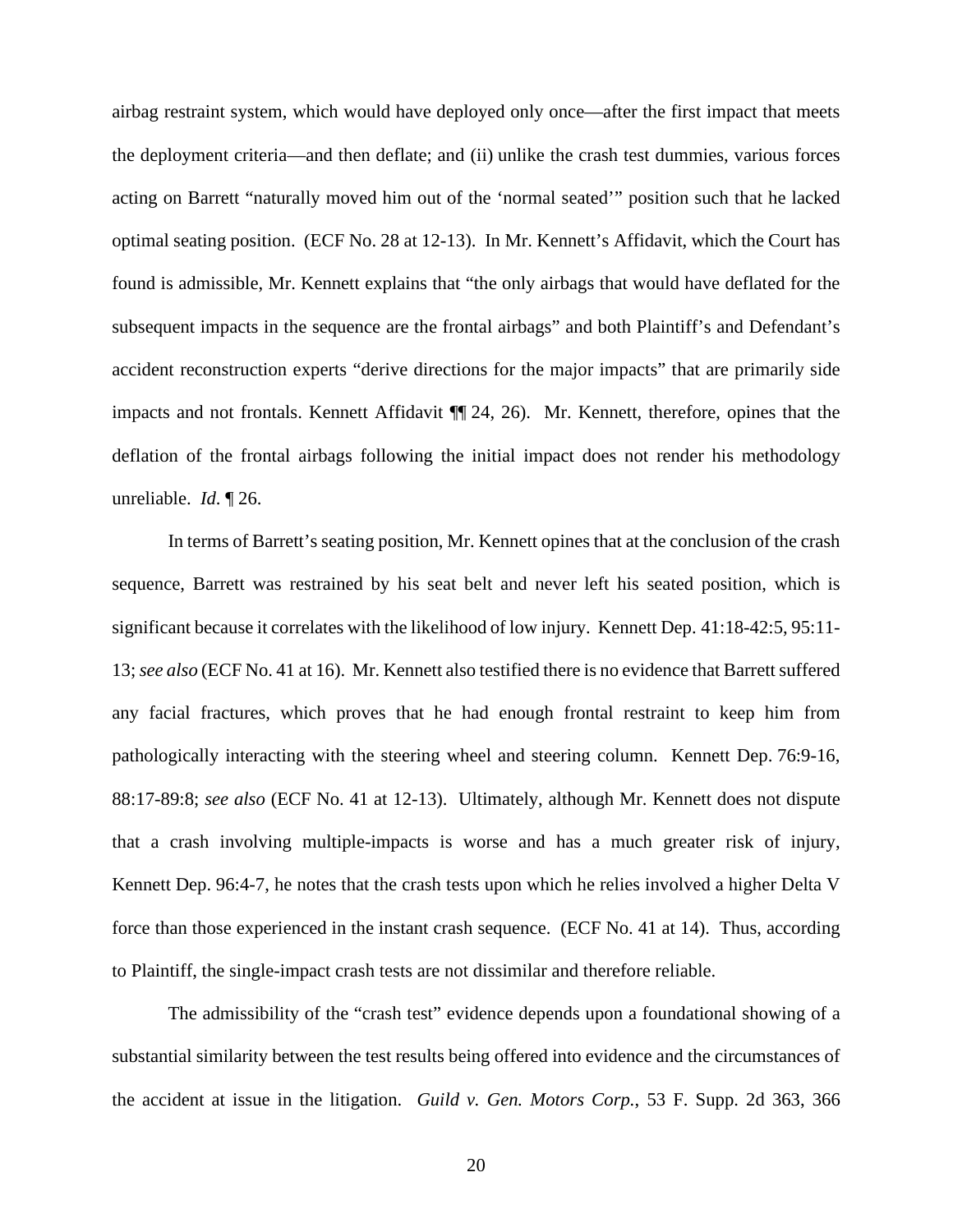(W.D.N.Y. 1999) (citation omitted). However, perfect identity between experimental and actual conditions is neither attainable nor required. *Id*. In fact, here, it is undisputed that multi-impact crash testing resembling the accident sequence at issue does not exist. Moreover, although Tesla conceded that the crash tests may be presented to the jury to show Tesla's excellent performance,  $(Hr'g Tr. 13:25-14:3)$ ,  $^{12}$  it nonetheless opposes Dr. Kennett's reliance on those same crash tests as a basis for his opinion on what would have happened to Barrett in this multi-impact scenario. To be sure, there are differences between the crash tests and the actual crash sequence that Barrett experienced. Those differences, however, do not make the crash tests so dissimilar as to render Mr. Kennett's methodology unreliable. *See, e.g.*, *Guild*, 53 F. Supp. 2d at 366-68 (denying motion to exclude results of crash tests despite differences between the test and the actual collision). Furthermore, Tesla will have ample opportunity to cross-examine Mr. Kennett regarding the dissimilarities between single-impact crash tests and the multi-impact crash sequence at issue here. *Id.* (finding that differences in tests goes to weight and not admissibility); *cf. Finchum v. Ford Motor Co.*, 57 F.3d 526, 530 (7th Cir. 1995) (affirming the district court's exclusion of tests where they could confuse and prejudice the jury). Accordingly, Mr. Kennett's reliance on single-impact crash tests is not a basis to exclude his opinion.

### *2. Visual Inspection of Vehicle Showing No Contact Marks*

Tesla next challenges as unreliable and irrelevant Mr. Kennett's opinion that the vehicle had no interior occupant contact marks, arguing that the fire consumed the plastic interior areas that would most likely reveal evidence of occupant contact. (ECF No. 28 at 17 -18). Tesla, therefore, disputes whether Mr. Kennett's visual inspection is a generally accepted means of

 $12$  Mr. Kennett also concedes that the Model S received superior ratings from IIHS, five stars from NHTSA (their highest rating), and performs "quite well" on the tests. (ECF No. 28 at 10).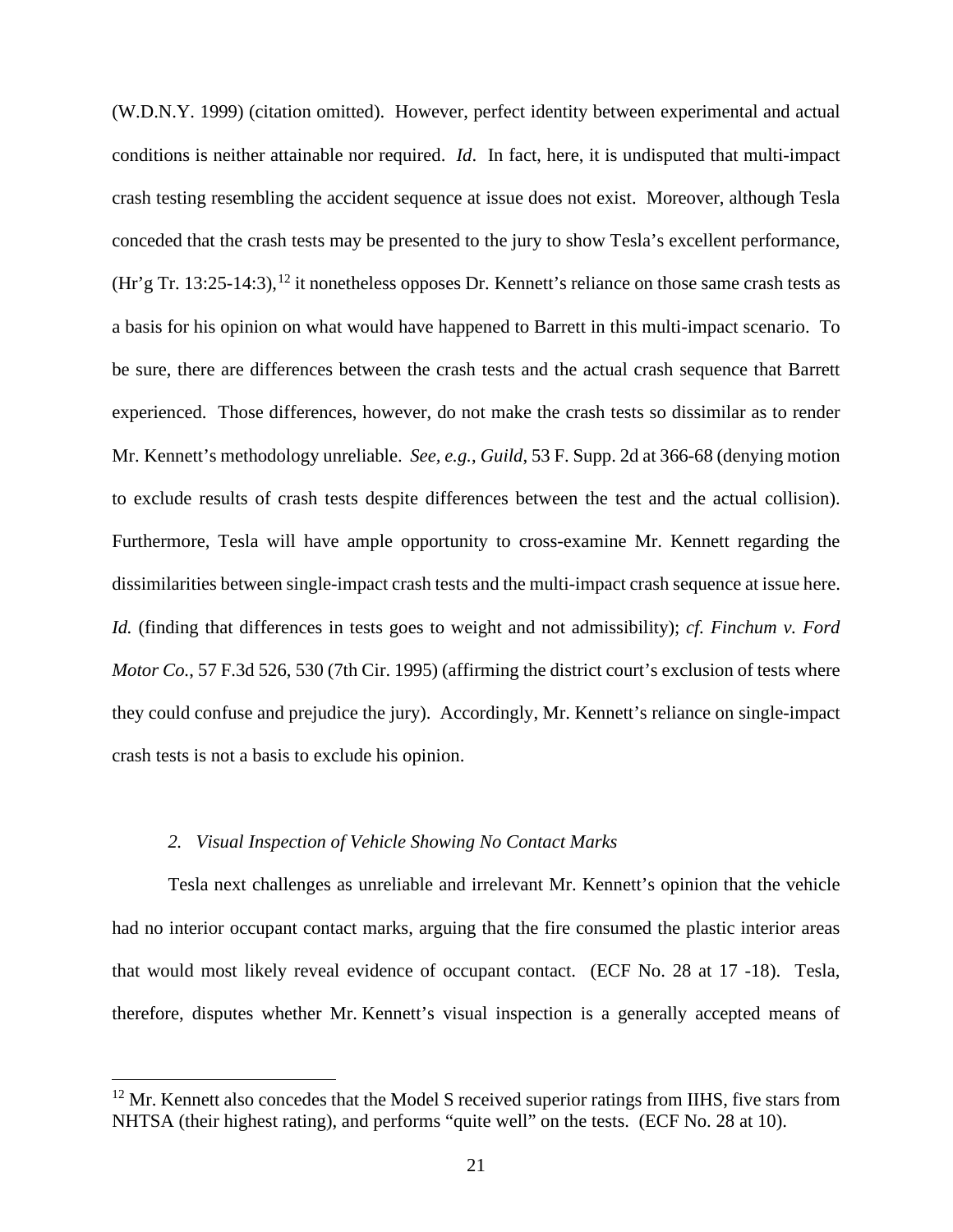testing whether a passenger experienced an impact during the accident. *Id.* at 17. In response, Plaintiff explains that Mr. Kennett inspected, measured, and photographed the vehicle to determine if there was evidence of substantial or deleterious occupant impact strikes. (ECF No. 41 at 10). Although Mr. Kennett concedes that burning degrades some evidence, he asserts that burning assists in revealing evidence of deformation to metal structures, such as the steering wheel rim, the steering column, and the seat backs. *Id.*; Kennett Dep. 99:14-102:9.

The undersigned agrees with Tesla that, without more to support Mr. Kennett's methodology regarding lack of contact marks, Plaintiff has not shown that Mr. Kennett's visual inspection of the vehicle is a reliable method that: (i) can be and has been tested; (ii) has been subject to peer review and publication; (iii) has a known or potential rate of error; and (iv) the technique is generally accepted in the scientific community. *Quiet Tech.,* 326 F.3d at 1341 (citing *McCorvey*, 298 F.3d at 1256); *see also Knepfle v. J&P Cycles, LLC*, No. 18-CV-543-T, 2021 WL 1845214, at \*8 (M.D. Fla. May 7, 2021) (excluding expert opinion where plaintiff failed to show that visual inspection was reliable methodology). Mr. Kennett's self-serving Affidavit to the contrary does not make it so. At bottom, relying on a visual inspection of a vehicle consumed by flames to opine that there is no expectation or evidence that the driver would have been fatally or even seriously injured in a multi-impact crash is speculative. Accordingly, Mr. Kennett's opinion regarding lack of contact marks upon a visual inspection does not support Mr. Kennett's conclusion regarding the likely that Barrett would have been injured.

### 3. *Parroting Medical Examiner*

Lastly, Tesla argues that Mr. Kennett is not a medical expert and should not permitted to opine on the cause of death. (ECF No. 28 at 18). Rather, as a biomechanic, Mr. Kennett can address forces present during the accident and whether such forces could cause injury. *Id.*; *see Berner v. Carnival Corp.*, 632 F. Supp. 2d 1208, 1212 (S.D. Fla. 2009). In response, Plaintiff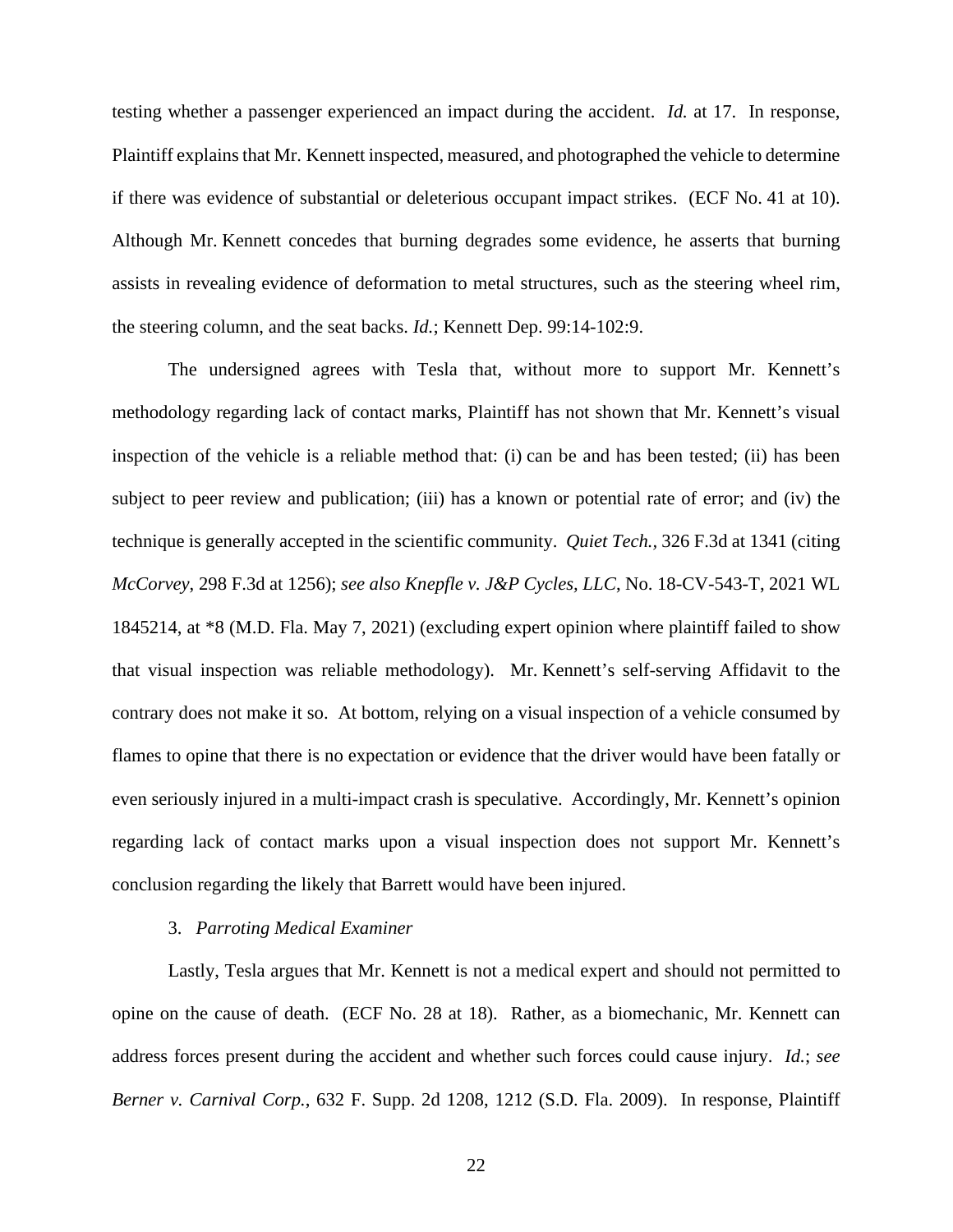concedes that Mr. Kennett is not a pathologist or medical doctor, but has pathology training. (ECF No. 41 at 8-9). According to Plaintiff, Mr. Kennett can reasonably rely on the autopsy report for the factual determination of whether Barrett suffered any impact-related injuries. *Id.* at 9.

The undersigned agrees that Mr. Kennett may rely on the autopsy report to form his opinion. *See, e.g.*, *Gayton v. McCoy*, 593 F.3d 610, 618 (7th Cir. 2010) (permitting an expert to adopt the finding of another expert). Indeed, Tesla does not object to Mr. Kennett's other statement that "the autopsy does not find any significant orthopedic or organic impact injuries," Kennett Report at 9, and concedes that Mr. Kennett is "free to opine about the absence of facial fractures or absence of evidence of impacts on the structures inside the vehicle." (ECF No. 46 at 5). That said, however, the autopsy report and the lack of impact injuries do not allow for Mr. Kennett to leap to the conclusion that "there is no expectation or evidence that [Barrett] would have been fatally, or even seriously, injured in this crash." Kennett Report at 9. Further, during the hearing on the Motion, Plaintiff conceded that he would be calling the medical examiner as a witness. (Hr'g Tr. 109:2-6). Therefore, the undersigned finds that Mr. Kennett's expert opinion (which merely parrots the examiner's) is inadmissible.

In sum, for the reasons noted above, the undersigned concludes that Mr. Kennett's opinion must be excluded as unreliable and speculative. Therefore, Mr. Kennett's statement that "there is no expectation or evidence that [Barrett] would have been fatally, or even seriously, injured in this crash" is inadmissible under *Daubert* and Tesla's Motion to exclude this statement is granted.

# **C. Plaintiff's Accident Reconstruction Expert: Robert Caldwell**

Count I of Plaintiff's Complaint alleges that Tesla was negligent in removing the speed limiter from the Model S, which would have limited the top speed of the vehicle to 85 mph. *See* (Complaint); *see also* (ECF No. 29 at 2). In support of Count I, Plaintiff offers the opinion of Mr. Caldwell (Plaintiff's accident reconstructionist), who opined that "assuming the speed limiter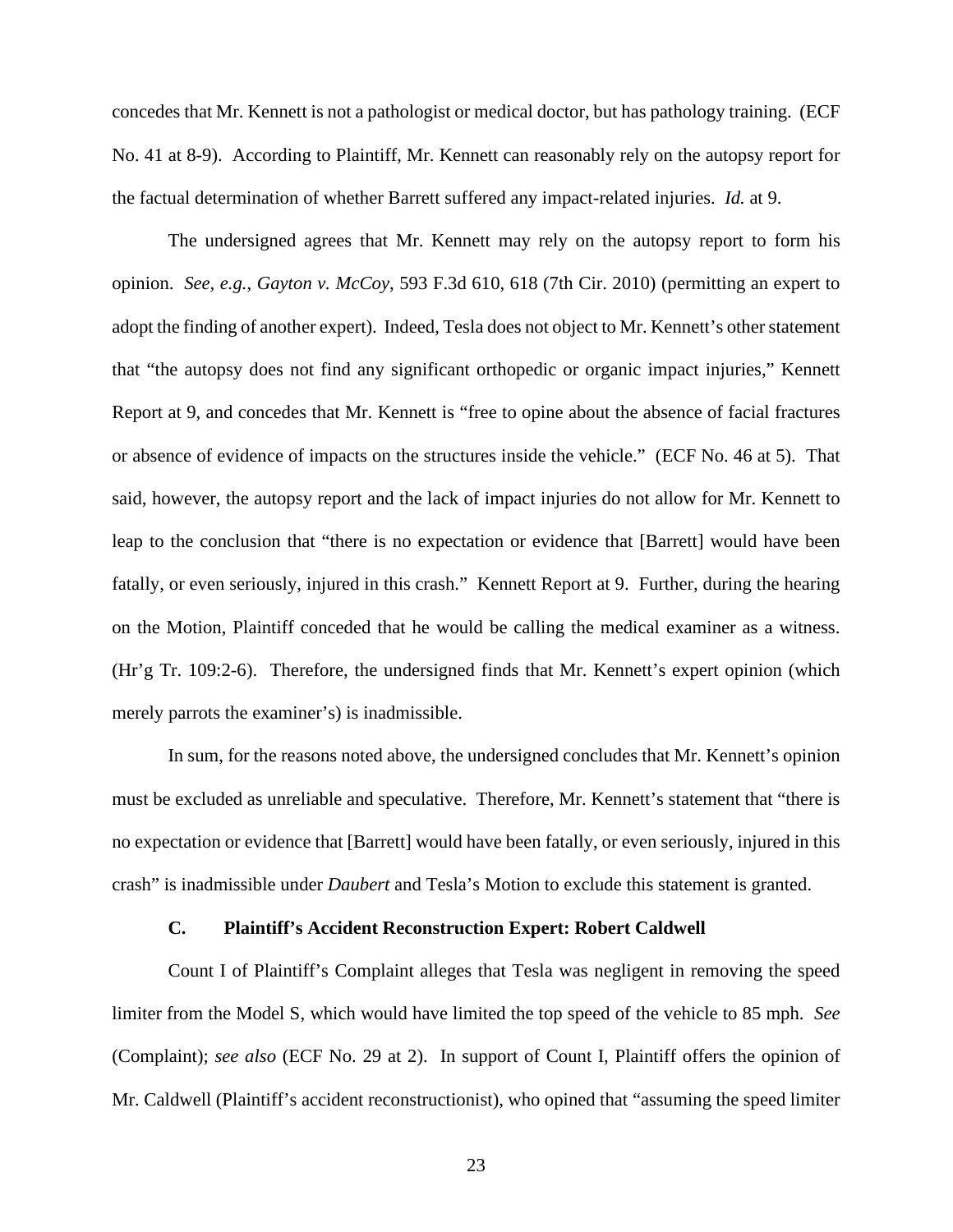was active [limiting the driver to a top speed of 85 mph], it could have made the curve." Caldwell Report at 9, Caldwell Dep. 109:7-10. Although Tesla disagrees with other aspects of Mr. Caldwell's reconstruction, it seeks only to exclude the one-sentence opinion above as inadmissible based on the physics and capabilities of the vehicle, and Mr. Caldwell's lack of qualifications to testify on driver input/human factors. (ECF No. 29 at 1-3). Lastly, Tesla argues that the probative value of this opinion is outweighed by the danger of unfair prejudice, confusion of the issues, and misleading the jury. (ECF No. 29 at 3, 14).

Preliminarily and as noted above, the Court has already stricken the opinion in the Caldwell Affidavit that "whether the Tesla at 85 mph begins in [L]ane 2, [L]ane 1 or the center-left turn lane, the Tesla would make the curve, as demonstrated by the diagram[.]" Caldwell Affidavit ¶ 18; *see* II.C. *supra*. That statement is a new opinion, which Mr. Caldwell cannot express in response to Tesla's *Daubert* challenge. Therefore, the undersigned now considers the admissibility of Mr. Caldwell's one-sentence opinion in his Report (i.e., "assuming the speed limiter was active, it could have made the curve"), focusing on the reliability of this statement in light of the physics and capabilities of the vehicle and Mr. Caldwell's qualifications to opine on human factors and driver input.

#### *1. The Physics and Capabilities of the Vehicle*

Expert testimony must be based on "sufficient facts or data" and be "the product of reliable principles and methods" that have been "reliably applied . . . to the facts of the case." Fed. R. Evid. 702. "Every step of an expert's analysis must be 'supported by good grounds,' which 'means that any step that renders the analysis unreliable under the *Daubert* factors renders the expert's testimony inadmissible.'" *Navelski v. Int'l Paper Co.*, 244 F. Supp. 3d 1275, 1298 (N.D. Fla. 2017) (citation omitted). To meet this standard, "[a]n expert's method need not be perfect, nor must he apply it perfectly." *Banta Props., Inc. v. Arch Specialty Ins. Co.*, No. 10-CV-61485, 2011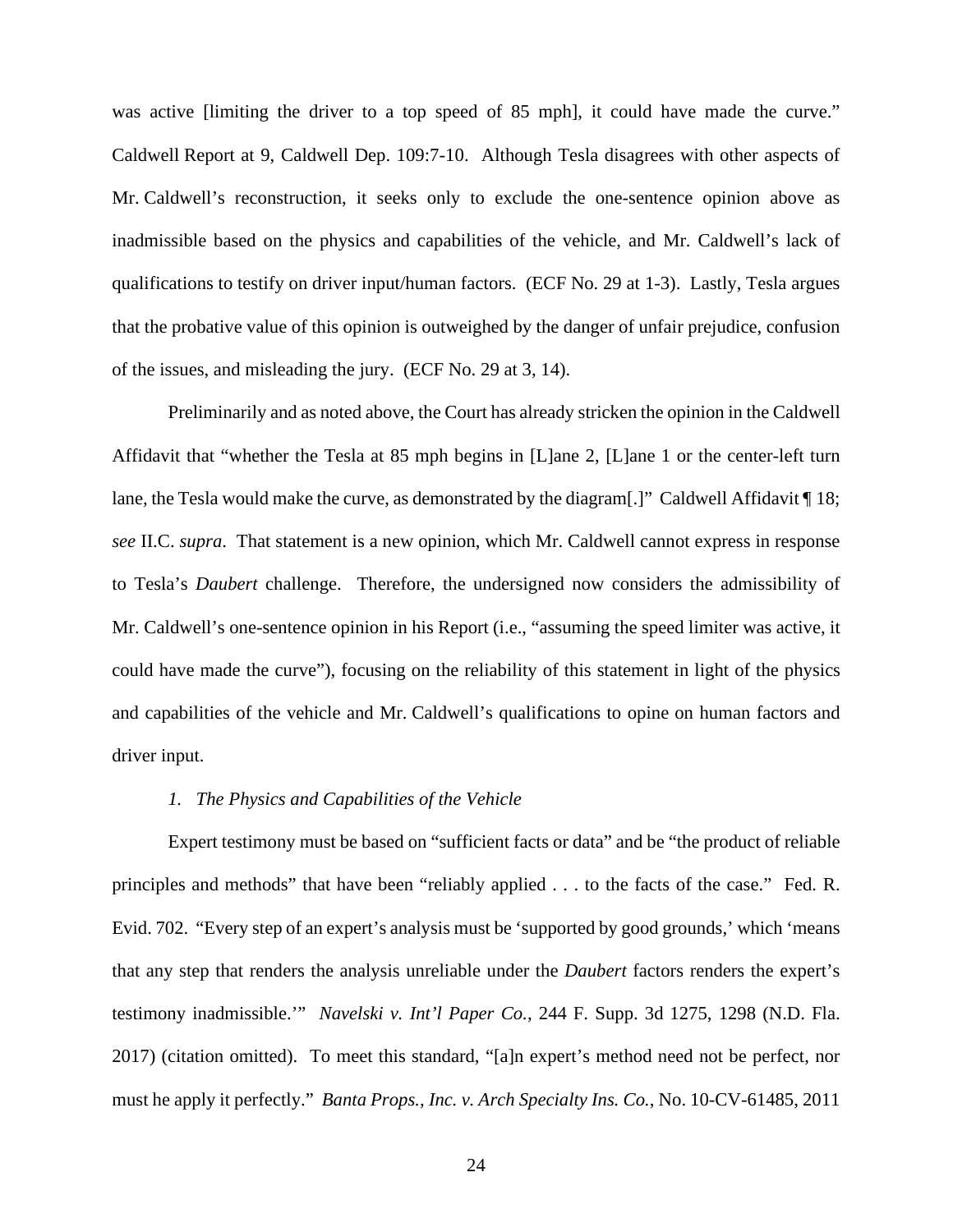WL 13096149, at \*4 (S.D. Fla. Dec. 20, 2011). Rather, a minor flaw in an expert's reasoning or a slight modification of an otherwise reliable method will not render an expert's opinion per se inadmissible. *See Quiet Tech.*, 326 F.3d at 1345-46 (concluding that failure to include variables will affect the probativeness of the analysis, not its admissibility). However, where "the flaw is large enough that the expert lacks 'good grounds' for his or her conclusions," exclusion of the expert's testimony is warranted*. Navelski*, 244 F. Supp. 3d at 1298 (citation omitted).

Here, although Plaintiff argues that Mr. Caldwell's opinions are based on sufficient facts and data, *see* (ECF No. 40 at 7-9), it is undisputed that Mr. Caldwell did not calculate the turning radius of the Model S from the center turning lane, where the vehicle was located as it entered the curve. Caldwell Dep. 112:7-113:5. Rather, Mr. Caldwell calculated the turning radius from Lane 2. Although Plaintiff concedes that remaining in the center lane would result in a tighter turn radius, he argues that Barrett nonetheless had more space (i.e., two other available lanes) to make the turn at 85 mph. (Hr'g Tr. 68:19-69:16). As discussed previously, the turning radius from the center lane would be tighter than from Lane 2, and would make the curve harder to maneuver and require the driver to slow down. Caldwell Dep. 115:9-23. Thus, Mr. Caldwell's Lane 2 reconstruction reduces the severity of the turn and ignores the loss of traction that would result from a tighter turn radius. For these reasons, the undersigned concludes that Mr. Caldwell's opinion is based on inaccurate calculations (i.e., using Lane 2) and is unreliable. *See, e.g., Simple Health Plans*, 2021 WL 810262, at \*8-9 (finding expert testimony unreliable where expert did not consider relevant areas of inquiry); *In re Denture Cream Prods. Liab. Litig.*, 795 F. Supp. 2d at 1363 (excluding expert testimony based on a significant inaccurate factual premise); *see also Jordan v. Celebrity Cruises*, *Inc*., No. 17-CV-20773, 2018 WL 3584702, at \*8 (S.D. Fla. July 25, 2018), *report and recommendation adopted*, 2018 WL 4776336 (S.D. Fla. Sept. 21, 2018) (concluding that "expert evidence based on a fictitious set of facts is just as unreliable as evidence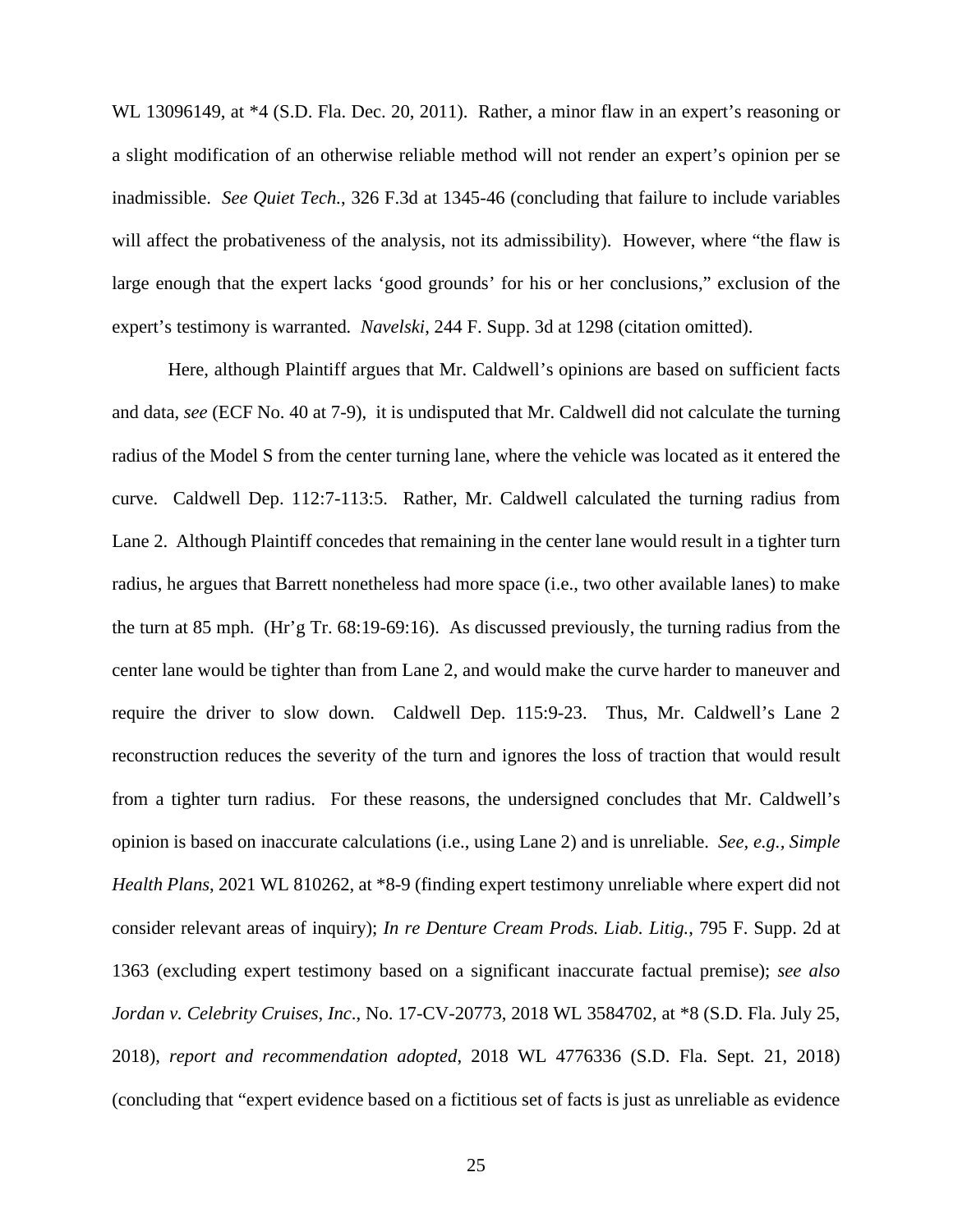based on no research at all.") (citation omitted); *Navelski*, 244 F. Supp. 3d at 1301 (excluding expert testimony when correcting error in expert's analysis essentially negated the expert's conclusion).

Additionally, Mr. Caldwell opines that the vehicle tires "theoretically" could have gripped the turn and safely maneuvered at 85 mph, *see* Caldwell Dep. 120:23-122:22, but he does not identify any scientific evidence or testing to support this opinion. *Knepfle*, 2021 WL 1845214, at \*7 (plaintiff did not demonstrate reliability of expert opinion where expert cited no peer reviewed studies or publications and had an untested theory); *Ramkelawan v. Globus Med. Inc.*, No. 18-CV-100-OC-30PRL, 2019 WL 8267231, at \*9 (M.D. Fla. Dec. 10, 2019) (excluding opinion on causation where expert failed to employ independent testing); *Cook ex rel. Estate of Tessier v. Sheriff of Monroe Cnty., Fla.*, 402 F.3d 1092, 1112 (11th Cir. 2005) (rejecting expert's conclusion that is connected to existing data "only by the ipse dixit of the expert"). Based on these differences, Mr. Caldwell's opinion that "it could have made the curve" if the speed limiter had been active is speculative and inadmissible under *Daubert*.

#### *2. Human Factors/Driver Input*

The field of "human factors" concerns evaluating how an individual would have reacted in a given environment. *Padula v. Carnival Corp.*, No. 16-CV-23862, 2017 WL 7792714, at \*5 (S.D. Fla. Oct. 13, 2017) ("Human Factors is concerned with the application of what we know about people, their abilities, characteristics, and limitations to the design of equipment they use, environments in which they function, and jobs they perform.") (citation omitted). One such consideration is whether a person can react quickly enough to avoid an accident. *See Mitchell v. Royal Caribbean Cruises, Ltd.*, No. 12-CV-22734, 2013 WL 8283958, at \*5 (S.D. Fla. June 7, 2013) (finding expert unqualified to offer opinion on whether plaintiff would have been able to avoid a fall).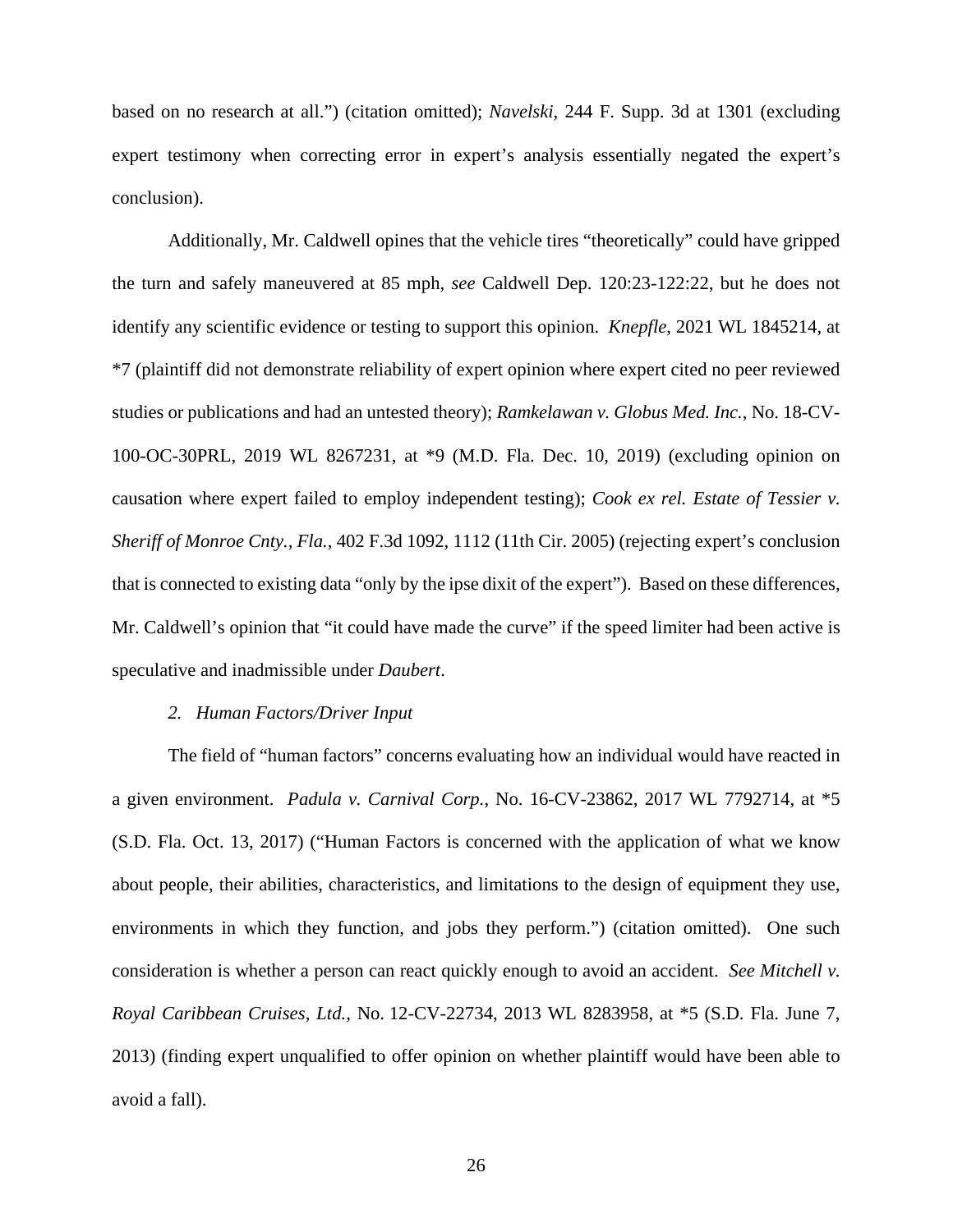In the Motion, Tesla challenges Mr. Caldwell's qualificationsto opine on the human factors of whether Barrett "could" or "would" have been able to safely maneuver the turn at 85 mph if the vehicle had a speed limiter. (ECF No. 29 at 12-13). Tesla further argues that, even if Mr. Caldwell was qualified to generally opine on the subject of human factors, he could not do so in this case because he knows nothing about Barrett's driving history, training, or reaction times. *Id.* at 13. The undersigned agrees.

Although Mr. Caldwell is qualified as an accident reconstructionist, with more than 47 years of experience and more than 5,000 studied events, *see* (ECF No. 40 at 6), he is not sufficiently qualified on human factors to provide an expert opinion on what Barrett could or would have done in the circumstances of this crash. *See, e.g., Mitchell*, 2013 WL 8283958, at \*5 (excluding testimony because expert unqualified in human factors); *see Kessler v. NCL (Bahamas) Ltd.*, No. 19-CV-20583, 2019 WL 8128483, at \*4 (S.D. Fla. Dec. 20, 2019) (excluding expert's opinion on "gait, signage, and visibility" where he was not qualified as human factors expert); *Padula*, 2017 WL 7792714, at \*5 (without human factors expertise, witness was not qualified to offer expert opinions "regarding what [p]laintiff, or some other reasonable person, would have seen and how they would have reacted to it"). Additionally, Mr. Caldwell was generally unaware of Barrett's driving history or training, and did not review any studies regarding the distractibility of teenage boys while driving with passengersin the car. Caldwell Dep. 116:18-118:2, 124:16-126:3. Although Plaintiff correctly notes that court's use a liberal policy for admissibility when evaluating an expert's qualifications, *see* (ECF No. 40 at 6), under the circumstances this case, the undersigned concludes that Mr. Caldwell is not qualified to opine on human factors relevant to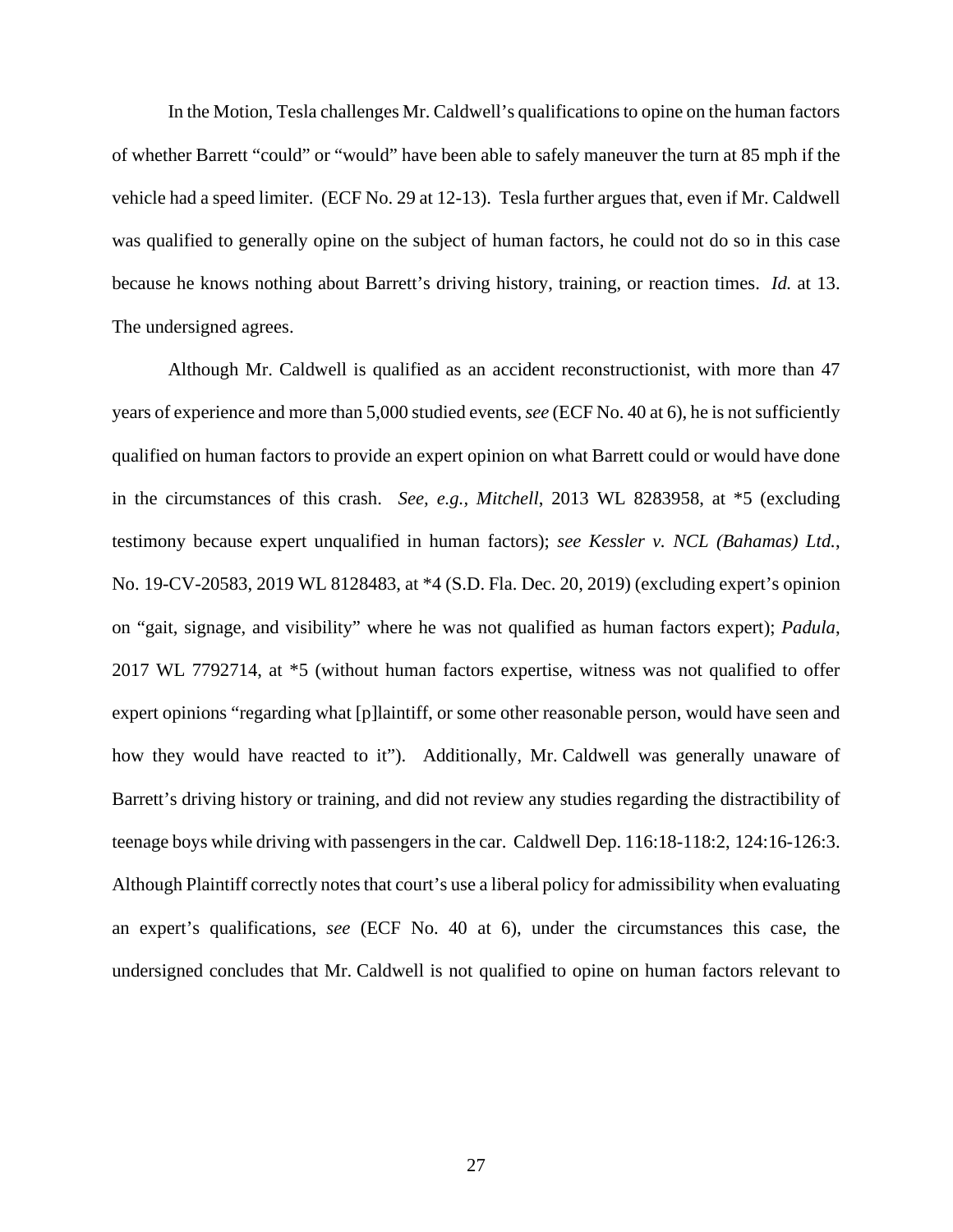whether Barrett could have hypothetically made the curve if the Tesla's speed limiter had been activated. 13

In sum, the undersigned finds that Mr. Caldwell's methodology is unreliable because he calculated the turn radius from a different lane (Lane 2) and he is not qualified to opine on human factors. Accordingly, Tesla's motion to exclude Mr. Caldwell's opinion is granted.

### **D. Plaintiff's Battery Expert: Ralph White**

Lastly, Tesla seeks to exclude the opinion of Dr. White (Plaintiff's battery expert) that the fatal fire resulted from thermal runaway propagation caused by two alleged defects in the Model S lithium-ion battery. <sup>14</sup> *See generally* (ECF Nos. 31, 47). More specifically, Dr. White opined that: (i) the battery cell walls in the Model S battery pack were too thin, which increased the likelihood that the cell would go into thermal runaway and propagate other cells; and (ii) Tesla was testing fire retardant material that for some reason it chose not to use in the instant Model S battery. (ECF No. 47 at 4, 7); *see also* White Dep. 98:23-25, 117:9-20. Tesla argues that both opinions are unreliable and fail to satisfy Rule 702 or 403. In response, Plaintiff emphasizes Dr. White's extensive expertise as a battery design expert and argues that Dr. White's opinions are based on reliable principles and methods. *See generally* (ECF No. 42).

As noted above, the Court has stricken the White Declaration as inadmissible expert opinion. *See* II.D. *supra*. Accordingly, that Declaration is excluded from the Court's analysis of

<sup>&</sup>lt;sup>13</sup> The Court is also unpersuaded by Plaintiff's argument that information from the Event Data Recorder ("EDR") effectively removes human factors from the evaluation. (ECF No. 40 at 6-7). "The EDR records the vehicle's speed and driver control inputs at half-second intervals for the five seconds preceding the system 'waking up' . . . at the time of the beginning of the crash. The driver control inputs include braking and steering." *Id.* at 6. This, however, says nothing about whether Barrett had the skills and abilities to safely maneuver the curve at 85 mph.

 $14$  Initially, Dr. White had opined about four alleged battery defects, but Plaintiff has since abandoned two theories and now pursues only two theories of a design defect: (i) thinness of the battery cell walls; and (ii) lack of fire retardant material between cells. *Compare* (ECF No. 31), *with* (ECF Nos. 42, 47).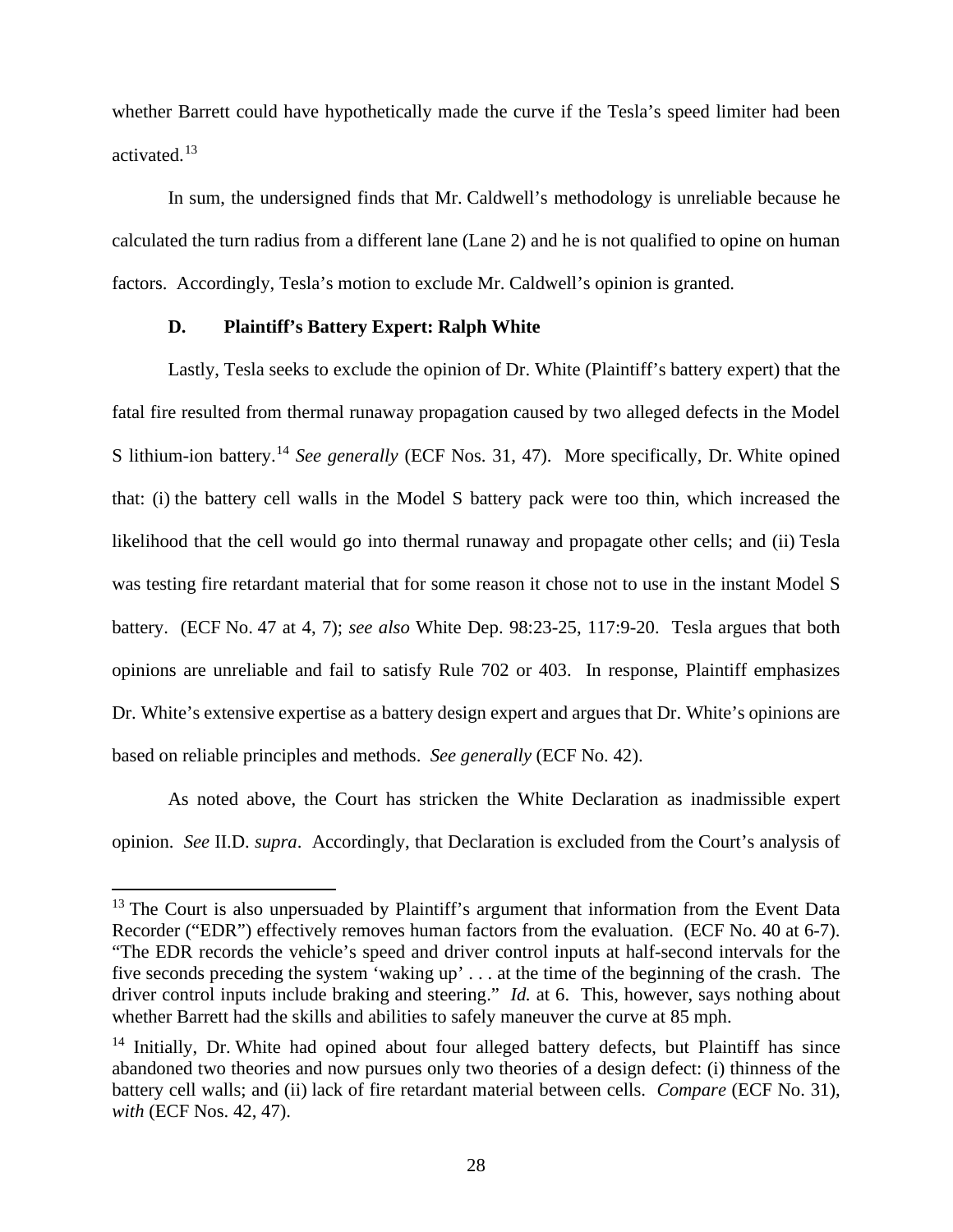Tesla's Motion to Exclude Dr. White's opinions under *Daubert.* The Court has nevertheless reviewed Dr. White's Report and his deposition testimony and finds that, even under a liberal interpretation of admissibility under *Daubert*, Plaintiff has only partially met his burden to show that: (i) Dr. White's testimony is based upon sufficient facts or data; (ii) Dr. White's opinion is the product of reliable principles and methods; and (iii) Dr. White applied the principles and methods reliably to the facts of the case. Fed. R. Civ. P. 702; *Daubert*, 509 U.S. at 579; *Quiet Tech.,* 326 F.3d at 1340.

#### *1. Thickness of Battery Cell Walls*

Dr. White initially opined on the thickness of the battery cell walls based on his assessment of a totally different battery (the "BA" version) than the battery actually used in the Model S (the "BB" version). White Dep. 97:5-98:25. Nevertheless, when questioned about the different cells, Dr. White opined that "it is possible that the BB cells are also cells that would be considered to have a thin wall if you look at the variation in the thickness of the can walls." *Id.* 100:19-24. Moreover, Dr. White did not specify what would have been "strong enough" or "thick enough" to prevent the fire and was unaware of any standards, guidelines, or peer reviewed documentation concerning the thickness of the cylinder wall. *Id.* 102:2-12, 104:18-22, 105:17-25, 106:21-107:4.

Additionally, although Dr. White recognized that "determin[ing] the thickness of the can walls in the [Model S] battery" would require "measuring the wall thickness of perhaps a major sample of the 7,000 cells or whatever might remain in order to determine what the actual average cell wall thickness is and what the center deviation is," Dr. White did not examine the battery cell walls of the Model S or investigate further. *Id*. 100:25-101:25. Rather, Dr. White based his opinion on "common knowledge" that the Panasonic battery was too thin. *Id.* 100:13-24. Dr. White's testimony was also framed as "probabilities" as he did not have a specific measure of how thick the battery cells should be or know of tests to determine how thick the cell wall would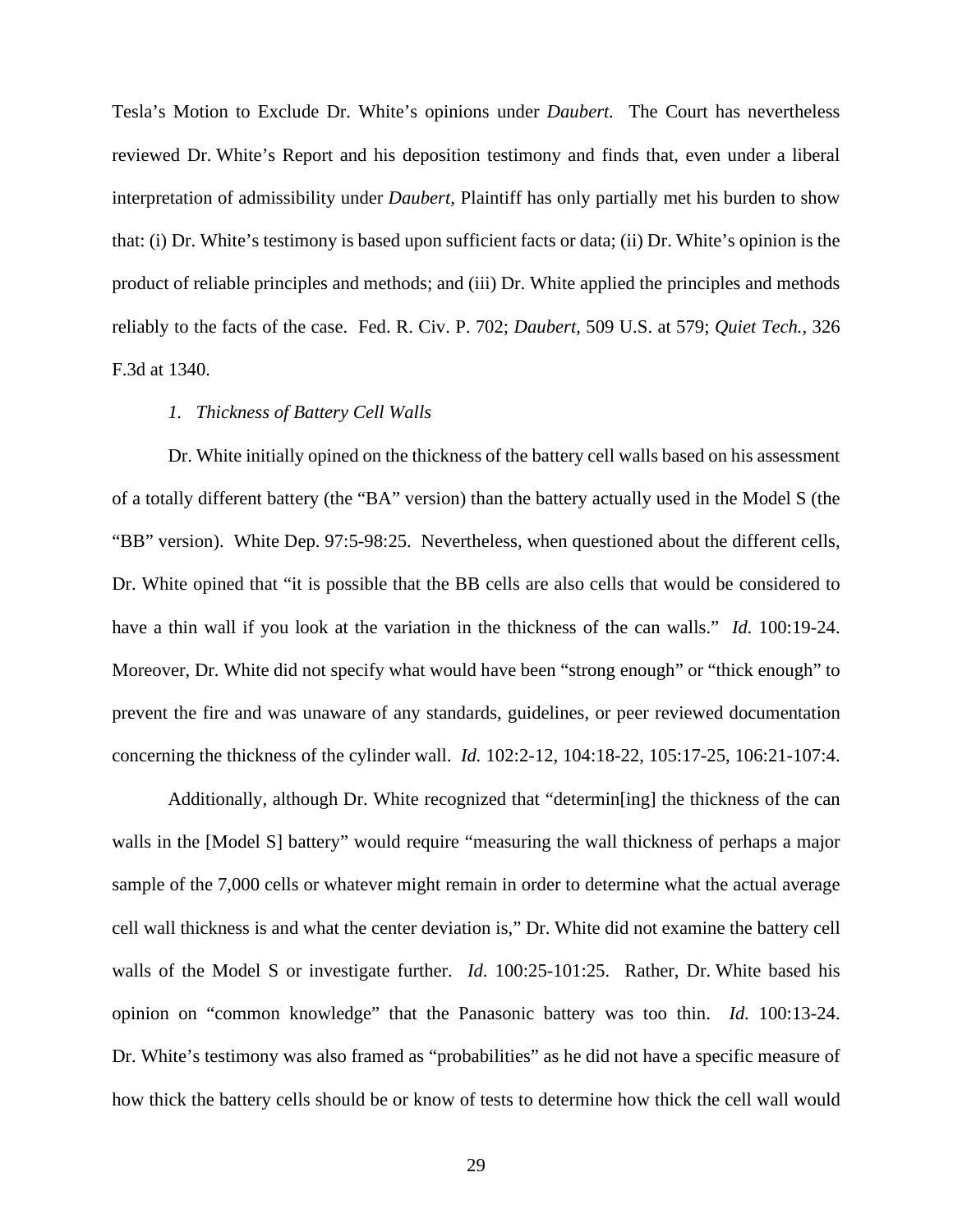have to be to prevent side rupturing. *Id.* 108:19-109:2. During continued questioning, Dr. White ultimately testified that the battery cell thickness should have been greater than 0.2mm. *Id.* 108:16- 109:2; *see also* (ECF No. 31-1 at 6, 20) (opining that battery cells were constructed with thinner can walls). Tesla rebutted Dr. White's testimony with a CT scan (conducted by Tesla's expert) of an undamaged cell from the vehicle battery pack that confirmed the thickness of the wall to be 0.21mm, which met the standard suggested by Dr. White. (ECF No. 31 at 16). Against this factual backdrop, Dr. White's opinions regarding the thickness of the cell walls are unreliable and irrelevant based on inaccuracies in his methodology and insufficient information. *See, e.g., In re Denture Cream Prods. Liab. Litig.*, 795 F. Supp. 2d at 1363 (excluding as unreliable expert opinion based on inaccurate factual premise); *Cook*, 402 F.3d at 1111 (affirming exclusion of expert opinion that lacked factual foundation). Accordingly, these statements are inadmissible as a basis for Dr. White's opinion that the fire resulted from thermal runaway propagation.

# *2. Use of Fire Retardant Intumescent Material Between Cells*

Tesla challenges Dr. White's opinion that "the safety of the Model S . . . could have been improved by using an intumescent fire retardant material that expands when heated to seal around items consumed by fire." White Report at 5; *see also* (ECF Nos. 31 at 18-19, 47 at 7-8) (challenging Dr. White's opinion on intumescent material as a potential fire retardant that allegedly Tesla had but chose not to use in the Model S battery). Although Tesla also argues that Dr. White fails to account for other safety features that would have served as fire retardant material, (ECF No. 47 at 7-8), Plaintiff clarifies that Dr. White's opinion dealt with the absence of fire retardant material between the cells of the battery (e.g., blue visible material that was used in a 2011 Model 3) and not about other fire-retardant material around the battery pack itself (e.g., a ceramic blanket on top of the battery pack). (ECF No. 42 at 18).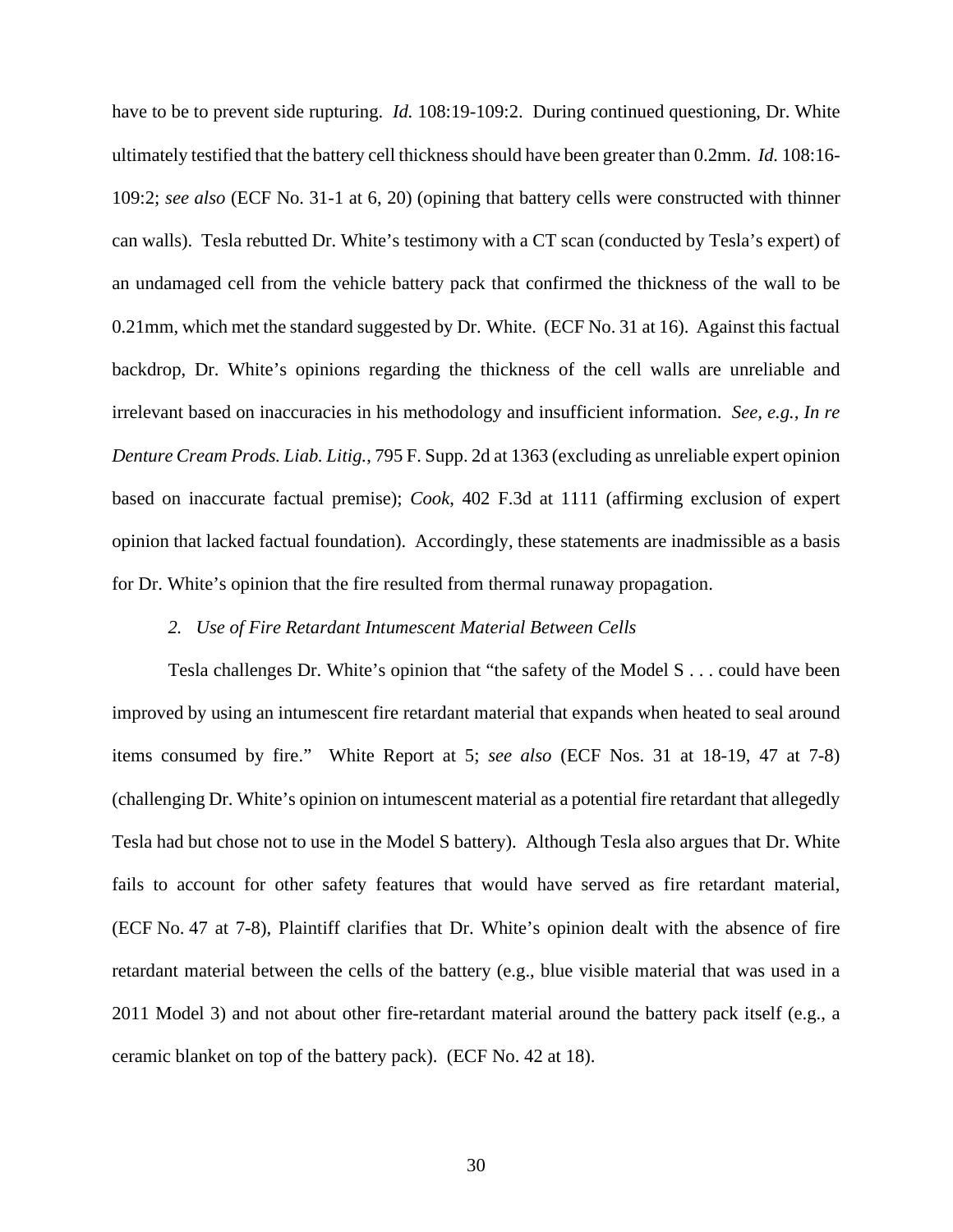The undersigned finds that Dr. White's opinion regarding the fire retardant intumescent material meets the liberal admissibility standard under *Daubert*. Dr. White testified that upon a visual inspection of the battery, he did not see any material similar to the blue material that he had seen in testing of the 2011 Model 3. White Dep. 120:20-121:6. On this limited point, the undersigned finds that Dr. White's visual inspection is a reliable method and Dr. White applied the principles and methods reliably. Tesla, of course, is free to cross-examine Dr. White on this point.

To summarize, Tesla's Motion to exclude Dr. White's opinion is granted in part and denied in part. More specifically, Dr. White's opinion regarding cell wall thickness is excluded as unreliable, but his opinion regarding the lack of intumescent fire retardant material is admissible under *Daubert*. Accordingly, the undersigned concludes that Plaintiff has met the minimum admissibility standard for Dr. White's opinion that the fatal fire resulted from thermal runaway propagation based on the lack of intumescent material in the Model S battery.

### **IV. TESLA'S MOTION FOR SUMMARY JUDGMENT (ECF NO. 34)**

#### **A. Legal Standards**

A party is entitled to summary judgment when the party can show that there is no genuine issue as to any material fact. Fed. R. Civ. P. 56(a). An issue is genuine if "a reasonable trier of fact could return judgment for the nonmoving party." *Miccosukee Tribe of Indians v. United States*, 516 F.3d 1235, 1243 (11th Cir. 2008) (citing *Anderson v. Liberty Lobby, Inc.*, 477 U.S. 242, 248 (1986)). A fact is material if it "might affect the outcome of the suit under the governing law." *Id*. (quoting *Anderson*, 477 U.S. at 247-48).

The movant shoulders the initial burden of demonstrating the absence of a genuine issue of material fact. *See Shiver v. Chertoff*, 549 F.3d 1342, 1343 (11th Cir. 2008). Once the movant satisfies this burden, "the burden shift[s] to the nonmoving party to demonstrate that there is indeed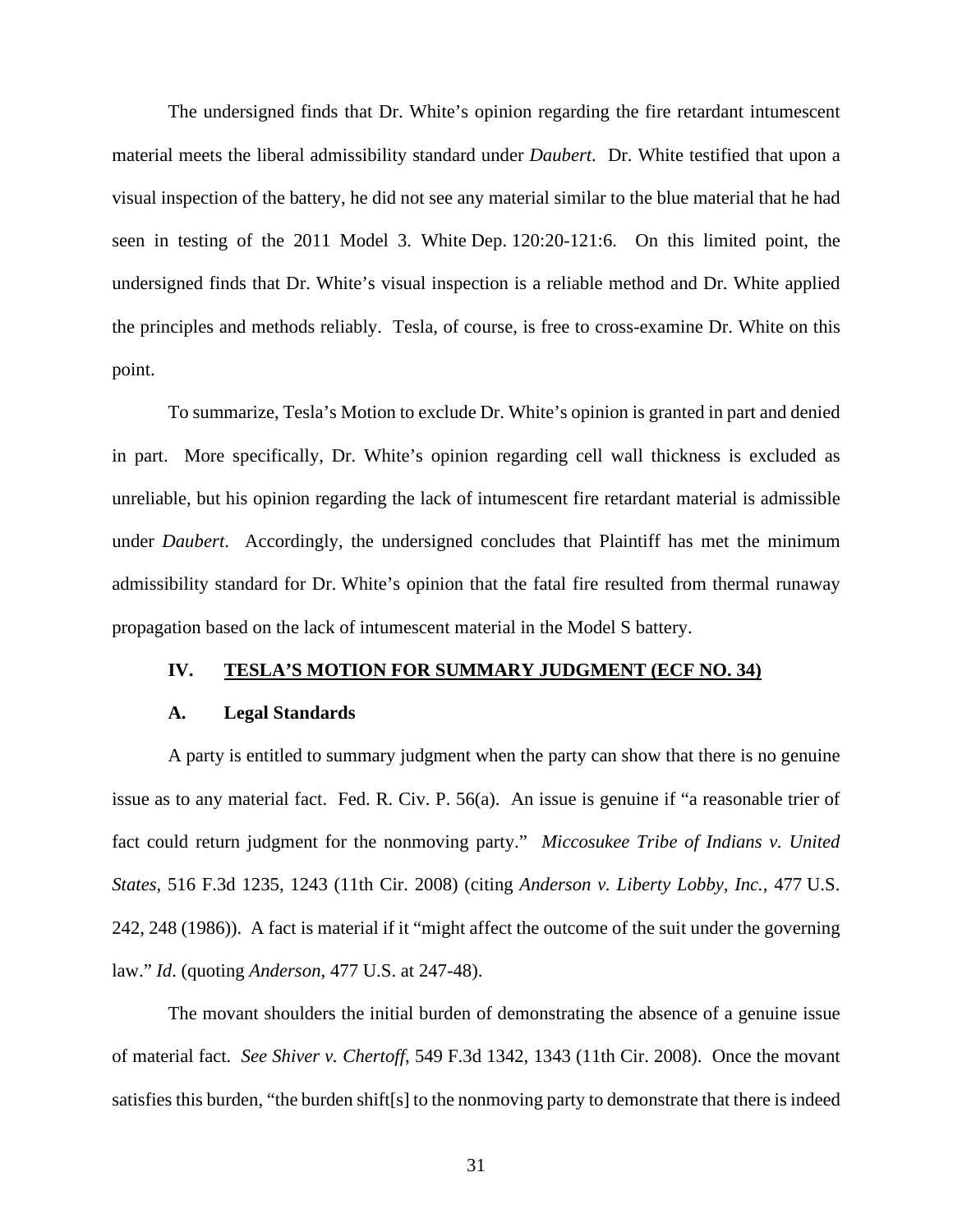a material issue of fact that precludes summary judgment." *Clark v. Coats & Clark, Inc.*, 929 F.2d 604, 608 (11th Cir. 1991). "Rule 56 requires the nonmoving party to go beyond the pleadings and by [his] own affidavits, or by the depositions, answers to interrogatories, and admissions on file, designate specific facts showing that there is a genuine issue for trial." *Mid-Continent Cas. Co. v Arpin & Sons, LLC*, 261 F. Supp. 3d 1245, 1249-50 (S.D. Fla. 2017) (quotation marks omitted) (citing *Celotex Corp. v. Catrett*, 477 U.S. 317, 324 (1986)). "Thus, the nonmoving party 'may not rest upon the mere allegations or denials of [its] pleadings, but must set forth specific facts showing that there is a genuine issue for trial.'" *Id.* at 1250 (citing *Anderson*, 477 U.S. at 248).

In considering a motion for summary judgment, it is not the Court's duty or function to try or decide factual issues. *Gross v. S. Ry. Co.*, 414 F.2d 292, 297 (5th Cir. 1969).15 Rather, "[i]ts only duty is to determine whether or not there is an issue of fact to be tried." *Id.* Further, the Court must consider all inferences drawn from the underlying facts in the light most favorable to the party opposing the motion, and resolve all reasonable doubts against the moving party. *See Davis v. Williams*, 451 F.3d 759, 763 (11th Cir. 2006); *Stanley Indus., Inc. v. W.M. Barr & Co., Inc.*, 784 F. Supp. 1570, 1572 (S.D. Fla. 1992) (citing *Adickes v. S.H. Kress & Co.*, 398 U.S. 144, 157 (1970)). The Court is not, however, required to accept all of the nonmovant's factual characterizations and legal arguments. *Beal v. Paramount Pictures Corp.*, 20 F.3d 454, 458-59 (11th Cir. 1994). If a genuine issue of fact exists for trial, summary judgment should not be granted. *See* Fed. R. Civ. P. 56(a). An issue of fact is genuine if the record taken as a whole could lead a reasonable jury to find for the nonmoving party. *Burgos v. Chertoff*, 274 F. App'x 839, 841 (11th Cir. 2008) (citation omitted).

<sup>15</sup> In *Bonner v. City of Prichard,* 661 F.2d 1206, 1209 (11th Cir. 1981), this Circuit adopted as binding precedent all decisions of the former Fifth Circuit issued prior to the close of business on September 30, 1981.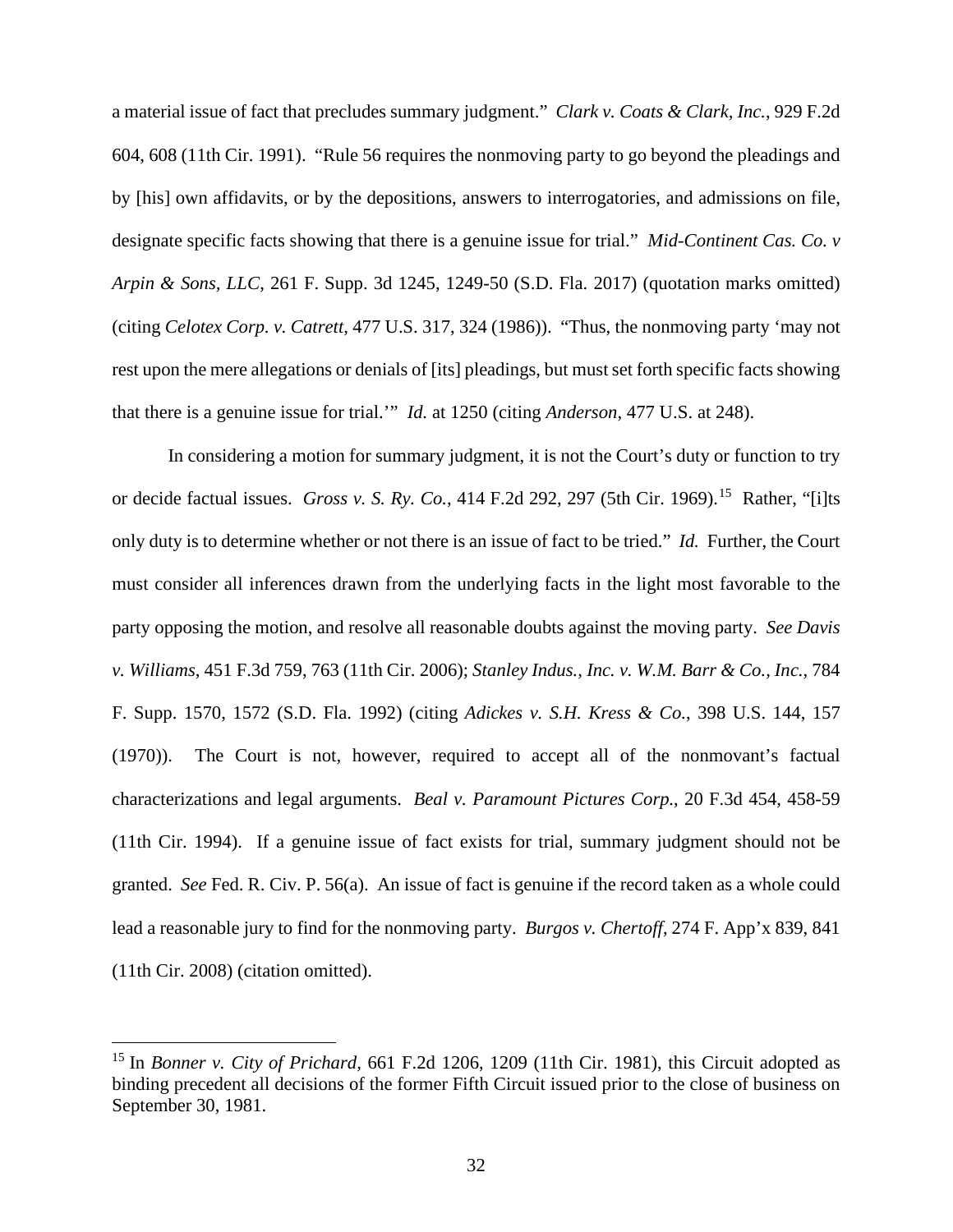## **B. Claims based on Door Handle and Failure to Warn**

In response to Tesla's Motion for Summary Judgment, Plaintiff confirms that he is not pursuing the claims for defective door handles under Counts II and III. (ECF No. 38 at 17); *see also* Joint Pretrial Stipulation (ECF No. 76 at 10). Thus, partial summary judgment on the claims alleged in Paragraphs  $56(e)$ -(f) of Count II and  $62(e)$ -(f) of Count III of the Complaint is appropriate.<sup>16</sup> Plaintiff has also confirmed that he is not pursuing the claims based on failure to warn regarding a product defect. (ECF No. 38 at 17). Therefore, summary judgment on the claims alleged in Paragraphs 56(h) of Count II and 62(h) of Count III of the Complaint is also appropriate.<sup>17</sup> Accordingly, Tesla's Motion for Summary Judgment is granted in part on the two claims discussed above. Tesla must file a proposed judgment on those claims by the date set forth below.

# **C. Speed Limiter Claim**

In Count I of the Complaint, Plaintiff alleges that Tesla was negligent for deactivating the speed limiter without consent from or notice to the Rileys. (ECF No. 1 ¶ 48). Relevant to Count I and as noted above, the Court granted Tesla's Motion to Exclude the opinion of Mr. Caldwell that "assuming the speed limiter was active [limiting the driver to a top speed of 85 mph], it could have made the curve." Caldwell Report at 6, Caldwell Dep. 109:7-23. Mr. Caldwell's opinion has been excluded and, therefore, cannot assist to establish causation.

<sup>&</sup>lt;sup>16</sup> Those counts initially alleged that: (i) the Model S was not reasonably escapable in the event of a foreseeable accident resulting in battery fire and loss of power; and (ii) the Model S door handles were improperly designed and prevented rescuers from extracting occupants after an accident.  $(ECF No. 1 \P 56(e)-(f)).$ 

 $17$  Those counts alleged that the Model S failed to contain adequate warnings to users and their passengers of the defective and unreasonably dangerous condition of the vehicle. (ECF No. 1  $\P$  56(h) and 62(h)).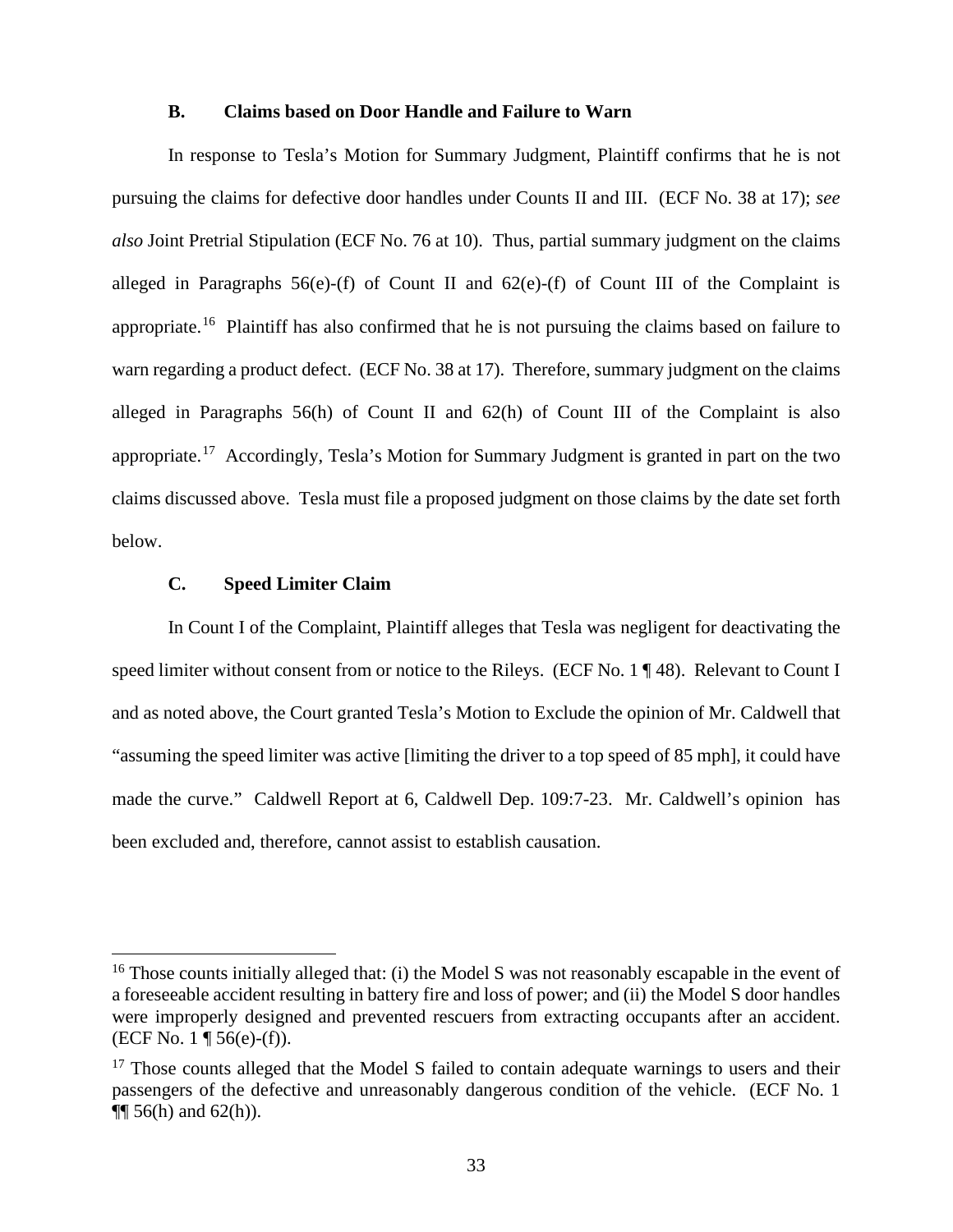Nevertheless, Plaintiff's remaining theory of liability regarding the speed limiter relies on Plaintiff's testimony. More specifically, Plaintiff alleges that "[i]f the speed limiter had remained in place—instead of being removed without [Plaintiff's] knowledge or consent—the accident would not have happened" because Plaintiff would not have permitted Barrett to drive the Model S. (ECF Nos. 1 ¶ 51, 39 ¶ 38, 39-2 ¶ 9). Thus, the Court considers whether the negligence claim based on Tesla's removal of the speed limiter survives summary judgment. *Shiver,* 549 F.3d at 1343 (noting that the movant shoulders the initial burden of demonstrating the absence of a genuine issue of material fact); *Clark*, 929 F.2d at 608 (concluding that once the movant satisfies its burden, "the burden shift[s] to the nonmoving party to demonstrate that there is indeed a material issue of fact that precludes summary judgment.").

Under Florida Supreme Court precedent,<sup>18</sup> in a cause of action for negligence:

the plaintiff, in general, has the burden of proof. He must introduce evidence which affords a reasonable basis for the conclusion that it is more likely than not that the conduct of the defendant was a substantial factor in bringing about the result. A mere possibility of such causation is not enough; and when the matter remains one of pure speculation or conjecture, or the probabilities are at best evenly balanced, it becomes the duty of the court to direct a verdict for the defendant.

*Gooding v. Univ. Hosp. Bldg., Inc.*, 445 So.2d 1015, 1018 (Fla. 1984); *see also Prieto v. Total Renal Care, Inc.*, 843 F. App'x 218, 225 (11th Cir. 2021). Here, Plaintiff has submitted a Declaration that if he had been informed that Tesla had removed the speed limiter from the Model S, he would not have allowed Barrett to drive the car. (ECF Nos. 1 ¶ 51, 39-2 ¶¶ 9, 100). In reply, Tesla argues that what Plaintiff would have done under different circumstances is impermissible speculation. (ECF No. 49 at 2-3).

<sup>&</sup>lt;sup>18</sup> The Court has jurisdiction over this matter pursuant to 28 U.S.C. § 1332(a)(1). (ECF No. 1 ¶ 10). A federal court sitting in diversity applies the substantive law of the state in which the case arose. *Pendergast v. Sprint Nextel Corp*., 592 F.3d 1119, 1132-33 (11th Cir. 2010).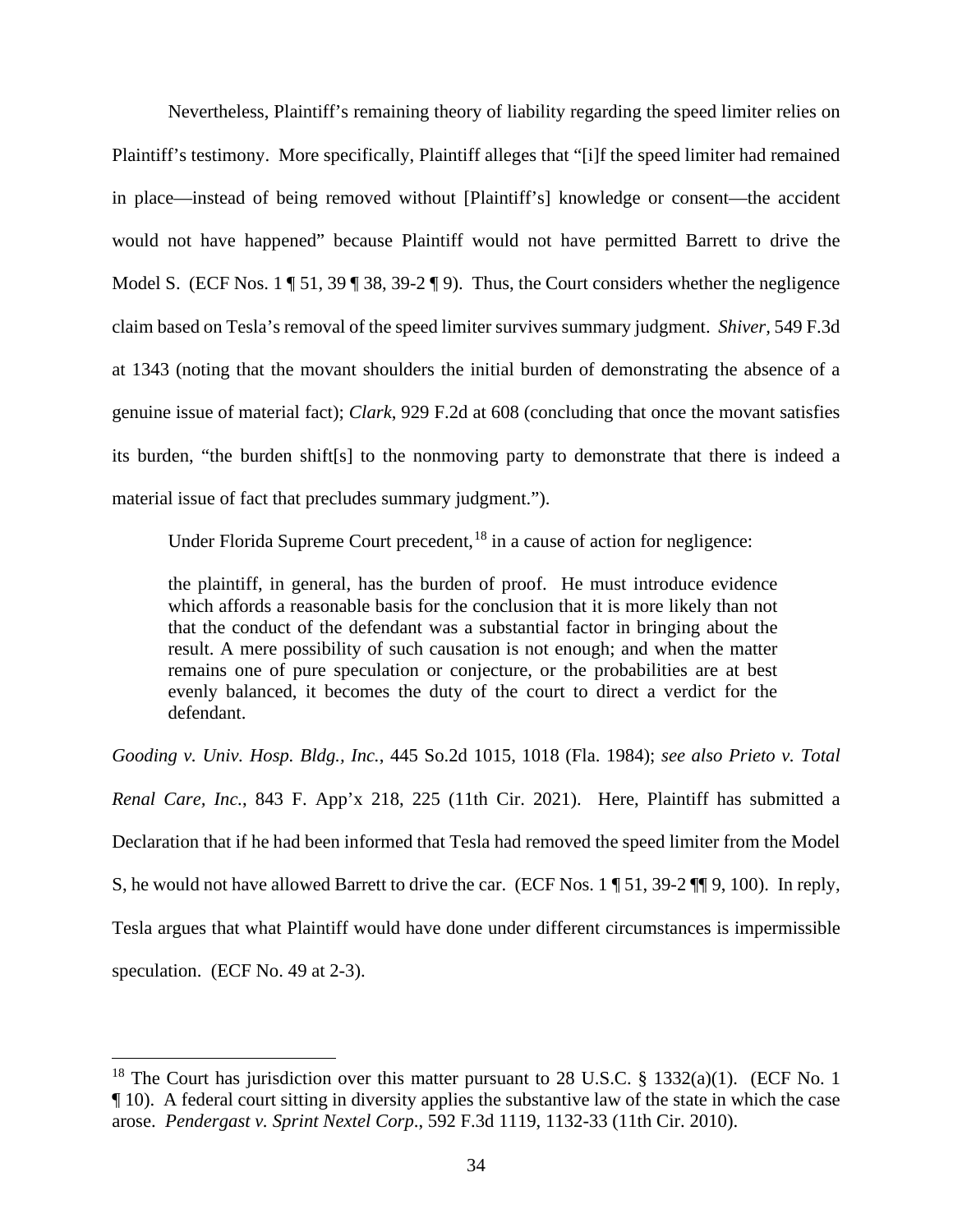The case law that Tesla relies upon, however, is distinguishable. *See, e.g., Kurtz v. Young*, No. 08-CV-80355, 2009 WL 1490578, at \*3-4 (S.D. Fla. May 26, 2009) (citing cases receding from *Drackett Products Co. v Blue*, 152 So.2d 463 (Fla. 1963)); *see also* (Hr'g Tr. 179:12-15). In *Drackett*, a mother testified that she had not read a portion of the label on a Drano can instructing to keep water out of the can. *Drackett*, 152 So.2d at 464. Under those circumstances, the court held that what the mother might have done had she read the entire label or otherwise known about the explosive potential of Drano when combined with water, would be improper and conjectural. *Drackett*, 152 So. 2d at 465. Additionally, more recent cases have permitted relevant and competent testimony and distinguished *Drackett*. *See, e.g.*, *Kurtz*, 2009 WL 1490578, at \*3-4 (allowing evidence of what plaintiff would have done had he known about restrictions on a parcel of land and noting that courts have receded from *Drackett—*which relied on Florida state law whereas admissibility of evidence in federal court is governed by the Federal Rules of Evidence). Here, unlike *Drackett*, there is evidence through Plaintiff's Declaration that he would not have allowed Barrett to drive the Model S had he known that the speed limiter had been removed. (ECF No. 39-2 ¶¶ 9, 100). Moreover, there is evidence the Rileys insisted that the speed limiter be installed, stating that the speed limiter would "save lives," and confirmed that a loaner vehicle they used had an active speed limiter. (ECF No. 39 ¶¶ 92-94).

Ultimately, the question of proximate cause is for the jury unless reasonable persons could not differ in their determination of the question. *LeMaster v. Glock, Inc.*, 610 So.2d 1336, 1338 (Fla. 1st DCA 1992) (noting that where questions of negligence are close, any doubt should always be resolved in favor of a jury trial) (citations omitted). The circumstances under which a court may resolve the question of proximate cause as a matter of law are extremely limited. *LeMaster*, 610 So.2d at 1338. Therefore, in viewing the evidence in the light most favorable to Plaintiff—as the Court must do—the undersigned finds that Plaintiff has met his burden to show that Tesla's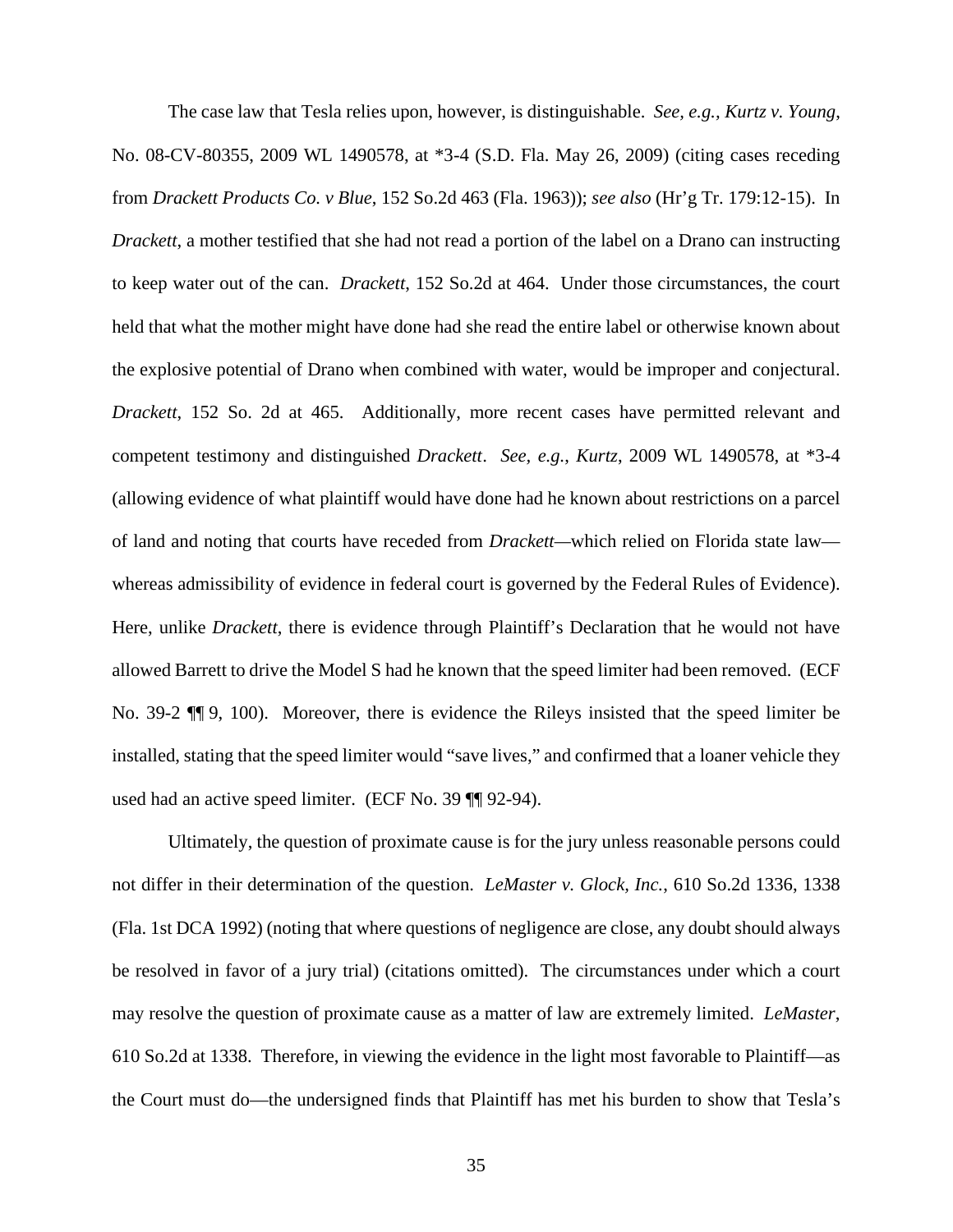removal of the speed limiter without consent or notice from the Rileys may have affected the events in this case. *Prieto*, 843 F. App'x at 225 (noting that the nonmoving party must introduce on a reasonable basis for the conclusion that it is more likely than not that the conduct of defendant was a substantial factor in bringing about the result) (citation omitted). Accordingly, Tesla's Motion for Summary Judgment regarding the negligence claim related to the speed limiter is denied based on Plaintiff's testimony that had he would not have allowed Barrett to drive the vehicle had he been informed that Tesla had removed the speed limiter from the Model S.

#### **D. Battery Defect Claim**

Count III of Plaintiff's Complaint alleges that Tesla was negligent in that the Model S battery cells and battery pack failed to include materials to mitigate or contain thermal runaway or fire, including, among other things, an intumescent material to provide protection against the propagation of thermal runaway from one cell to adjacent cells. (ECF No. 1 ¶ 62(c)); *see also* (ECF No. 76 at ¶ 6(e) (Joint Pretrial Stipulation) (an issue of fact to be ligated is whether the Model S contains a defect in the design due to its failure to use intumescent material as a fire retardant in the lithium-ion battery pack).

In relevant part, Tesla's Motion for Summary Judgment regarding the claim of a defective battery focuses on purported deficiencies in the testimony of Dr. White (Plaintiff's battery design expert). (ECF No. 34 at 6-11). As discussed above, Tesla moved to exclude Dr. White's opinion as unreliable and challenged specific topics within the opinion. *See* II.D. *supra; see also* (ECF No. 31). The Court has: (i) excluded Dr. White's Declaration as an untimely expert opinion (II.D *supra*); and (ii) excluded part of Dr. White's Report under *Daubert* as inaccurate and unreliable (III.D.1 *supra*). Nevertheless, the Court allowed Dr. White's limited opinion regarding the lack of intumescent fire retardant material between battery cells, *see* III.D.2 *supra*, and this limited opinion is considered in determining whether a genuine issue of material facts exist for trial.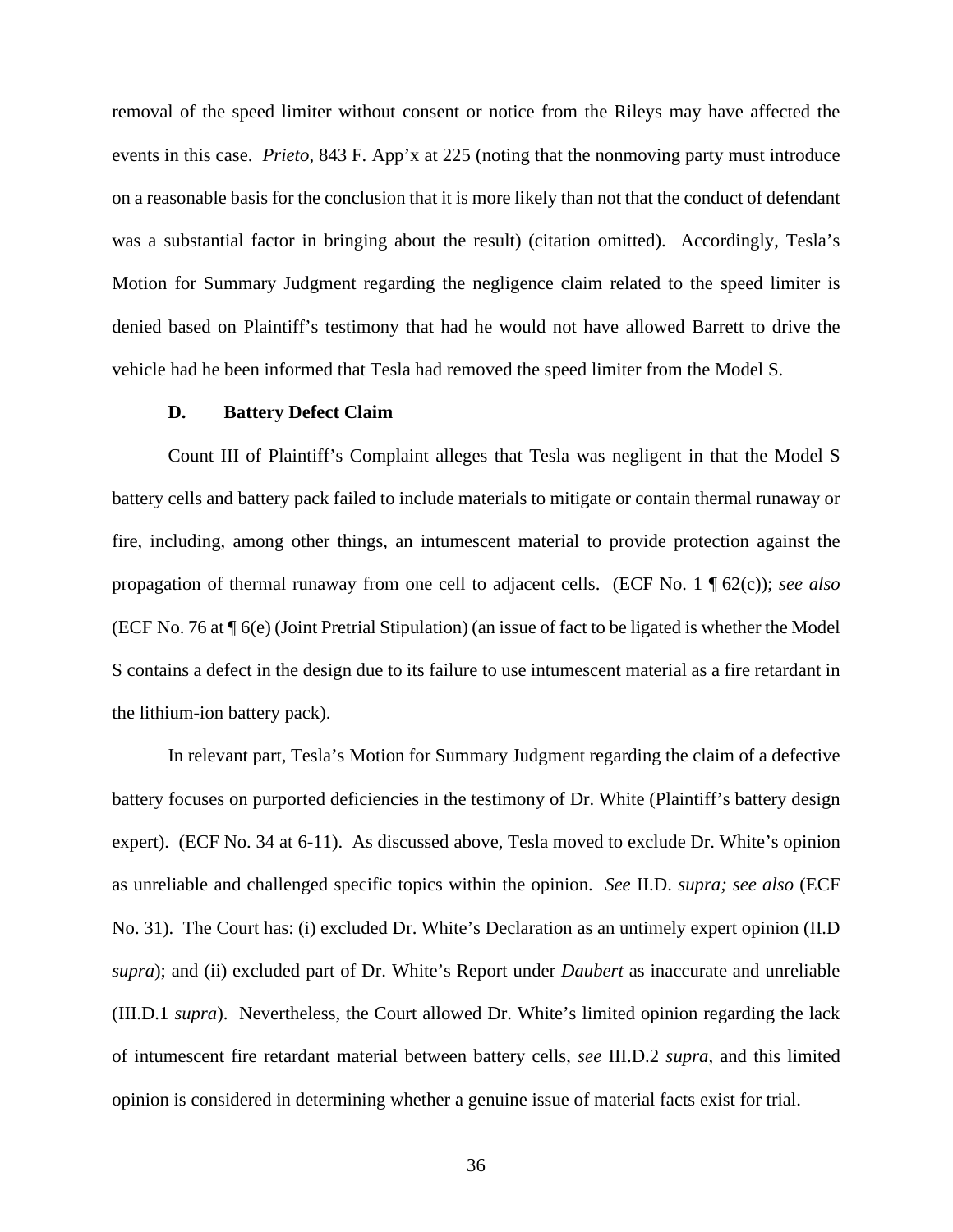Under Florida law, a strict products liability action based upon design defect requires the plaintiff to prove that: (i) a product; (ii) produced by a manufacturer; (iii) was defective or created an unreasonably dangerous condition; (iv) that proximately caused; (iv) an injury. *Pierre v. Intuitive Surgical, Inc.*, 476 F. Supp. 3d 1260, 1269 (S.D. Fla. 2020), *aff'd*, 854 F. App'x 316 (11th Cir. 2021). To satisfy this burden, plaintiff must provide "more than a mere scintilla of evidence of a defect" and cannot "simply rely on legal conclusions or evidence which would be inadmissible at trial." *Id.* (citation omitted). Plaintiff must also provide expert testimony to prove a design defect, and failure to provide such testimony is fatal to Plaintiff's claim. *Id.* at 1269 (citation omitted). Additionally, "[p]roducts liability does not make the manufacturer an insurer of all foreseeable accidents which involve its product . . . An action is not maintainable in products liability merely because the design used was not the safest possible." *Hernandez v. Altec Environmental Prods., LLC*, 903 F. Supp. 2d 1350, 1360 (S.D. Fla. 2012); *see also Pinchinat v. Graco Children's Prods., Inc.*, 390 F. Supp. 2d 1141, 1148 (M.D. Fla. 2005) ("[A] manufacturer does not have to make a product accident proof.").

Here, in relevant part, Dr. White has opined that: (i) "[t]he safety of the battery pack in the Tesla Model S . . . could have been improved by using an intumescent fire retardant material that expands when heated to seal around items consumed by fire," White Report at 5; (ii) "Tesla did not use a fire-retardant material that may have prevented thermal runaway propagation," *id.* at 20; and (iii) "Tesla chose not to use an intumescent material on the lithium-ion battery cells in their Tesla Model S . . . . This decision led to a less safe battery pack." *Id*. The undersigned must consider all inferences drawn from Dr. White's opinion and testimony in the light most favorable to Plaintiff and resolve all doubts against Tesla. *Davis v. Williams*, 451 F. 3d 759, 763 (11th Cir. 2006). Thus, although tenuous, Dr. White's opinion sufficiently supports Plaintiff's battery defect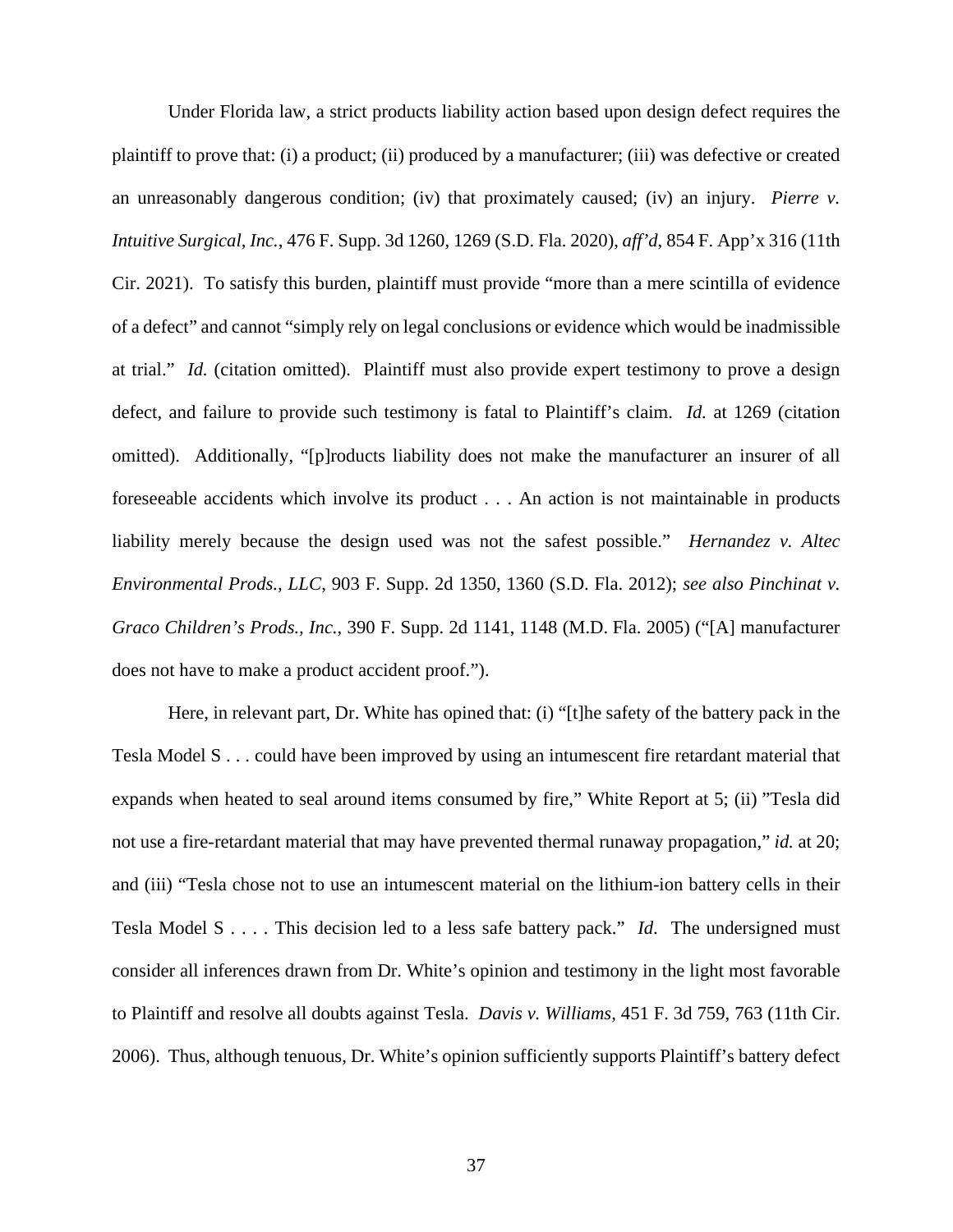claim so as to survive summary judgment.<sup>19</sup> Rather, based on the admissible evidence, the undersigned concludes that there is a triable issue of fact on whether the vehicle's battery was defective based on the lack of intumescent material. At trial, Plaintiff must meet his burden of proving that the lack of intumescent fire retardant material in the Model S battery pack created an unreasonably dangerous condition.

Accordingly, the Court denies Tesla's Motion for Summary judgment on the battery claim based on the admissible testimony of Dr. White regarding the lack of intumescent material.

# **E. Punitive Damages**

Plaintiff initially alleged punitive damages in the "Wherefore" clause of all three Counts in the Complaint. (ECF No. 1 at 12, 14, 15). Presently, Plaintiff confirms that he will not be seeking punitive damages on Count II (negligence based on design defect) or Count III (strict products liability). (ECF No. 38 at 18). Plaintiff, therefore, concedes that partial summary judgment on the claim for punitive damages is appropriate on those two Counts. *Id.; see also*  (Hr'g Tr. 142:23-143:14).

The parties, however, disagree on whether Plaintiff sufficiently alleged facts to support punitive damages under Count I, which asserts a claim of negligence based on Tesla's removal of the speed limiter without the Rileys' consent or knowledge. *Compare* (ECF Nos. 34 at 15-17, 49 at 7-10), *with* (ECF No. 38 at 18). Plaintiff is correct that Tesla's Motion for Summary Judgment

<sup>&</sup>lt;sup>19</sup> Indeed, an expert opinion that something is "unreasonably dangerous" is an inadmissible legal conclusion. *See, e.g., Holley v. Carnival Corp*., No. 20-CV-20495, 2021 WL 5371507, at \*9-10 (S.D. Fla. Nov. 18, 2021) (excluding as inadmissible legal conclusion that conditions posed an "unreasonable" risk); *Feldman v. Target Corp.*, No. 19-CV-419, 2021 WL 112794, at \*2-3 (M.D. Fla. Mar. 29, 2021) (compiling cases where courts have excluded expert testimony amounting to legal conclusions); *In re 3M Combat Arms Earplug Prods. Liab. Litig*., No. 19-MD-2885, 2021 WL 765019, at \*46-47 (N.D. Fla. Feb. 28, 2021) (excluding as legal conclusions expert opinions that defendant's conduct was "unreasonable," or "unreasonably dangerous"). Therefore, Dr. White's opinion that the battery pack was "less safe"—as opposed to "unreasonable dangerous" is not fatal to this claim.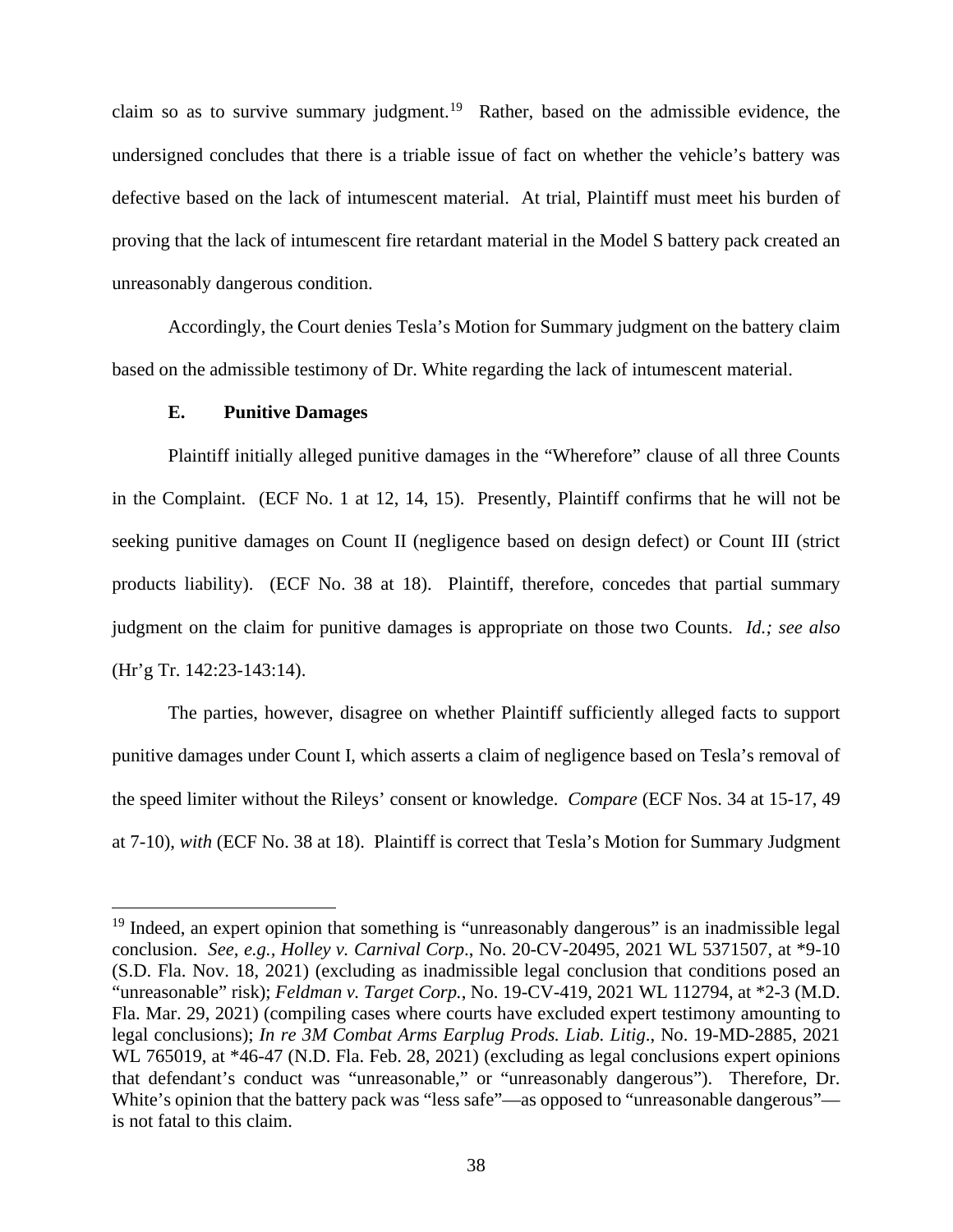on punitive damages focuses on claims that are no longer at issue relating to the design of the battery and the door handle (within Count I), with no mention of the negligence claim (also within Count I) regarding the removal of the speed limiter. (ECF No. 34 at 15-18). During the hearing, Tesla confirmed that it did not address whether punitive damages were proper under Count I for negligence because Tesla did not believe that the claim was properly pled and the pretrial stipulation does not reference punitive damages as to that Count.<sup>20</sup> (Hr'g Tr. 159:11-18, 182:20-183:11).

Without deciding the merits of the claim for punitive damages under Count I (alleging negligence based on the removal of the speed limiter), the undersigned denies the Motion for Summary Judgment for procedural reasons. First, arguments not properly presented in a party's initial brief or raised for the first time in the reply brief are deemed waived. *In re Egidi*, 571 F.3d 1156, 1163 (11th Cir. 2009). Here, Tesla raised the issue of wavier for the first time in its Reply on the Motion for Summary Judgment. (ECF No. 49 at 7-10). Therefore, Tesla waived that argument by not raising it in its initial Motion for Summary Judgment. Conversely, the Court rejects Tesla's argument that Plaintiff waived his punitive damages claim under Count I by failing to address it in the Joint Pretrial Stipulation. (Hr'g Tr. 183:6-7).

Under Florida law, a plaintiff seeking punitive damages must plead a reasonable basis for recovery of punitive damages.<sup>21</sup> § 768.72, Fla. Stat. Here, Plaintiff has alleged "outrageous"

 $20$  The Joint Pretrial Stipulation does include the waiver of punitive damages under Count II (negligence based on design defect) and Count III (strict products liability). (ECF No. 76 ¶ 7(e)).

 $21$  More specifically, a defendant may be held liable only if the trier of fact, based on clear and convincing evidence, finds that the defendant was personally guilty of intentional misconduct or gross negligence, which is in turn defined as: (i) having actual knowledge of the wrongfulness of the conduct and the high probability that injury or damage to the claimant would result and, despite that knowledge, intentionally pursued that course of conduct, resulting in injury or damage; or (ii) conduct so reckless or wanting in care that it constituted a conscious disregard or indifference to the life, safety, or rights of persons exposed to such conduct. Fla. Sat. § 768.72(2)(a)-(b); *see also Smith v. Ceres Marine Terminals, Inc.,* No. 20-CV-1666-WWB-GJK, 2021 WL 3111614, at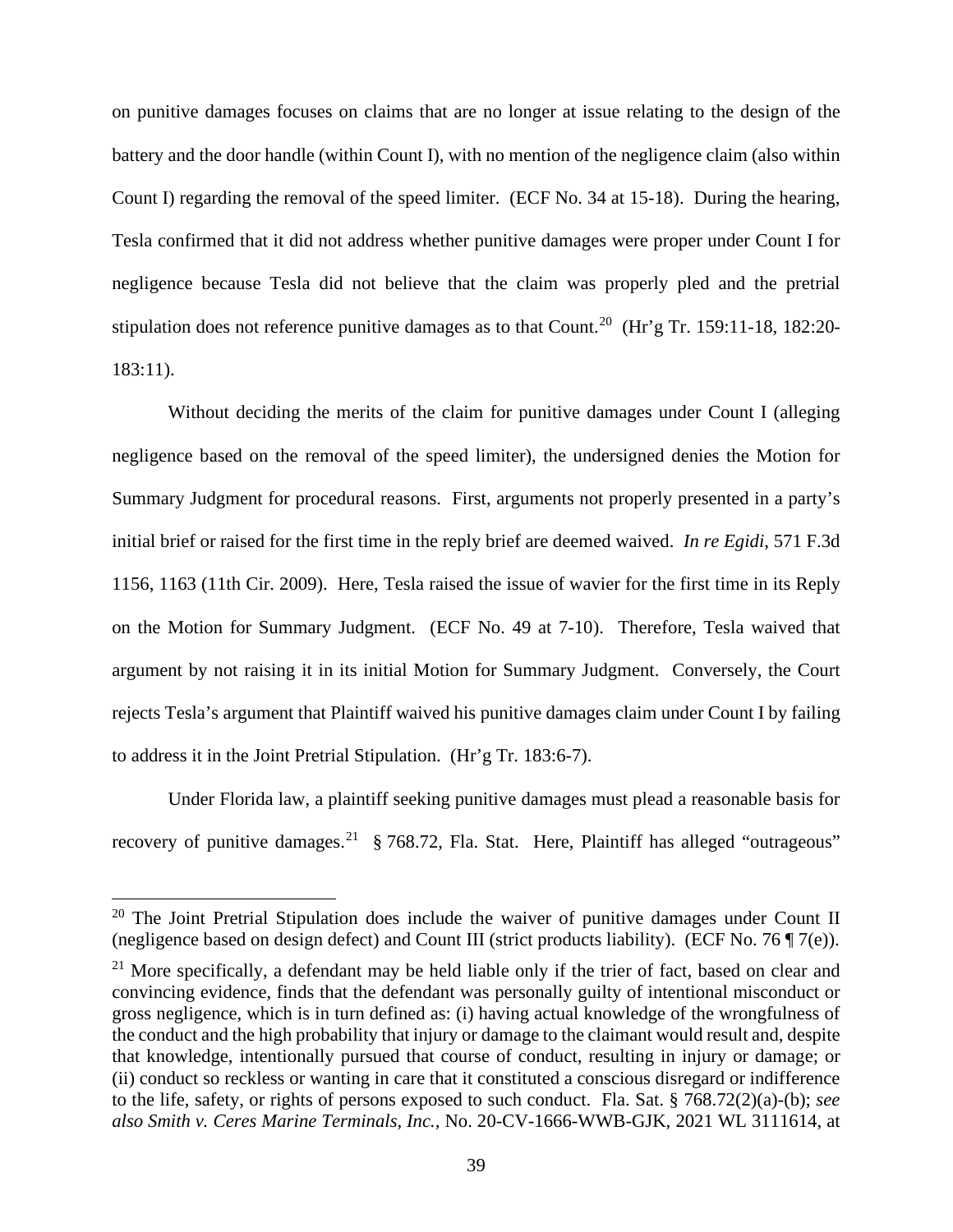conduct. (Hr'g Tr. 171:9-15); (Complaint ¶¶ 3, 26). Therefore, for procedural reasons and in light of the allegations of "outrageous" conduct in the Complaint, the issue of whether there is sufficient evidence to prove punitive damages under Count I is better addressed at the conclusion of the evidence and not at this summary judgment stage. (Hr'g Tr. 175:21-176:1).

Accordingly, Tesla's Motion for Summary Judgment on the claims of punitive damages is granted in part and denied in part. At this stage of the litigation, it is denied without prejudice on Count I alleging negligence based on the removal of the speed limiter. The Motion, however, is granted as to Counts II and III based on the parties' agreement.

# **V. CONCLUSION**

For the reasons set forth above, it is hereby **ORDERED AND ADJDUGED** that:

1. Tesla, Inc.'s Motion to Exclude Testimony of Plaintiff's Biomechanic Expert Kelly Kennett (ECF No. 28) is **GRANTED**;

2. Tesla, Inc.'s Motion to Exclude Certain Testimony of Plaintiff's Expert Robert Caldwell (ECF No. 29) is **GRANTED**;

3. Tesla, Inc.'s Motion to Exclude the Testimony of Plaintiff's Expert Ralph White Under Federal Rules of Evidence 702 and 403 (ECF No. 31) is **GRANTED IN PART AND DENIED IN PART**;

4. Tesla, Inc.'s Motion for Summary Judgment (ECF No. 34) is **GRANTED IN** 

**PART AND DENIED IN PART**. Within **14 days** from the date of this Order, Tesla must file a proposed Judgment on the specific claims upon which the Court grants summary judgment; and

<sup>\*3 (</sup>M.D. Fla. Mar. 31, 2021) ("the plaintiff must allege facts demonstrating that the defendant's conduct amounted to intentional misconduct or gross negligence"); *Douse v. Bos. Sci. Corp.*, 314 F. Supp. 3d 1251, 1264 (M.D. Fla. 2018) (noting that "punitive damages can only be awarded where a pleading provides a 'reasonable basis' for an allegation that a party acted with 'intentional misconduct or gross negligence.'").